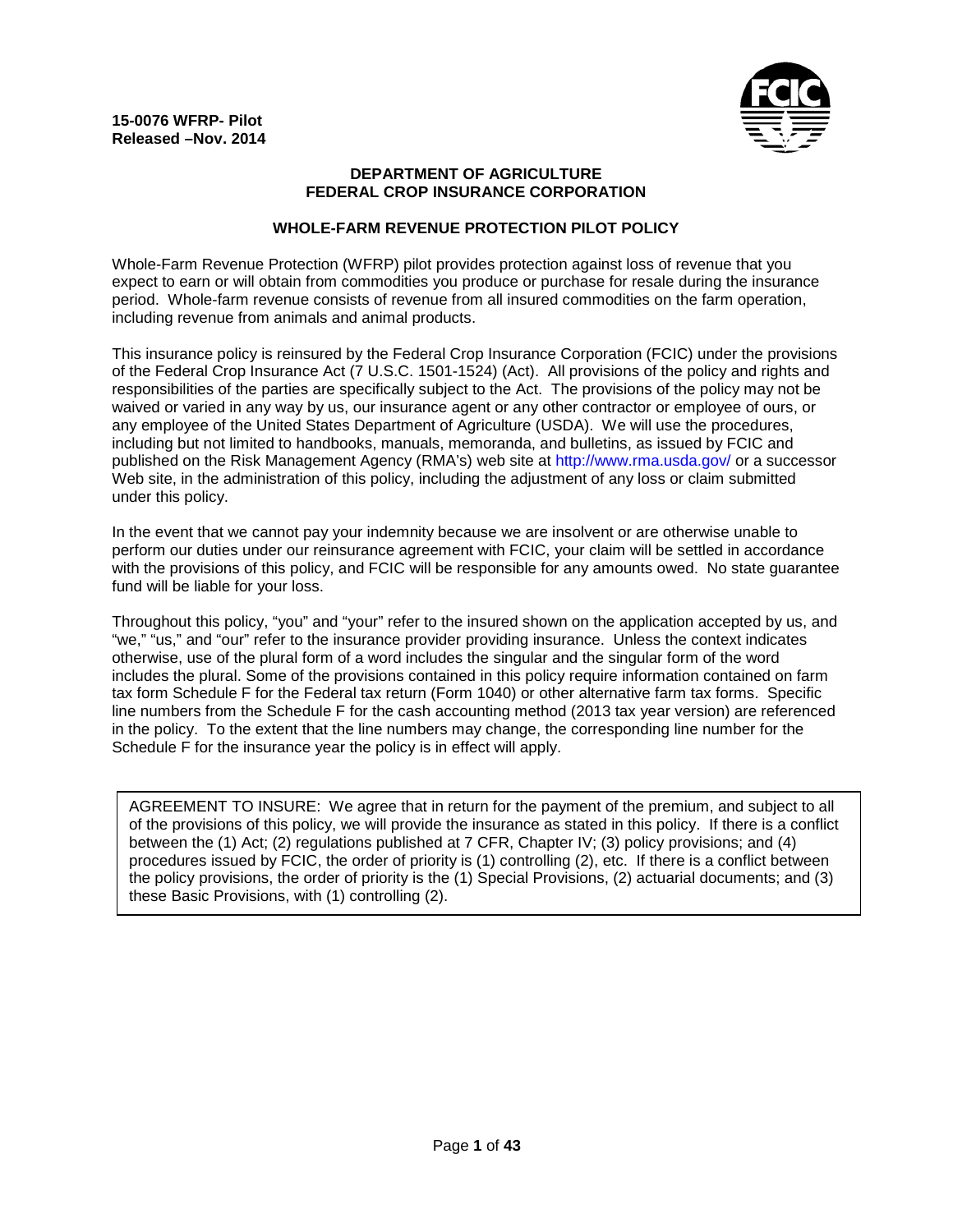## **TABLE OF CONTENTS**

|     | <b>I ADLE UF GUNTENTS</b><br><b>Your Insurance Contract</b>                                 |  |
|-----|---------------------------------------------------------------------------------------------|--|
| 1.  |                                                                                             |  |
| 2.  |                                                                                             |  |
| 3   |                                                                                             |  |
| 4.  |                                                                                             |  |
| 5.  |                                                                                             |  |
| 6.  |                                                                                             |  |
| 7.  | (Reserved)                                                                                  |  |
| 8.  | (Reserved)                                                                                  |  |
|     | <b>Your Coverage</b>                                                                        |  |
| 9.  |                                                                                             |  |
| 10. |                                                                                             |  |
| 11. |                                                                                             |  |
| 12. |                                                                                             |  |
| 13. |                                                                                             |  |
| 14. |                                                                                             |  |
| 15. |                                                                                             |  |
| 16  |                                                                                             |  |
| 17. |                                                                                             |  |
| 18. |                                                                                             |  |
| 19  | (Reserved)                                                                                  |  |
| 20. | (Reserved)                                                                                  |  |
|     | <b>Loss Determinations</b>                                                                  |  |
| 21. |                                                                                             |  |
| 22. |                                                                                             |  |
| 23. |                                                                                             |  |
| 24. |                                                                                             |  |
| 25. |                                                                                             |  |
| 26. | (Reserved)                                                                                  |  |
| 27  | (Reserved)                                                                                  |  |
|     | <b>Administrative Provisions</b>                                                            |  |
| 28. |                                                                                             |  |
| 29. |                                                                                             |  |
| 30. |                                                                                             |  |
| 31  |                                                                                             |  |
| 32. |                                                                                             |  |
| 33. | Mediation, Arbitration, Appeal, Reconsideration, and Administrative and Judicial Review. 29 |  |
| 34. |                                                                                             |  |
| 35. |                                                                                             |  |
| 36. |                                                                                             |  |
| 37. |                                                                                             |  |
| 38. |                                                                                             |  |
| 39. |                                                                                             |  |
| 40. |                                                                                             |  |
| 41. |                                                                                             |  |
| 42. | (Reserved)                                                                                  |  |
| 43. | (Reserved)                                                                                  |  |
|     | <b>Special Circumstances</b>                                                                |  |
| 44. |                                                                                             |  |
| 45. |                                                                                             |  |
| 46. |                                                                                             |  |
| 47. |                                                                                             |  |
| 48. | (Reserved)                                                                                  |  |
| 49. | (Reserved)                                                                                  |  |
| 50. |                                                                                             |  |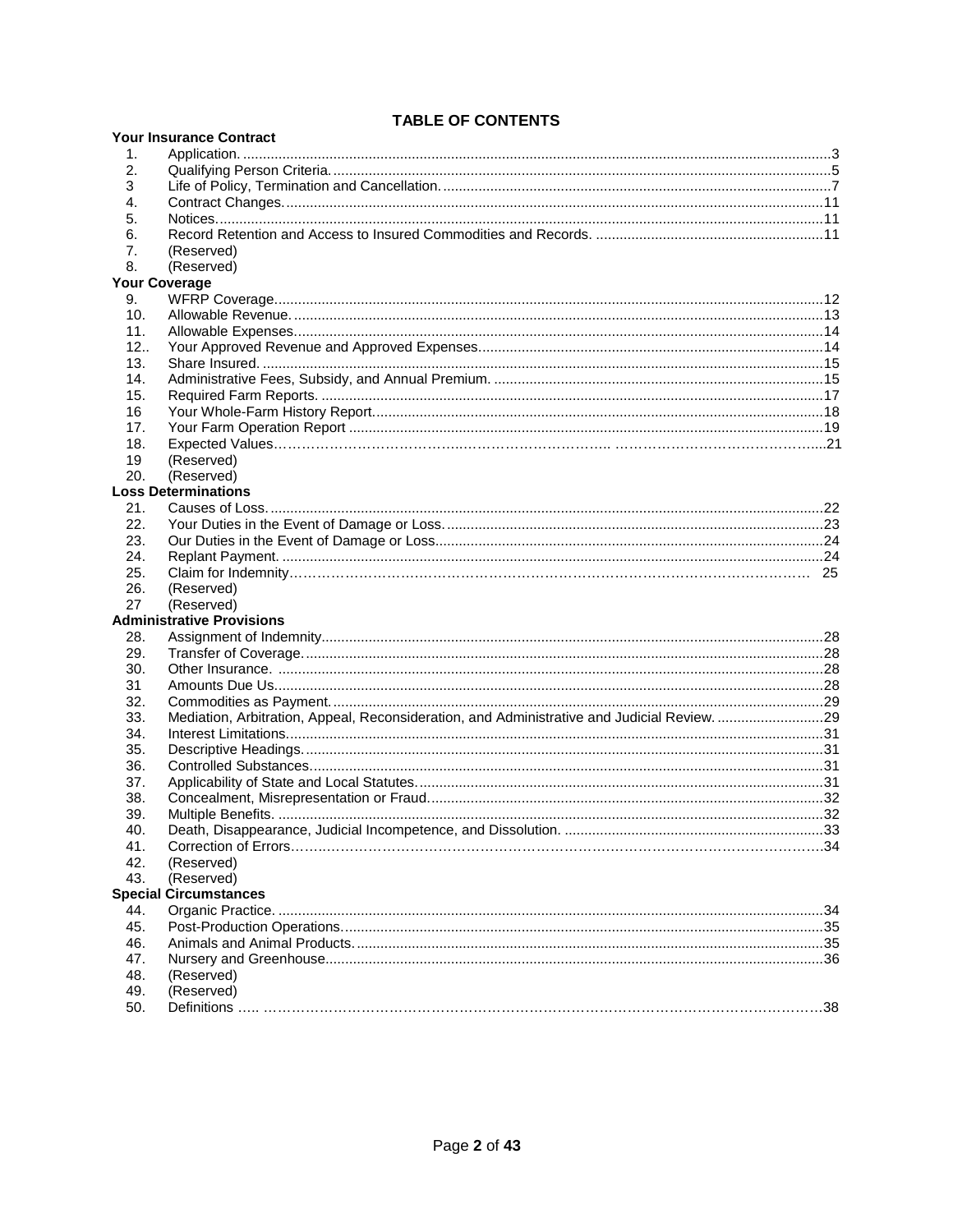## **Terms and Conditions**

### **Your Insurance Contract**

## <span id="page-2-1"></span><span id="page-2-0"></span>**1. Application.**

- (a) For your initial year of insurance, you must provide the completed, signed, application to your agent not later than the sales closing date.
- (b) If voidance, cancellation or termination of insurance coverage occurs for any reason, including but not limited to indebtedness, suspension, debarment, disqualification, cancellation by you or us or your policy is voided due to a conviction of the controlled substance provisions of the Food Security Act of 1985 or Title 21, a new application must be filed for the crop.
	- (1) Insurance coverage will not be provided if you are ineligible under the contract or under any Federal statute or regulation.
	- (2) Since applications for crop insurance cannot be accepted after the sales closing date, if you make any premium payment, or you otherwise become eligible, after the sales closing date, you cannot apply for insurance until the next insurance year. For example, for the 2012 insurance year, if crop A, with a termination date of October 31, 2012, and crop B, with a termination date of March 15, 2013, are insured and you do not pay the premium for crop A by the termination date, you are ineligible for crop insurance as of October 31, 2012, and crop A's policy is terminated as of that date. Crop B's policy does not terminate until March 15, 2013, and an indemnity for the 2012 insurance year may still be owed. You will not be eligible to apply for crop insurance for any crop until after the amounts owed are paid in full or you file a petition to discharge the debt in bankruptcy.
- (c) To change your coverage in a subsequent year, you must provide policy change form reflecting the changes by the sales closing date or the policy terms from the previous year will remain in effect.
- (d) You must include the following information on your application for insurance or your application will not be accepted and no coverage will be provided:
	- (1) The coverage level;
	- (2) Your social security number (SSN) if you are an individual. If you are an individual applicant operating as a business, you must provide an employer identification

number (EIN) and you must also provide your SSN;

- (3) Your EIN if you are a person other than an individual; and
- (4) The following for all persons who have a substantial beneficial interest in you:
	- (i) The SSN for individuals; or
	- (ii) The EIN for persons other than individuals and the SSNs for all individuals that comprise the person with the EIN if such individuals also have a substantial beneficial interest in you;
	- (iii) Any child of yours will not be considered to have an interest in you, unless the child has a separate legal interest in you.
- (5) Whether your farm taxes, in accordance with this policy, are filed as a:
	- (i) Calendar year;
	- (ii) Early fiscal year; or
	- (iii) Late fiscal year.
- (6) Any other material information required on the application for this policy.
- (7) The county listed on the application should be the county where the majority of the total expected revenue is earned.
- (e) With respect to SSNs or EINs required on your application:
	- (1) Your application will not be accepted and no insurance will be provided for the year of application if the application does not contain your SSN or EIN. If your application contains an incorrect SSN or EIN for you, your application will be considered not to have been accepted, no insurance will be provided for the year of application and for any subsequent insurance years, as applicable, and such policies will be void if:
		- (i) The number is not corrected by you; or
		- (ii) You correct the SSN or EIN but:
			- (A) You cannot prove that any error was inadvertent (Simply stating the error was inadvertent is not sufficient to prove the error was inadvertent); or
			- (B) It is determined that the incorrect number would have allowed you to obtain disproportionate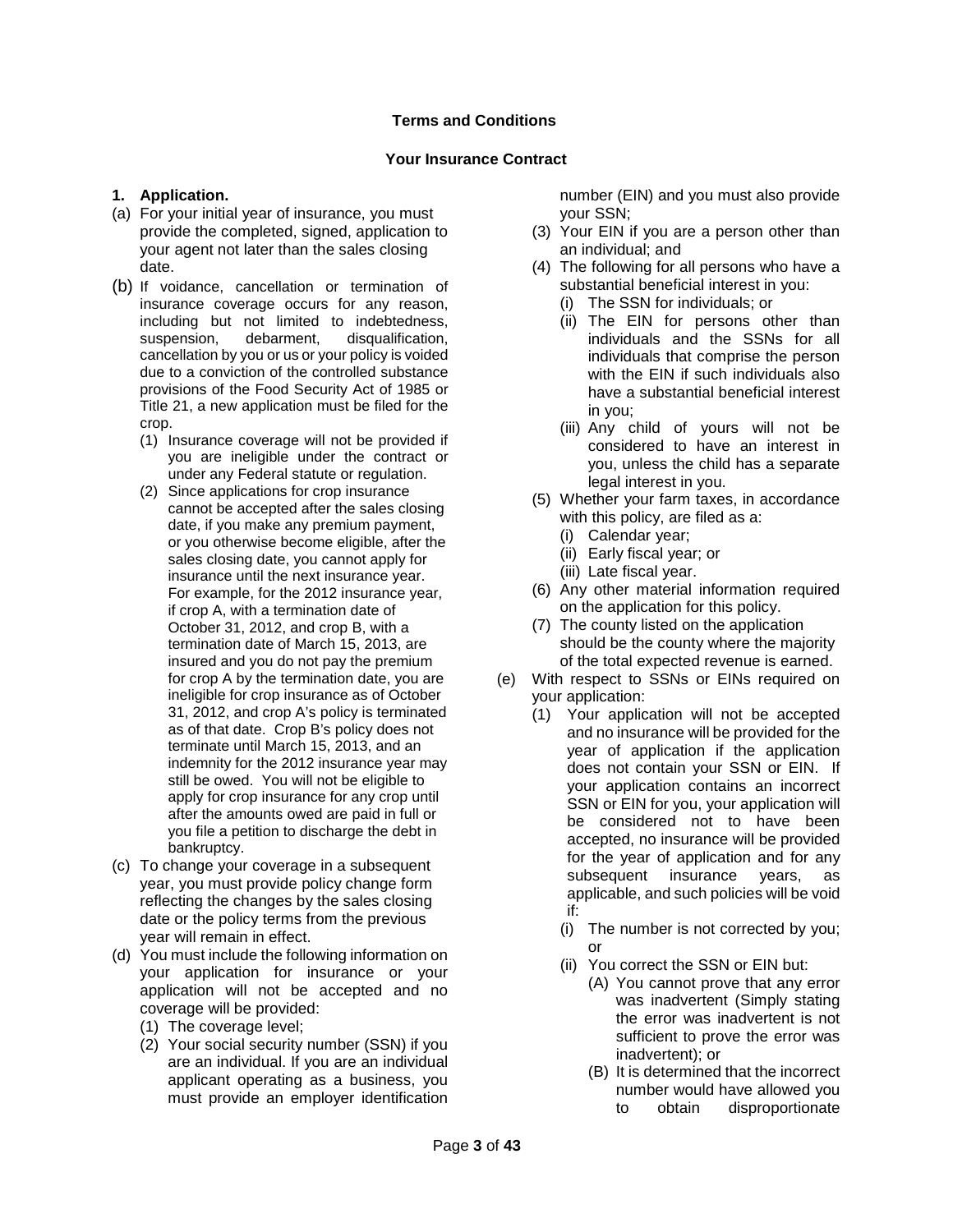benefits under the crop insurance program, you are determined to be ineligible for insurance or you could avoid an obligation or requirement under any State or Federal law; and

- (2) With respect to persons with a substantial beneficial interest in you:
	- (i) If the SSNs or EINs of such persons are included on your application and the SSNs or EINs are correct, but the persons with a substantial beneficial interest in you are ineligible for insurance, the insurance coverage for all revenue included on your application will be reduced proportionately by the percentage interest in you of persons with a substantial beneficial interest in you (presumed to be 50 percent for spouses of individuals);
	- (ii) Your policy will be void if the SSN or EIN of any person with a substantial beneficial interest in you is incorrect or is not included on your application and:
		- (A) The number is not corrected or provided by you, as applicable;
		- (B) You cannot prove that any error or omission was inadvertent (Simply stating the error or omission was inadvertent is not sufficient to prove the error or omission was inadvertent);
		- (C) Even after the correct SSN or EIN is provided by you, it is determined that the incorrect or omitted SSN or EIN would have allowed you to obtain disproportionate benefits under the crop insurance program, the person with a substantial beneficial interest in you is determined to be ineligible for insurance, or you or the person with a substantial beneficial interest in you could avoid an obligation or requirement under any State or Federal law; or
- (D) Except as provided in sections  $2(f)(2)(ii)(B)$  and  $(C)$ , your policies will not be voided if you subsequently provide the correct SSN or EIN for persons with a substantial beneficial interest in you and the persons are eligible for insurance;
- (f) Your approved revenue will be reduced proportionately by the percentage interest in you of persons with a substantial beneficial interest in you if such persons are ineligible for insurance as long as:
	- (1) The SSN's or EIN's of such persons are included on your application; and,
	- (2) The SSN's or EIN's are correct.
- (g) When any of your policies are void under section (e):
	- (1) You must repay any indemnity or replant payment that may have been paid for all applicable insurance years;
	- (2) Even though the policies are void, you will still be required to pay an amount equal to 20 percent of the premium that you would otherwise be required to pay; and
	- (3) If you previously paid premium or administrative fees, any amount in excess of the amount required in (2) will be returned to you;
- (h) Notwithstanding any of the provisions in this section, you may be subject to civil, criminal or administrative sanctions if you certify to an incorrect SSN or EIN or any other information under this policy.
- (i) If any of the information regarding persons with a substantial beneficial interest in you, changes:
	- (1) After the sales closing date from the previous insurance year, you must revise your application by the sales closing date for the current insurance<br>vear to reflect the correct year to reflect the correct information; or
	- (2) Less than 30 days before the sales closing date for the current insurance year, you must revise your application by the sales closing date for the next insurance year; and,
	- (3) You fail to provide the required revisions, the provisions in section (f) will apply;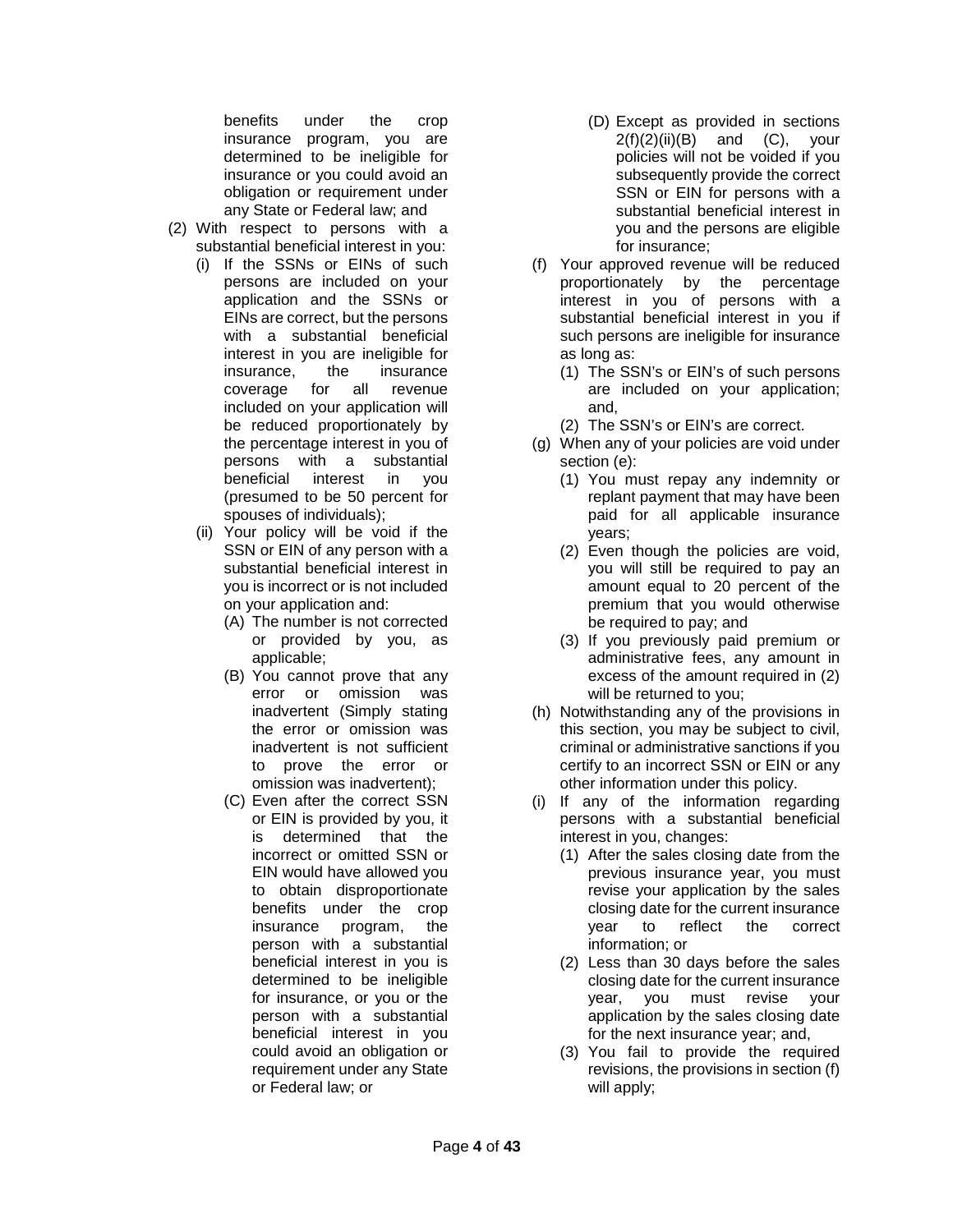- (j) If you are, or a person with a substantial beneficial interest in you is, not eligible to obtain a SSN or EIN, whichever is required, you must request an assigned number for the purposes of this policy from us:
	- (1) A number will be provided only if you can demonstrate you are, or a person with a substantial beneficial interest in you is, eligible to receive Federal benefits;
	- (2) If a number cannot be provided for you in accordance with (1) your application will not be accepted; or
	- (3) If a number cannot be provided for any person with a substantial beneficial interest in you in accordance with (1), the amount of insurance for all commodities on the<br>application will be reduced application will be reduced proportionately by the percentage interest of such person in you.
- (k) You must provide information to us regarding insurance you obtained from any other insurance provider or from any FSA office on commodities insured by this policy. The information provided must include the date such insurance was obtained.
- (l) If your farm operation is vertically integrated, or you own or have interest in related tax entities, you must clearly identify and explain the relationship between such entities at the time you file your application.
- (m) Your application will not be accepted, and no coverage will be provided, if you are ineligible under the contract or under any Federal statute or regulation.

## <span id="page-4-0"></span>**2. Qualifying Person Criteria.**

- (a) To be considered a qualifying person, you must:
	- (1) Be eligible to receive federal benefits;
	- (2) Be a U.S. citizen or resident;
	- (3) File either a Schedule F tax form or other farm tax forms that can be converted to a Substitute Schedule F, to the IRS;
	- (4) The Schedule F, or Substitute Schedule F, must cover 100 percent of your farm operation. (A tax entity which reports a fractional share of farming activity conducted by a partnership, corporation or any other "joint venture" does not qualify for

WFRP coverage on the fractional share of farming activity);

- (5) Be engaged in the business of farming and derive revenue from the production of commodities;
- (6) Derive 50 percent or more of the expected revenue for the insurance year from the pilot counties but may also derive revenue from commodities produced in non-pilot counties that are contiguous to pilot counties;
- (7) Derive not more than 50 percent of allowable revenue from commodities purchased for resale; and
- (8) File a United States Federal income tax return for each year of the revenue and expense history that is the same tax entity and farm operation as the insured person for the insurance year unless one of the following applies in which case you are still a qualified person:
	- (i) Your tax entity (taxpayer identification number) changed (e.g., you and your spouse form a partnership and file a U.S. Partnership Return of Income and you previously filed a U.S. Individual Income Tax Return that included your spouse's interest in the farm operation); or
	- (ii) You stop farming as an individual and farm as a tax entity other than an individual; or
	- (iii) You form a successor farming operation that is a different tax entity but is basically the same operation.
- (b) Your farm operation will be ineligible for insurance under this policy if:
	- (1) Your insured revenue is greater than \$8.5 million on the sales closing date;
	- (2) Your expected revenue from animals and animal products is greater than \$1 million or more than 35 percent of your expected revenue on the sales closing date;
	- (3)Your expected revenue from nursery and greenhouse products is greater than \$1 million or more than 35 percent of your expected revenue on the sales closing date;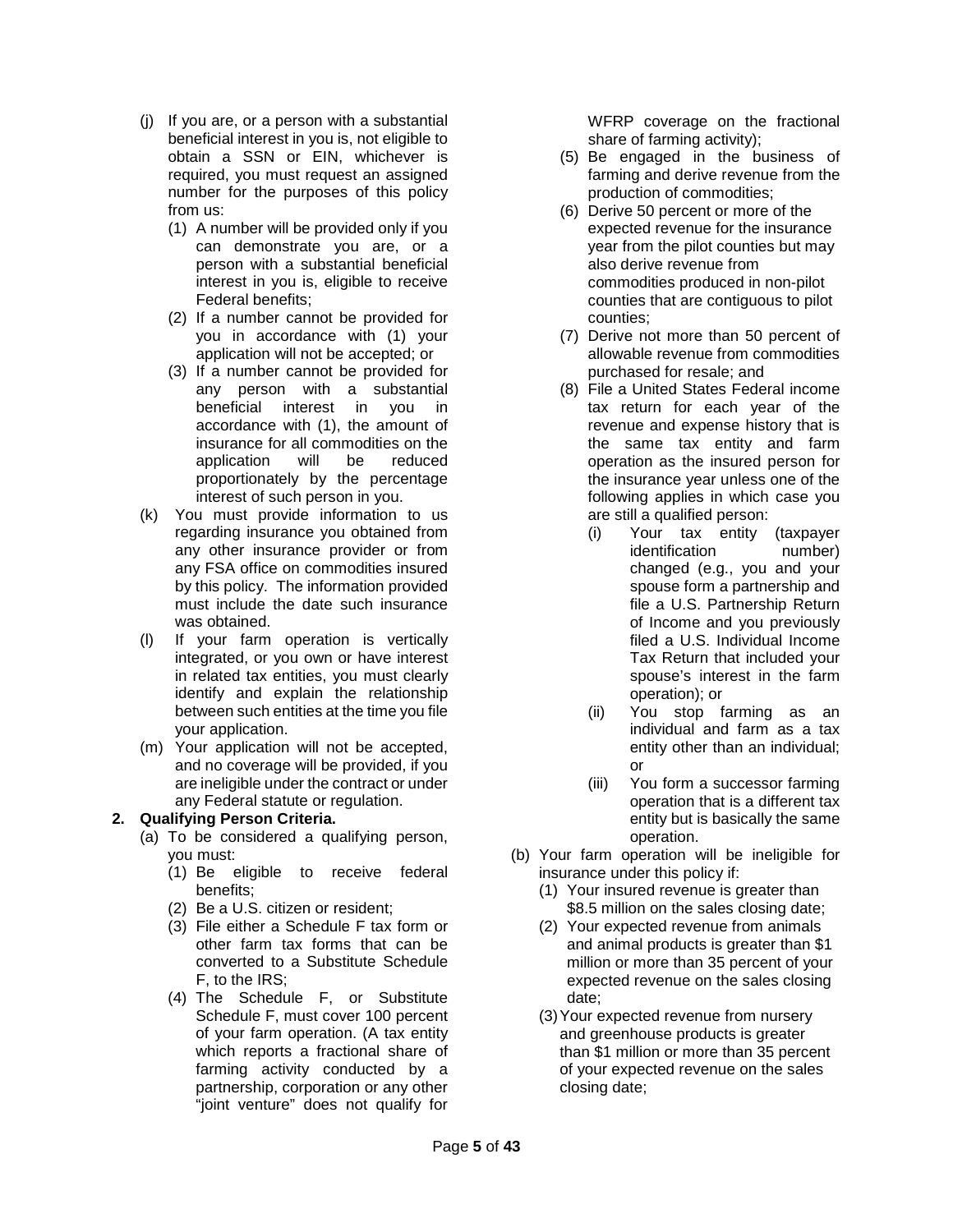- (4) You raise potatoes and your commodity count, based on your commodity count calculation, under this policy indicates you do not qualify as having two commodities. (This limitation is a legislated requirement under section 508(a)(3)(C) of the Act);
- (5) You will only have one commodity on your farm operation based on your commodity count calculation, during the insurance year, and revenue protection is available for that commodity under another policy offered under the authority of the Act; or
- (6) You purchase CAT coverage for another policy offered under the authority of the Act for any commodity on your farm operation.
- (c) If you purchase, inherit, or lease another person's farm operation you may use their tax returns including adding the amounts to your allowable revenue and expenses for the particular year, if:
	- (1) You obtain control of at least 90 percent of the other person's farm operation, which includes the land and facilities. such as irrigation equipment and systems, greenhouses, and other facilities;
	- (2) For each year of the other person's tax returns that you intend to use, the other person:
		- (i) Had an insurable interest in all commodities produced on the farm operation you obtained;
		- (ii) Filed Federal income taxes for the revenue received from those commodities; and
		- (iii) Is willing to provide all records necessary under this policy including the farm tax forms necessary ;
	- (3) On or before the sales closing date, you submit to us:
		- (i) A written request to use the other person's farm tax forms for the specific years;
		- (ii) A copy of the other form tax forms for each specific year;
		- (iii) Verifiable documentation that:
			- (A) At least 90 percent of the other person's farm operation was obtained by you and added to your farm operation; and
			- (B) The other person whose farm tax forms you wish to use had

an insurable interest in all commodities produced on the farm operation you obtained; and

- (iv) A completed and signed Whole-Farm History Report that represents the combination of your allowable revenue and expenses and the allowable revenue and expenses for the other person's farm tax forms you wish to use for the applicable years; and
- (4) Within 15 days of our request, you provide:
	- (i) Verifiable documentation that supports the revenue and expenses on the other person's farm tax forms; and,
	- (ii) Verifiable documentation of all market readiness operations and post-production operations related to the other person's farm operation for the tax year's you wish to use.
- (5) We will not approve the use of another persons' tax returns if:
	- (i) All requirements in subsection (c) are not met; and
	- (ii) Obtaining the farm operation or the change in person type was done to circumvent any tax law or any program eligibility criteria, including evading ineligibility for program benefits under 7 CFR part 400, subpart U.
- (6) We will notify you whether your request to use another person's farm tax forms is approved or denied within 15 days of receiving all required information.
	- (i) If we approve your request, your allowable revenue and allowable expenses and the allowable revenue and allowable expenses of the other person will be combined for each applicable year.
	- (ii) If we deny your request to use any of the other person's farm tax forms, your Whole-Farm History Report, and all other applicable reports, will be modified to reflect only the approved allowable revenue and allowable expenses from your farm tax returns for each applicable year.
- (d) You will not be considered a qualifying person for this insurance year if you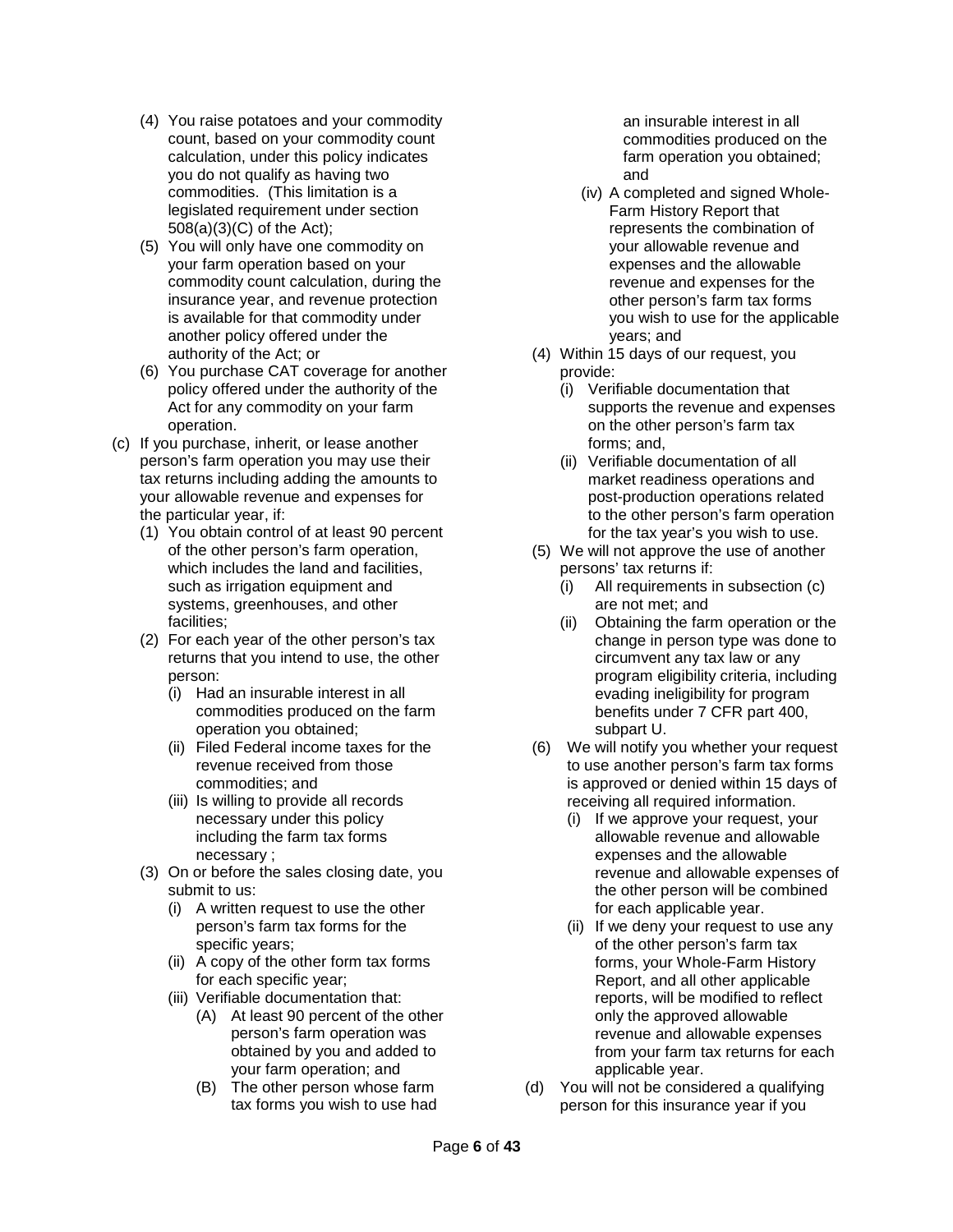have a short tax year for the insurance year, if you have short tax years in your whole-farm history period, or if your lag year is a short tax year. If you have a short tax year(s) in your history and you resubmit your whole-farm history based on the calendar or fiscal year used for the insurance year, we may, at our discretion and based on your resubmitted records, allow you to obtain insurance.

(e) Originating pass-through entities may insure the allowable revenue from commodities produced by the farm operation under WFRP. Owners of a pass-through entity that are not the originating entity may not insure passthrough revenue or loss under WFRP.

#### **3. Life of Policy, Termination and Cancellation.**

- 
- (a) After we have accepted your application, you may not cancel this policy for the initial insurance year.
- (b) This is a continuous policy and will remain in effect for each succeeding insurance year following the acceptance of the original application until canceled by you in accordance with the terms of the policy or by us. In accordance with section 4, FCIC may change the coverage provided from year to year.
- (c) Either you or we may cancel this policy after the initial insurance year by providing written notice to the other on or before the cancellation date.
- (d) We may cancel your policy if no premium is earned for 3 or more consecutive years.
- (e) If any amount due, including premium or administrative fees, or overpaid indemnities, is not paid or an acceptable arrangement for payment is not made on or before the termination date for the insurance year on which an amount is due, you will be determined to be ineligible to participate in any crop insurance program authorized under the Act in accordance with 7 CFR part 400, subpart U.
	- (1) For a policy with unpaid administrative fees or premium, the policy will terminate effective on the first day of the insurance year immediately subsequent to the insurance year for which such amount was due (insurance will be

considered not to have attached in the subsequent year and no premium will be owed or indemnity paid);

- (2) For a policy with other amounts due, the policy will terminate effective on the termination date immediately after the account becomes delinquent;
- (3) Ineligibility will be effective as of the date that this policy was terminated and for all other insurance policies with coincidental termination dates;
- (4) All other crop insurance policies that are reinsured by FCIC under the authority of the Act will also terminate as of the next termination date contained in the policy;
- <span id="page-6-0"></span>(5) If you are ineligible, you may not obtain any insurance under the Act until payment is made in full, you execute an agreement to repay the debt or you have your debts discharged in bankruptcy;
- (6) If you execute an agreement to pay the debt and fail to make any scheduled payment, all policies will be terminated effective on the termination date for the insurance year in which you failed to make the scheduled payment and no indemnity payment or replant payment, if applicable, will be due for that crop or insurance year. You will no longer be eligible to obtain crop insurance by execution of an agreement to pay the debt. You will be ineligible for crop insurance until the debt is paid in full or you have your debts discharged in bankruptcy;
- (7) Once the policy is terminated, the policy cannot be reinstated for the current insurance year unless the termination was in error;
- (8) After you again become eligible for insurance, if you want to obtain insurance coverage, you must reapply on or before the applicable sales closing date (Since applications for insurance cannot be accepted after the sales closing date, if you become eligible after the sales closing date, you cannot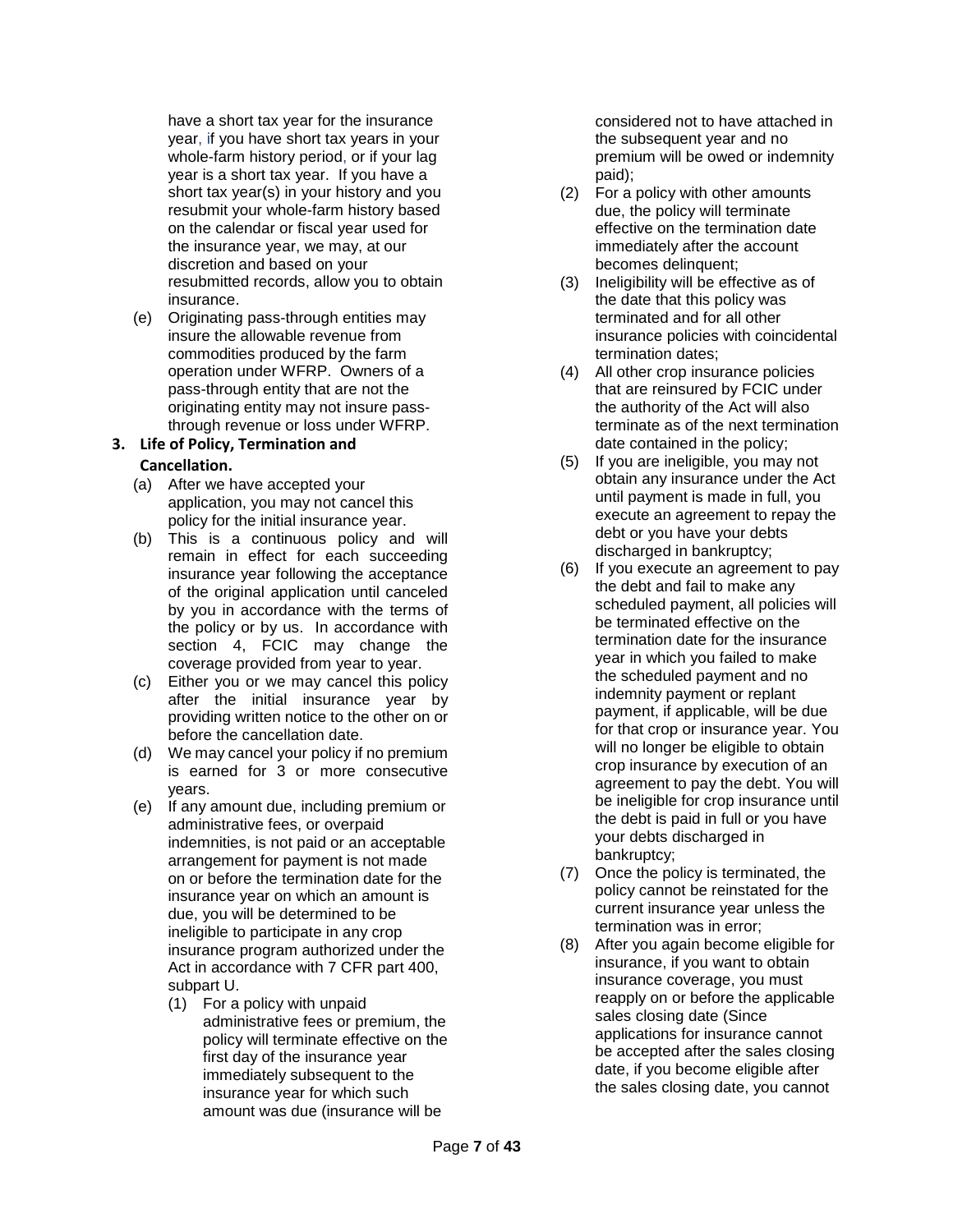apply for insurance until the next insurance year); and

(9) If we deduct the amount due us from an indemnity, the date of payment for the purpose of this section will be the date you sign the properly executed claim for indemnity.

For example, if policy A, with a termination date of January 31, 2015, and policy B, with a termination date of March 15, 2015, are issued and you do not pay the premium for policy A by the termination date, you are ineligible for insurance as of January 31, 2015, and policy A is terminated on that date. Policy B is terminated as of March 15, 2015. If you enter an agreement to repay the debt on December 31, 2015, you can apply for insurance for policy A by the January 31, 2016, sales closing date and policy B by the March 15, 2016, sales closing date. If you fail to make a scheduled payment on April 1, 2016, your policy will terminate as of January 31, 2016, for crop A, and March 15, 2016, for crop B, and no indemnity payment will be due for that insurance year for either crop. You will not be eligible to apply for crop insurance for any crop until after the debt is paid in full or you have your debts discharged in bankruptcy and you make application in accordance with section(3)(e).

- (f) Any amount due to us for any policy authorized under the Act will be offset from any indemnity due you for this or any policy insured with us under the authority of the Act.
	- (1) Even if your claim has not yet been paid, you must still pay the premium and administrative fee on or before the termination date for you to remain eligible for insurance.
	- (2) If we offset any amount due us from an indemnity payment owed to you, the date of payment for the purpose of determining whether you have a delinquent debt will be the date that you submit the claim for indemnity in accordance with section 25.
- (g) A delinquent debt for any policy will make you ineligible to obtain crop insurance authorized under the Act for any subsequent insurance year and result in termination of all policies in accordance with section 3(g)(2).
	- (1) With respect to ineligibility:
		- (i) Ineligibility for crop insurance will be effective on:
			- (A) The date that a policy was terminated in accordance with section  $3(g)(2)$ ) for the insurance year for which you failed to pay premium, an administrative fee, or any related interest owed, as applicable;
			- (B) The payment due date contained in any notification of indebtedness for overpaid indemnity, or replanting payment, if you fail to pay the amount owed, including any related interest owed, as applicable, by such due date;
			- (C) The termination date for the insurance year prior to the insurance year in which a scheduled payment is due under a written payment agreement if you fail to pay the amount owed by any payment date in any agreement to pay the debt; or
			- (D) The termination date the policy was or would have<br>been terminated under been terminated sections  $3(g)(2)(i)(A)$ , (B) or (C) if your bankruptcy petition is dismissed before discharge.
		- (ii) If you are ineligible and a policy<br>has been terminated in terminated in accordance with section 3(g)(2), you will not receive any indemnity, or replanting payment, if applicable, and such ineligibility and termination of the policy may affect your eligibility for benefits under other USDA programs. Any indemnity, or replanting payment that may be owed for the policy before it has been terminated will remain owed to you, but may be offset in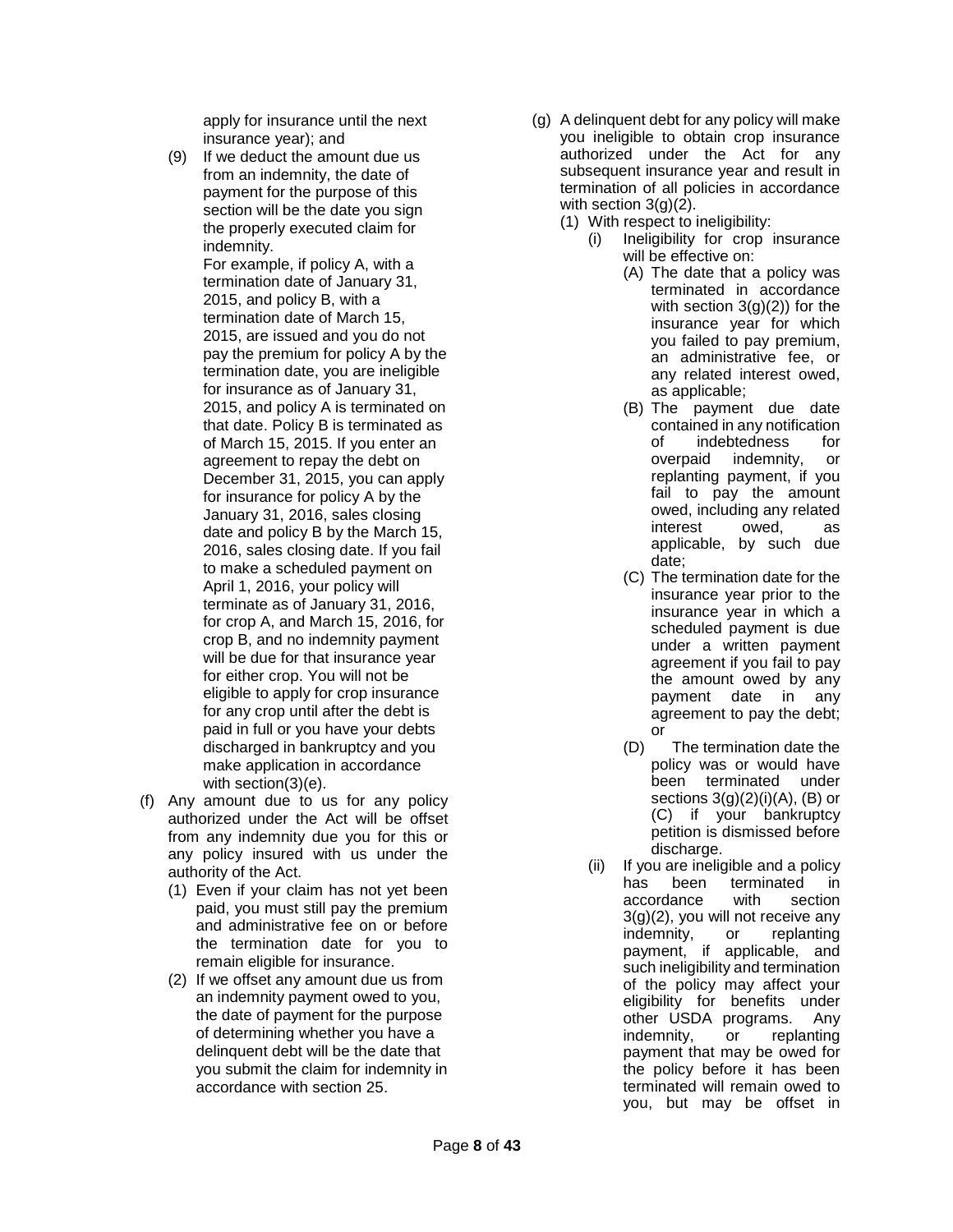accordance with section 14(j) unless your policy was terminated in accordance with sections  $3(g)(2)(i)(A)$ ,  $(B)$ ,  $(D)$  or (E).

- (2) With respect to termination:
	- (i) Termination will be effective on: (A) For a policy with unpaid administrative fees or premiums, the termination date immediately subsequent to the premium billing date for the insurance year (For policies for which the sales closing date is prior to the termination date, such policies will terminate for the current insurance year even if insurance attached prior to the termination date. Such termination will be considered effective as of the sales closing date and no insurance will be considered to have attached for the insurance year and no indemnity, or replant payment will be owed);
		- (B) For a policy with other amounts due, the<br>termination date termination immediately following the date you have a delinquent debt (For policies for which the sales closing date is prior to the termination date, such policies will terminate for the current insurance year even if insurance attached prior to the termination date. Such termination will be considered effective as of the sales closing date and no insurance will be considered attached for the insurance year and no indemnity, or replant payment will be owed);
		- (C) For all other policies that are issued by us under the authority of the Act, the<br>termination date that termination date<br>coincides with coincides with the termination date for the policy with the delinquent

debt or, if there is no<br>coincidental termination coincidental date, the termination date immediately following the date you become ineligible;

- (D) For execution of a written payment agreement and failure to make any<br>scheduled payment, the scheduled payment, termination date for the insurance year prior to the insurance year in which you failed to make the scheduled payment (for this purpose only, the insurance year will start the day after the termination date and end on the next termination date, e.g., if the termination date is March 15 and you fail to make a payment on March 15, 2015 your policy will terminate on March 30,2015, for the 2016 insurance year); or
- (E) For dismissal of a bankruptcy petition before discharge, the termination date the policy was or would have been terminated under sections  $3(g)(2)(i)(A)$ , (B) or (C).
- (ii) For all policies terminated under sections 3(g)(2)(i)(A), (B), (D) or (E), any indemnities, or replanting payments paid subsequent to the termination date must be repaid.
- (iii) Once the policy is terminated, it cannot be reinstated for the current insurance year unless:
	- (A) The termination was in error;
	- (B) The Administrator of the Risk Management Agency, at their sole discretion, determines in accordance with 7 CFR part 400, subpart U and FCIC issued procedures that the following are met:
		- (1) You provide documentation that your failure to pay your debt is due to an unforeseen or unavoidable event or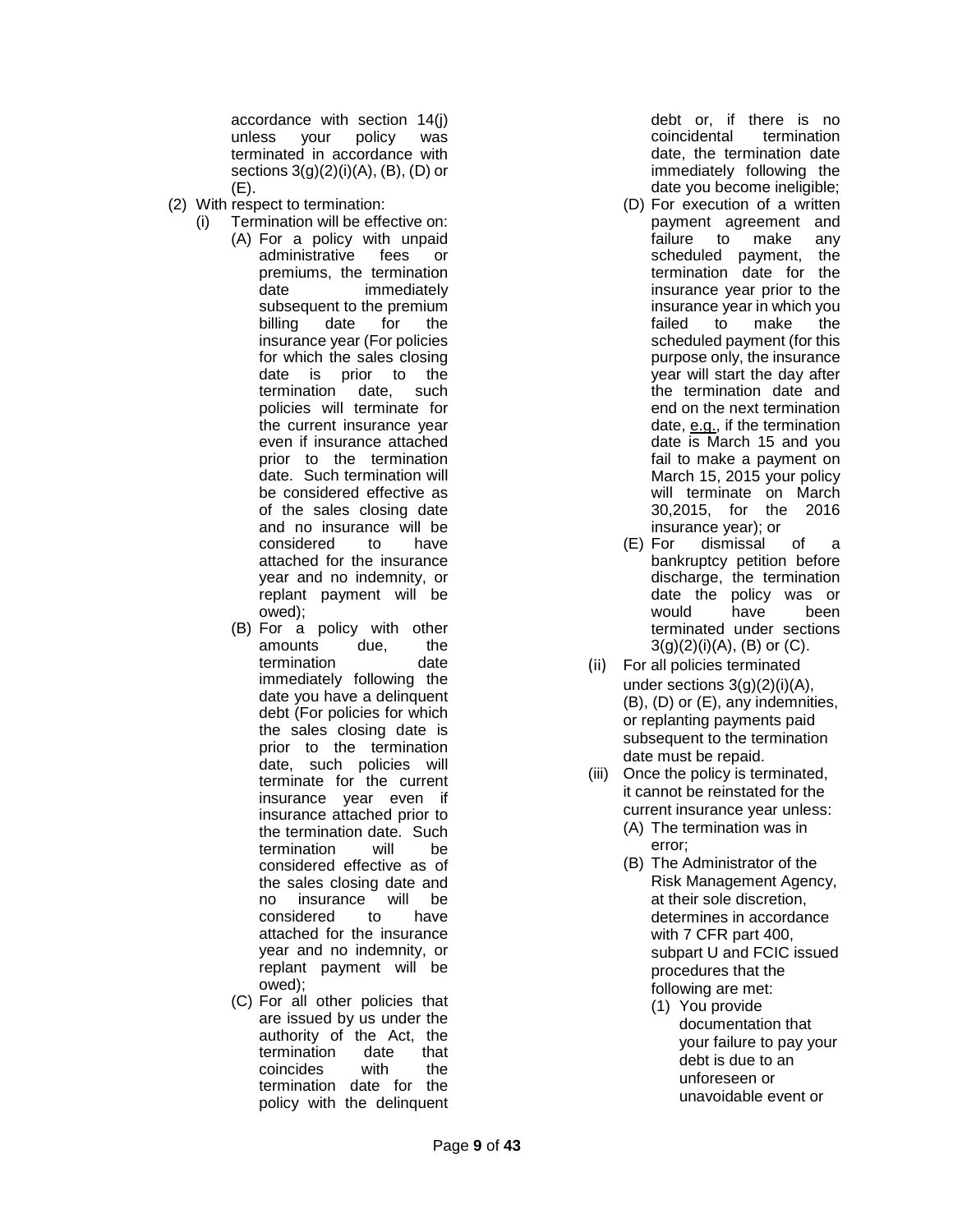an extraordinary weather event that created an impossible situation for you to make timely payment;

- (2) You remit full payment of the delinquent debt owed to us or FCIC with your request submitted in accordance with section 3(g)(2)(iii)(B)(*3*);
- (3) You submit a written request for reinstatement of your policy to us no later than 60 days after the termination date or the missed payment date of a previously executed written payment agreement, or the due date specified in the notice to you of the amount due, if applicable;
- (4) If authorization for reinstatement is granted, your policies will be reinstated effective at the beginning of the insurance year for which you were determined ineligible, and you will be entitled to all applicable benefits under such policies, provided you meet all eligibility requirements and comply with the terms of the policy; and
- (5) There is no evidence of fraud or misrepresentation.
- (C) We determine, in accordance with 7 CFR part 400, subpart U and FCIC issued procedures, that the following are met:
	- (1) You can demonstrate: (i) You acted in good faith when you made timely

payment and you omitted the most recent month's interest or the amount of the payment was clearly transposed from the amount that was otherwise due; or

- (ii) You acted in good faith when you made the payment and the payment was delayed and postmarked by no more than 7 calendar days after the<br>termination date termination or the missed payment date of a previously executed written payment agreement, or the due date specified in the notice to you of the amount due, if applicable.
- (2) You remit full payment of the delinquent debt owed to us; and
- (3) You submit a written request for reinstatement of your policy to your agent no later than 30 days after the termination date or the missed payment date of a previously executed written payment agreement, or the due date specified in the notice to you of the amount due, if applicable; and
- (4) There is no evidence of fraud or misrepresentation.
- (iv) A determination made in section<br> $3(a)(2)(iii)(B)$  exhausts all 3(g)(2)(iii)(B) exhausts all administrative remedies for purposes of termination.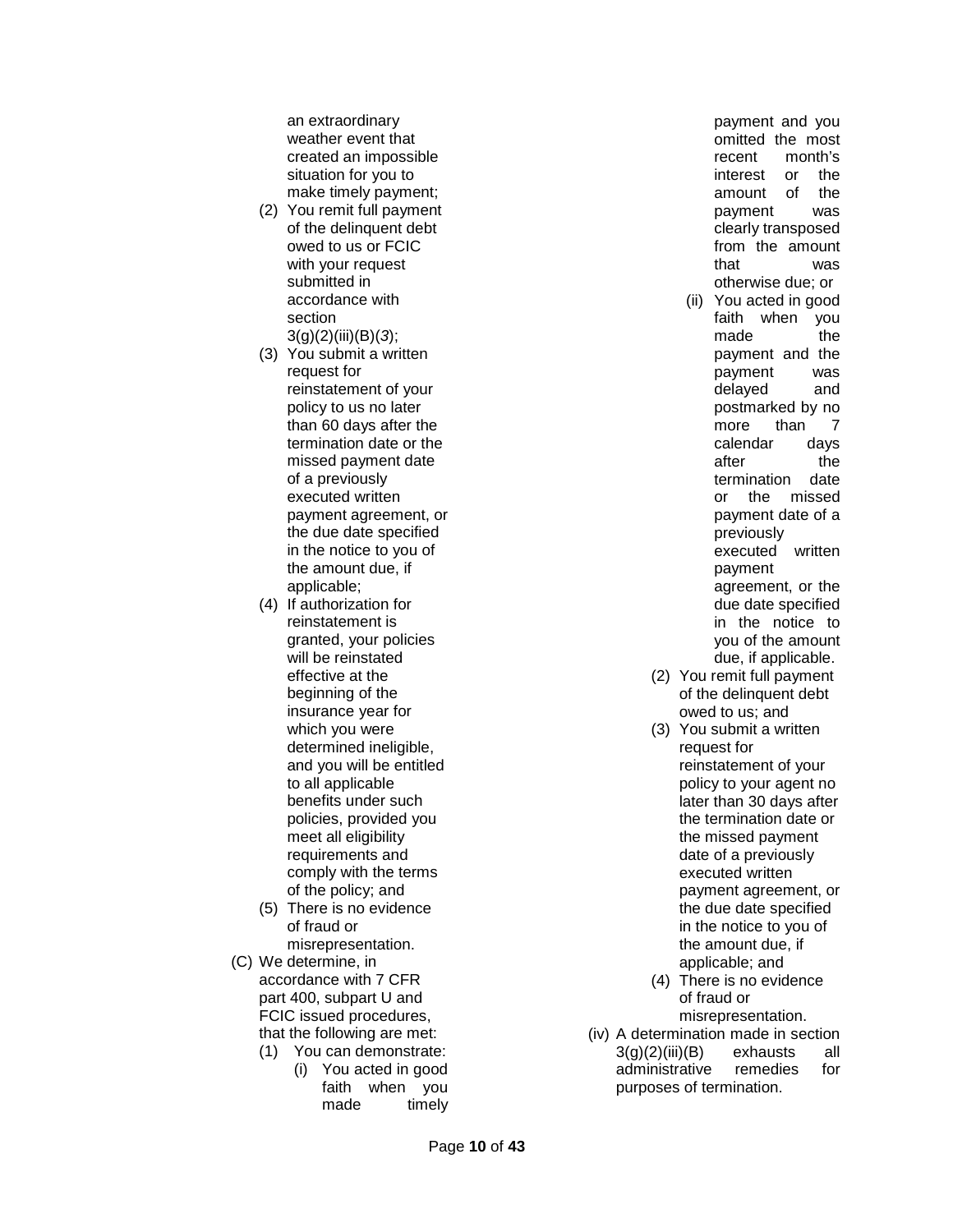(h) Any person may sign any document relative to crop insurance coverage on behalf of any other person covered by such a policy, provided that the person has a properly executed power of attorney or such other legally sufficient document authorizing such person to sign. You are still responsible for the accuracy of all information provided on your behalf and may be subject to the consequences in section 15(j), and any other consequences, including administrative, criminal or civil sanctions, if any information has been misreported.

## <span id="page-10-0"></span>**4. Contract Changes.**

- (a) The contract change date is August 31 of the calendar year preceding the calendar year or fiscal year in which your insurance year begins.
- (b) The terms and conditions of this policy may change from year to year.
	- (1) Any changes to this policy, including the applicable policy provisions or the actuarial documents, will be published on RMA's website not later than the contract change date.
	- (2) After the contract change date information may be revised only to correct obvious errors.
	- (3) After the contract change date, all changes made in accordance with this section will be available upon request from your crop insurance agent.
- (c) We will provide you, in writing, with a copy of changes to this policy, any other applicable policy provisions, and the actuarial documents, not later than 30 days prior to the cancellation date for the insurance year. If available from us, you may elect to receive these documents and changes electronically.
- (d) Your acceptance of all changes made in accordance with this section will be conclusively presumed in the absence of notice from you to change or cancel your insurance.

## <span id="page-10-1"></span>**5. Notices.**

- (a) All notices required to be given by you must be in writing and received by your crop insurance agent within the designated time unless otherwise provided by the notice requirement.
	- (1) Notices required may be given by telephone, in person, or

electronically and confirmed in writing.

- (2) The date the notice is provided will be determined by the date of our receipt of the written notice.
- (3) If the date by which you are required to submit a report or notice falls on Saturday, Sunday, or a Federal holiday, or if your agent's office is, for any reason, not open for business on the date you are required to submit the notice or report, the notice or report must be submitted on the next business day.
- (b) All policy provisions, notices, and communications we are required to send to you will be:
	- (1) Provided by electronic means, unless:
		- (i) We do not have the ability to transmit the information to you by electronic means; or
		- (ii) You elect to receive a paper copy of such information;
	- (2) Sent to the email address or physical address contained in your records located with your crop insurance agent.
- (c) All notices will be conclusively presumed to have been received by you. You should advise us immediately of any change of address.

### <span id="page-10-2"></span>**6. Record Retention and Access to Insured Commodities and Records.**

- (a) For a period of three years after the end of the insurance year, or three years after the date of final payment of the indemnity, whichever is later, you must retain and provide upon our request, or the request of any employee of USDA authorized to investigate or review any matter relating to insurance authorized under the Act, complete and verifiable records pertaining to:
	- (1) The planting, replanting, inputs, production, harvest, storage, sale, shipment, and disposition of the insured commodities;
	- (2) Your land and facilities;
	- (3) The allowable revenue and allowable expenses stated on the farm tax forms, including the farm tax forms<br>and records supporting these records supporting these figures;
	- (4) The value of post-production operations and market readiness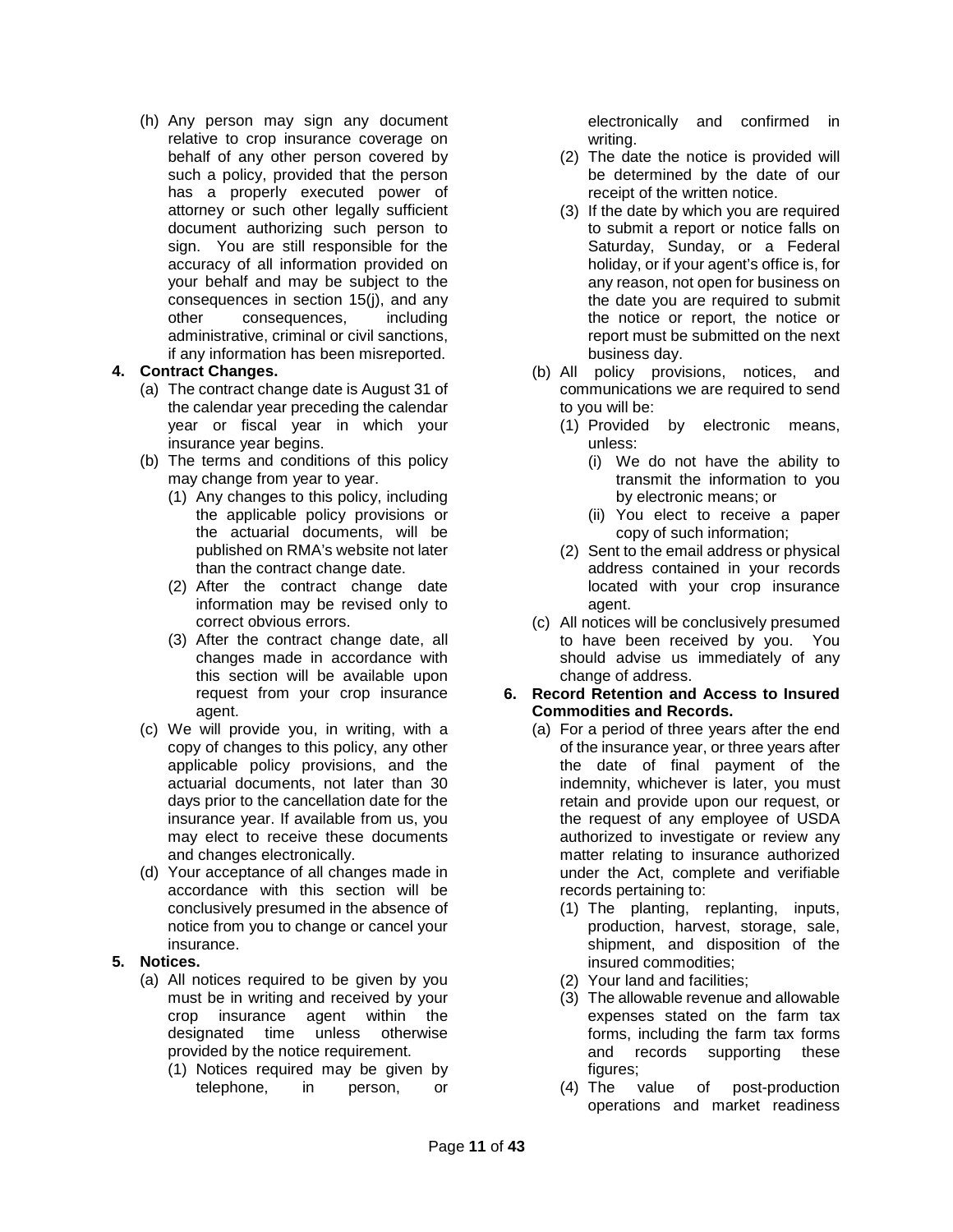operations for your insured commodities;

- (5) The beginning and ending inventory information;
- (6) Accounts receivable and payable information; and
- (7) All lease or other agreements that may be applicable to the insured commodities.
- (b) By signing the application for insurance authorized under the Act or by continuing insurance for which you have previously applied, you authorize us or USDA, or any person acting for us or USDA authorized to investigate or review any matter relating to insurance authorized under the Act, to obtain records relating to the planting, replanting, lease, ownership, share, production, inputs, harvesting, disposition, or marketing contract agreements of the insured commodity from any person who may have custody of such records, including but not limited to, FSA offices, banks, warehouses, gins, cooperatives, marketing associations, landlords, and accountants. You must assist in obtaining all records we or any employee of USDA, or any person acting for us or USDA authorized to investigate or review any matter relating to insurance authorized under the Act, requests from third parties.
- (c) We, any employee of USDA, or any person acting for us or USDA authorized to investigate or review any matter relating to insurance authorized under the Act:
	- (1) May extend the record retention period beyond three years by notifying you of such extension in writing; and
	- (2) Have the right to examine, as often as reasonably required during the record retention period:
		- (i) The insured commodities on the farm operation or at any location where the commodities may be found or maintained; and
		- (ii) All records related to the insured commodities, this policy, and mediation, arbitration or litigation involving the insured commodities, at any location where the records may be found or maintained.
- (d) Failure to provide access to the insured commodities or the farm, maintain or provide any required records, authorize access to the records maintained by third parties, or assist in obtaining all such records will result in a determination that no indemnity is due for the insurance year for which the failure occurred.
- **7. (Reserved)**
- **8. (Reserved)**

# **Your Coverage**

## <span id="page-11-1"></span><span id="page-11-0"></span>**9. Coverage.**

- (a) This policy insures the approved revenue that you expect to earn or will obtain from commodities that you produce or purchase for resale during the insurance year and in which you have an insurable interest.
- (b) The following calculation will determine the commodity count to be used for: (1) coverage level qualifications, (2) to determine the amount of premium rate discount you will receive based on farm diversification, (3) to determine eligibility if you raise potatoes or have commodities with other available revenue coverage, and (4) to determine your subsidy amount:
	- (1) Determine the number of commodities on the farm. Each separate commodity code on the

Farm Operation Report is counted once to determine the number of commodities, regardless of the number of times the commodity code is used;

- (2) Divide 1.0 by the result of paragraph (1) (round to three decimals);
- (3) Multiply the result of paragraph (2) by 0.333 (round to three decimals); and
- (4) Multiply the result of paragraph (3) by the expected revenue shown on your Farm Operation Report (round to whole dollars);
- (5) Sum the expected revenue for each individual commodity code;
- (6) Determine how many of the commodities in paragraph (5) have expected revenue equal to or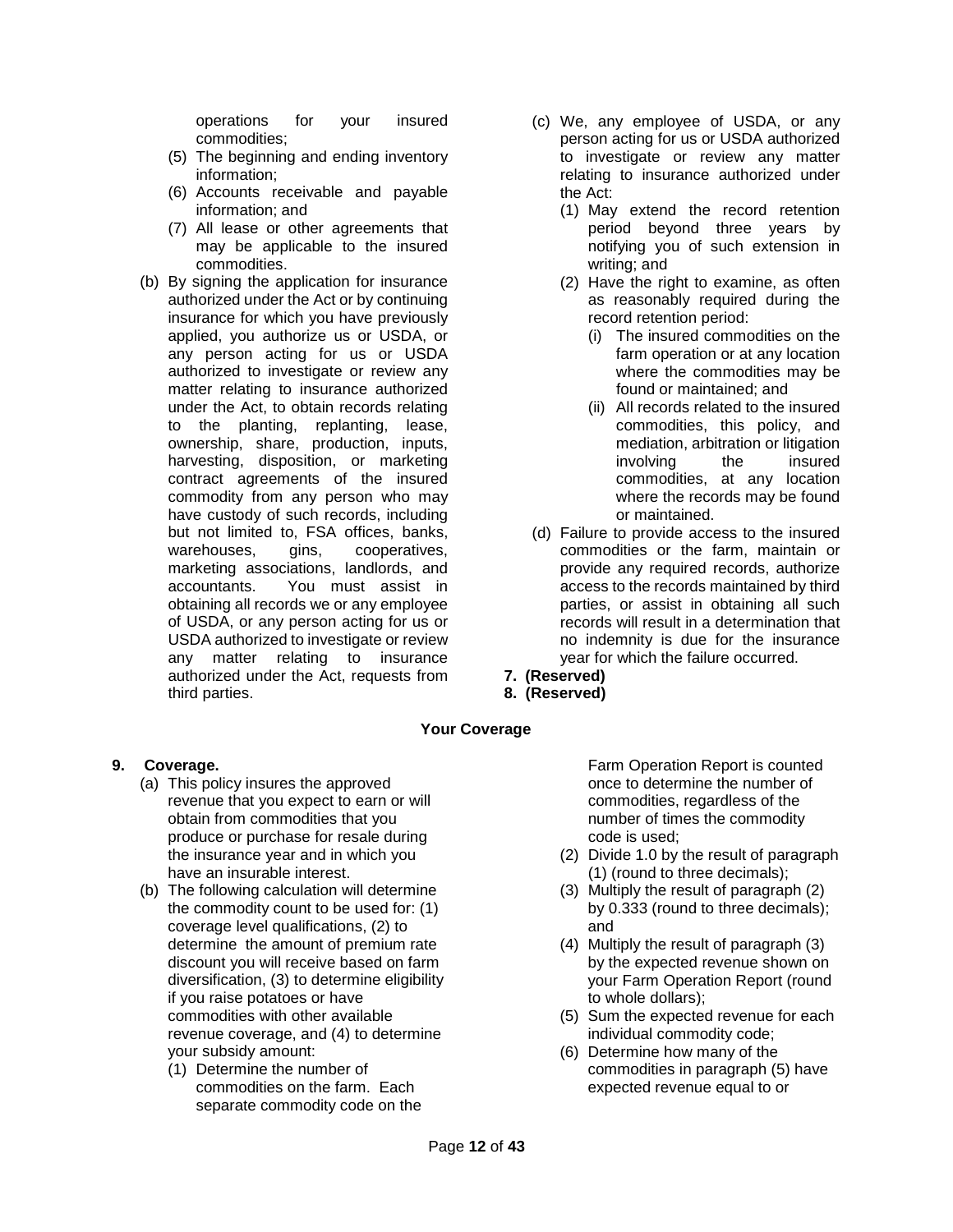greater than the result of paragraph  $(4)$ ;

- (7) Sum the expected revenue amounts from the result of paragraph (6) and subtract the result from the Total Expected Revenue;
- (8) Divide the result of paragraph (7) by the result of paragraph (4) to determine the number of additional commodities to count (use whole numbers, do not round); and
- (9) Add the result of paragraph (6) to the result of paragraph (8) to determine the commodity count.
- (c) You must choose one coverage level as shown in the actuarial documents for the insurance year (Catastrophic risk protection is not available under this policy).
	- (1) You must produce at least the number of commodities as determined by the commodity count and stated in the Special Provisions to qualify for the coverage level you selected.
	- (2) You must meet the requirements for the coverage level through the entire insurance year, unless the requirements are not met due to a covered cause of loss that we verify, or the level of coverage will be reduced to the highest level for which you qualify.
	- (3) If you were insured last year under WFRP you may change your coverage level for this year by giving us written notice by the sales closing date. However, you may not increase your coverage level if any cause of loss that could, or would, reduce your allowable revenue for the insurance year is evident prior to the time you request the increase.
- (d) You may insure individual commodities under other individual FCIC plans of insurance and purchase WFRP, however you must purchase buy-up coverage levels of the other insurance.
- (e) Both your Farm Operation Report and Whole-Farm History Report, adjusted as applicable to reflect allowable income and allowable expenses, are used to determine the approved revenue used to calculate the insured revenue under this policy.
- (f) Your insured revenue will be determined by multiplying your approved revenue by the coverage level.
	- (1) If your allowable expenses for the insurance year fall below 70 percent of your approved expenses, an expense reduction factor, will be applied to your approved revenue to account for expenses not incurred during the insurance year.
	- (2) An indemnity will be due under this policy if your revenue-to-count for the insurance year falls below your insured revenue.
- (g) We will reduce your approved revenue and any indemnity or deny coverage at any time we become aware that the information used to determine your approved revenue is incorrect or is not supported by verifiable records. Your premium will be adjusted to reflect any revised approved revenue.
- (h) A replant payment may be allowed if specified in the Special Provisions.
- (i) For native sod acreage, your insured revenue for the first four insurance years of planting an annual crop on more than five acres of native sod acreage in any county in Iowa, Minnesota, Montana, Nebraska, North Dakota or South Dakota will be will be adjusted to 65 percent of the approved revenue for those acres.

# <span id="page-12-0"></span>**10. Allowable Revenue.**

- (a) Allowable revenue for WFRP purposes is limited to the revenue from:
	- (1) The sales of animals, and other commodities you purchased for resale, less the cost or other basis of such animals or other commodities (line 1c of Schedule F);
	- (2) The sales of animals, produce, grains and other commodities you raised. (Line 2 of Schedule F.);
	- (3) The taxable amount of total cooperative distributions (line 3b of Schedule F) (Include only those directly related to the sale of commodities.); and
	- (4) Other revenue, including Federal and State gasoline or fuel tax credit or refund (line 8 of Schedule F) (Exclude Federal and State gasoline or fuel tax credits or refunds if reported on this line). Include all revenue directly related to the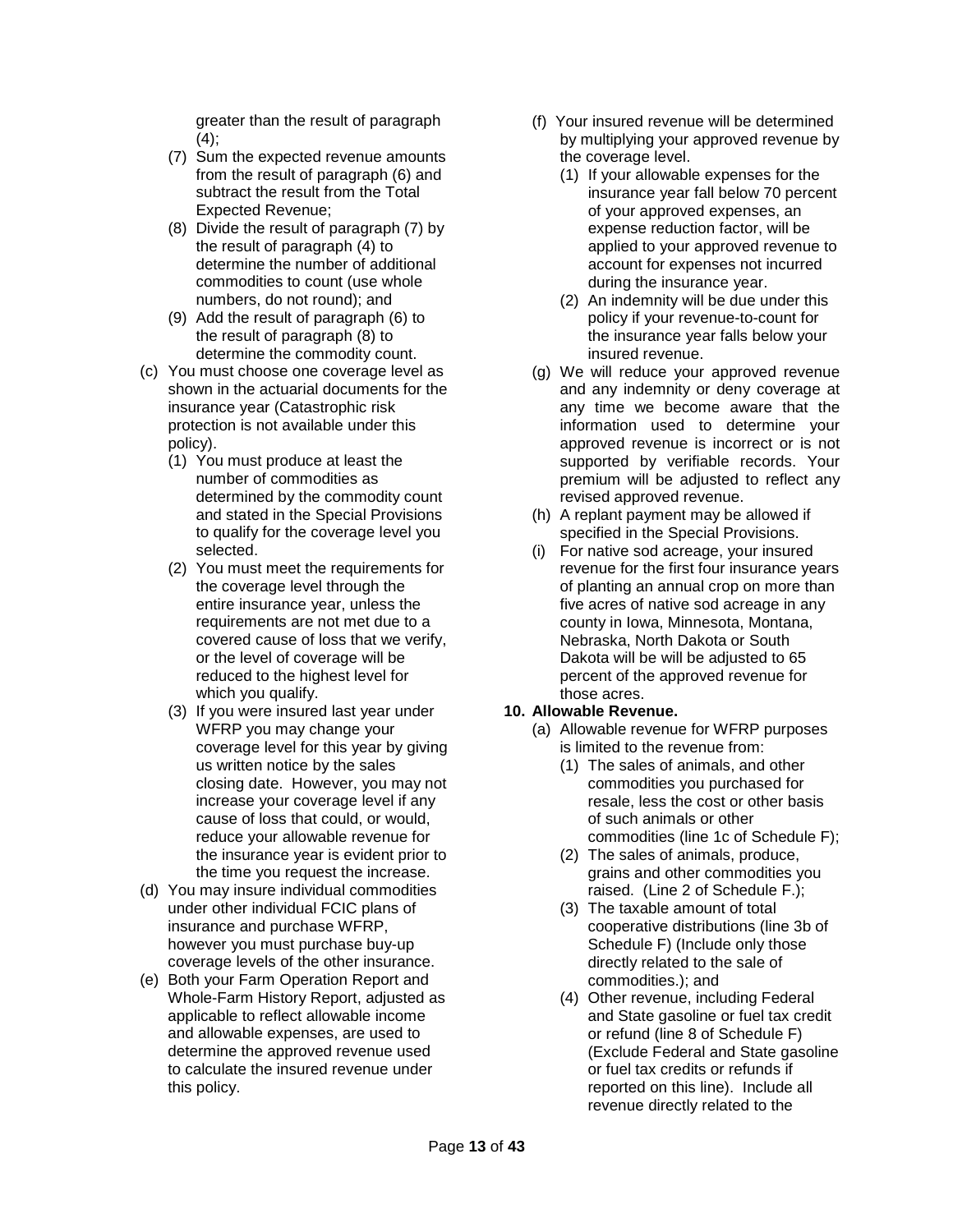production of commodities that the IRS requires you to report,

- including, but not limited to:
- (i) Revenue from bartering (This amount will be determined in accordance with IRS rules.); and
- (ii) Payments from buyers of commodities for bypassed acreage (These are payments made to you in accordance with a marketing contract between you and a buyer for not harvesting your crop).
- (b) Allowable revenue specifically excludes:
	- (1) Revenue for any post-production operations;
	- (2) Net gain from commodity hedging;
	- (3) Revenue from commodities in which you do not have an insurable interest;
	- (4) Revenue earned from custom hire activities;
	- (5) Cooperative distributions that are not directly related to the production of a commodity;
	- (6) Revenue earned as an animal contract grower;
	- (7) Revenue from wages, salaries, tips, and cash rent;
	- (8) Revenue from government agricultural programs, including the Non-insured Assistance Program (NAP), and federal crop disaster payments;
	- (9) Revenue from uninsurable commodities, such as, animals for show or sport, timber, forest, and forest products;
- (10) Crop insurance indemnities, prevented planting payments from other FCIC policies, and replant payments;
- (11) CCC loans and CCC loans forfeited;
- (12) Value assigned for uninsured cause of loss or abandoned acreage; and
- (13) Accrual adjustments for beginning and ending accounts receivable and inventories.
- <span id="page-13-0"></span>**11. Allowable Expenses.**
	- (a) Allowable Expenses are limited to the following expenses:
		- (1) The cost or other basis of animals and other commodities you bought for resale (line 1(b) of Schedule F);
- (2) Car and truck expenses (line 10 of Schedule F);
- (3) Chemicals (line 11 of Schedule F);
- (4) Conservation expenses (line 12 of Schedule F);
- (5) Custom hire (machine work) (line 13 of Schedule F);
- (6) Depreciation and section 179 expense deduction not claimed elsewhere (line 14 of Schedule F) (Include only the amount of depreciation allowed for animals);
- (7) Feed purchased (line 16 of Schedule F);
- (8) Fertilizers and lime (line 17 of Schedule F);
- (9) Freight and trucking (line 18 of Schedule F);
- (10) Gasoline, fuel and oil (line 19 of Schedule F);
- (11) Insurance (other than health) (line 20 of Schedule F);
- (12) Labor hired (less employment credits) (line 22 of Schedule F) (Exclude shareholder wages, if reported on this line.);
- (13) Repairs and maintenance (line 25 of Schedule F);
- (14) Seeds and plants purchased (line 26 of Schedule F);
- (15) Storage and warehousing (line27 of Schedule F);
- (16) Supplies purchased (line 28 of Schedule F) (Exclude those used in post-production operations);
- (17) Utilities (line 30 of Schedule F);
- (18) Veterinary, breeding, and medicine (line 31 of Schedule F); and
- (19) Other farm expenses (line 32 of Schedule F) (Include only those directly related to the production of commodities that the IRS allows you to report).
- (b) Allowable expenses specifically exclude any expenses associated with postproduction operations, or commodities in which you do not have an insurable interest.

### <span id="page-13-1"></span>**12. Your Approved Revenue and Approved Expenses.**

(a) Your approved revenue is the LOWER of your whole-farm historic average revenue or your total expected revenue and will be determined on the Farm Operation Report.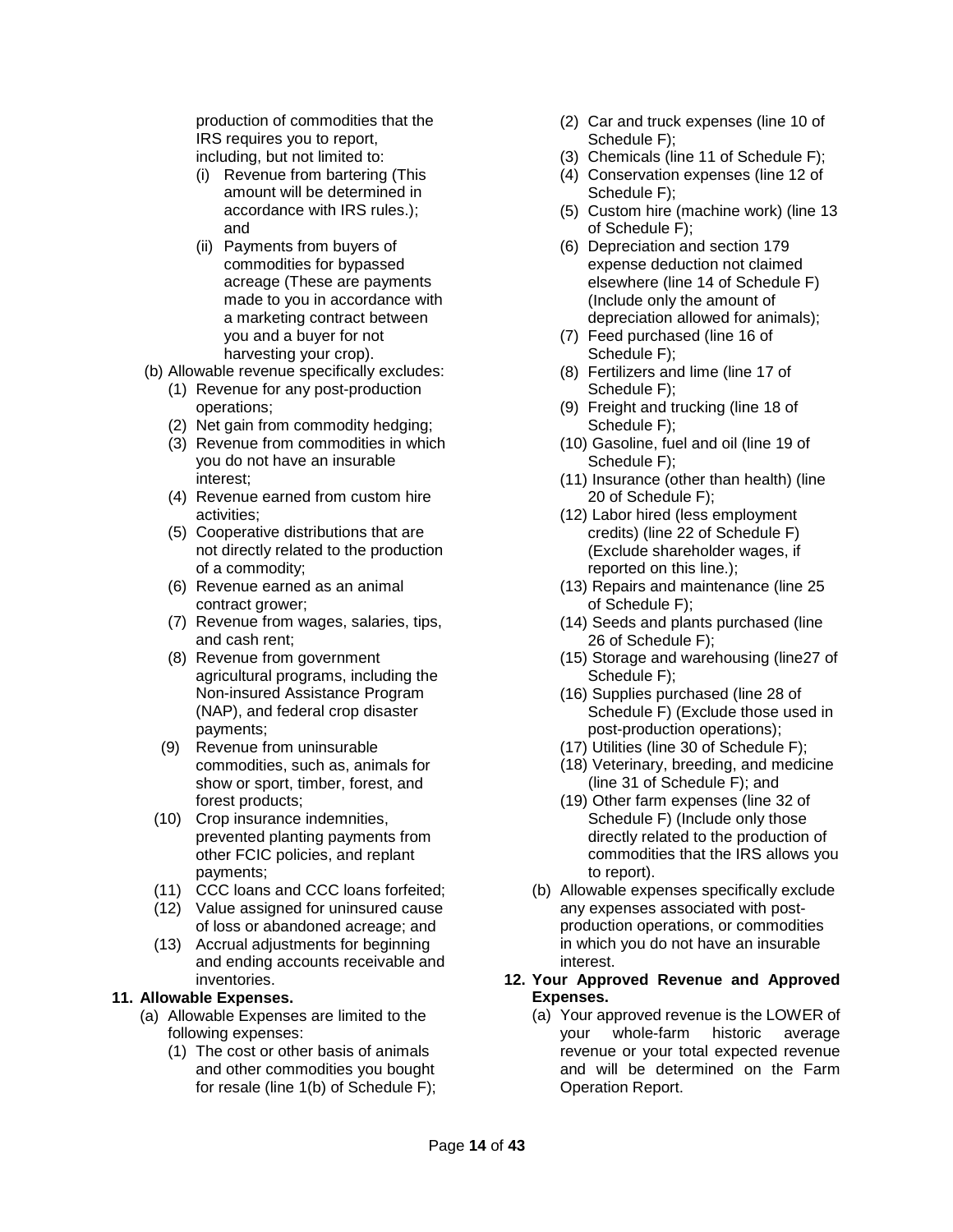- (b) Your approved expenses are based on the determination of your approved revenue. If your approved revenue on the Farm Operation Report is:
	- (1) Equal to the total expected revenue, approved expenses are calculated by:
		- (i) Dividing your total expected revenue by the average allowable revenue on the Whole-Farm History Report; and
		- (ii) Multiplying the result of clause (i) by your average allowable expenses on the Whole-Farm History Report.
	- (2) Equal to the Whole-Farm historic average revenue, approved expenses are equal to the wholefarm historic average expenses.

## <span id="page-14-0"></span>**13. Share Insured.**

Insurance will be provided against loss of revenue only on your insurable interest of the commodities on your farm operation and will not extend to any other person having a share in the agricultural operation. This policy may not be transferred to any person except upon death of the insured if farm taxes are still filed for the insured operation.

#### <span id="page-14-1"></span>**14. Administrative Fees, Subsidy, and Annual Premium.**

- (a) The administrative fee:
	- (1) Is \$30, or an amount specified in the Special Provisions, as applicable;
	- (2) Must be paid no later than the time premium is due;
	- (3) The administrative fee will be waived if you request it and:
		- (i) You qualify as a beginning farmer or rancher; or
		- (ii) You qualify as a limited resource farmer.
	- (4) Failure to pay the administrative fee when due may make you ineligible for certain other USDA benefits.
- (b) Your WFRP farm premium rate is determined by:
	- (1) Dividing the expected revenue from each commodity in your Farm Operation Report by the total expected revenue to calculate the percent of expected revenue for each commodity;
	- (2) Multiplying each result of paragraph (1) by the commodity rate shown in the actuarial documents;
- (3) Summing the result of paragraph (2) for all commodities on the Farm Operation Report to calculate the farm premium rate before any diversification discount;
- (4) Determining the commodity count using the formula in section 9(b);
- (5) Dividing 1 by the result of paragraph (4) (round to three decimals);
- (6) Subtracting the result of paragraph (1) for each commodity from the result of paragraph (5). Ignore any negative mathematical signs and record each number as a positive number;
- (7) Sum the results of paragraph (6) to calculate the deviation (DEV) number (round to three decimals);
- (8) Using the appropriate formula selected from the special provisions, substitute the result of paragraph (7) where DEV appears in the formula and then calculate the diversification discount that will be used to reduce the farm premium rate for farm level diversification (round to three decimals); and
- (9) Multiplying the result of paragraph (3) by the result of paragraph (8) and any other rate adjustment factors that may apply (round to 3 decimals).
- (c) If you choose to purchase other individual FCIC insurance policies that are issued under the authority of the Act and that could compensate you for damage to, or loss of, commodities insured under WFRP, for premium calculation purposes only your insured revenue will be adjusted to reflect these purchases. The adjustment to your insured revenue amount will be calculated by:
	- (1) Adding together the total liability amount of all other policies that are issued under the authority of the Act, (For policies where the liability can change during the coverage period, the liability used for the purpose of this paragraph will be that used to determine the amount of premium.);
	- (2) Dividing the insured revenue by 2 to calculate the maximum adjustment; and,
	- (3) Subtracting the smaller of paragraph (1) or paragraph (2) from the insured revenue to calculate the insured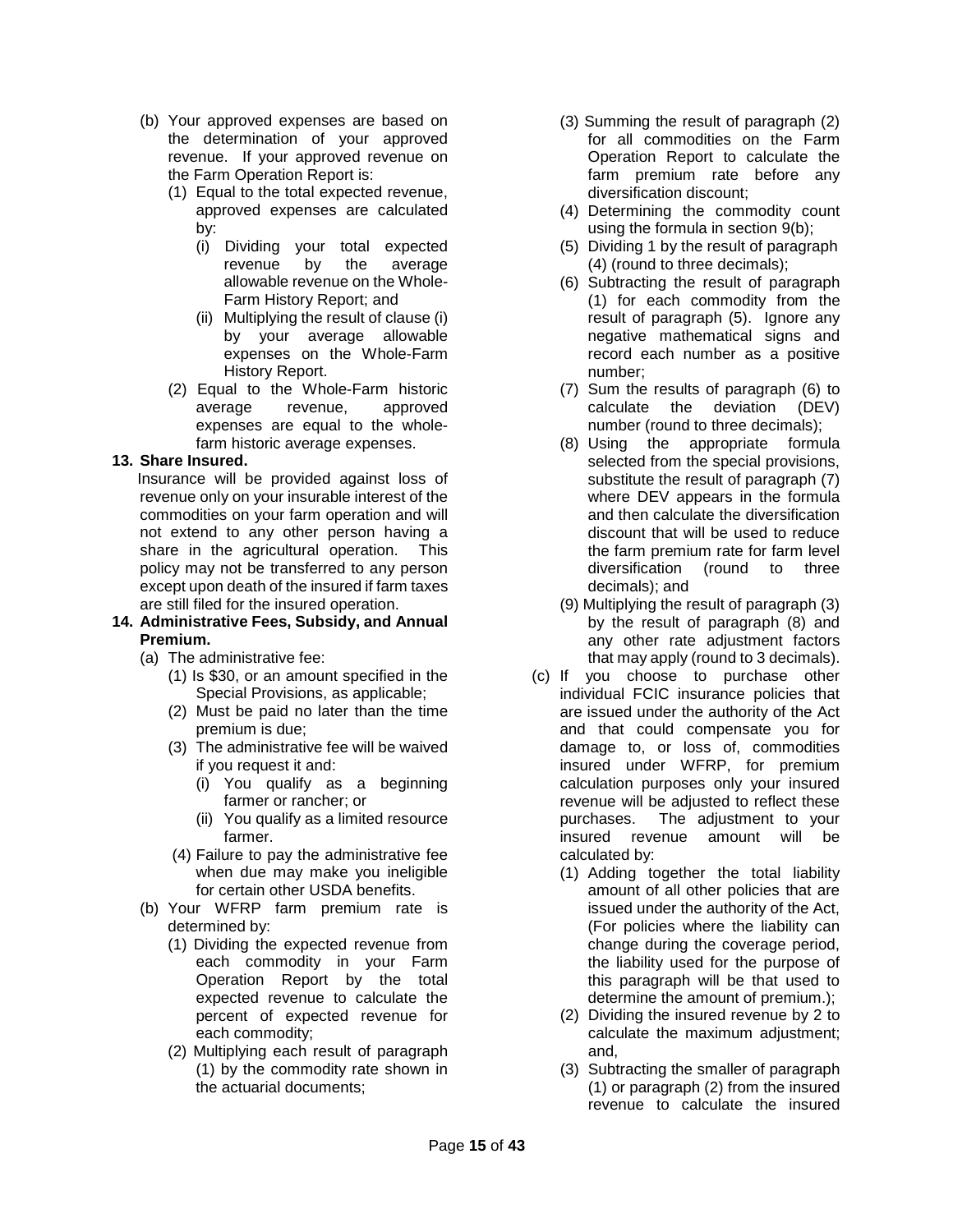revenue to use for premium calculation purposes.

- (d) Your WFRP total premium amount is calculated by:
	- (1) Multiplying the result of subsection (c)(3) by the farm premium rate from subsection (b)(6); or if subsection (c)(3) is not applicable,
	- (2) Multiplying your insured revenue by the premium rate from subsection (b)(6); and
	- (3) Multiplying the result from paragraph (1) or paragraph (2), as applicable, by any premium adjustment amounts that may apply to calculate the total premium.
- (e) The information needed to determine the WFRP premium rate and any premium adjustment percentages that may apply are contained in the actuarial documents.
- (f) To calculate the premium amount you will pay after premium subsidy:
	- (1) Your subsidy amount will be based on the commodity count determined in 9(b). If your commodity count is;
		- (i) Two or more commodities, you will receive whole-farm subsidy; or
		- (ii) One commodity count, you will receive basic subsidy;
	- (2) Multiply the total premium amount calculated in subsection (d)(3) by the applicable subsidy rate found in the actuarial documents; and
	- (3) Subtract the result of paragraph (2) from the result of subsection (d)(3).
- (g) Your premium amount will be calculated based on your Intended Farm Operation Report but if your Revised Farm Operation Report is different than the Intended Farm Operation Report, we will recalculate your premium based on that information. If you make changes to your farm operation following that time, we may revise your premium amount accordingly.
- (h) The amount of premium calculated in accordance with this section is earned when your application is accepted. You will be billed for your premium and the applicable administrative fee not earlier than the premium billing date contained in the actuarial documents.
	- (1) The total due, plus any accrued interest, will be considered delinquent if it is not paid on or

before the termination date.

- (2) Premium must be paid by the termination date regardless of whether a claim is pending.
- (i) If the amount of premium (WFRP total premium less premium subsidy paid on your behalf by FCIC) and administrative fee you are required to pay for this policy exceeds your insured revenue, coverage will not be provided (no premium or administrative fee will be due and no indemnity will be paid).
- (j) Premium and administrative fees owed by you will be offset from any indemnity due to you.
- (k) If you qualify as a beginning farmer or rancher, your premium subsidy will be 10 percentage points greater than the premium subsidy that you would otherwise receive, unless otherwise specified in the Special Provisions.
- (l) Effective for policies with a sales closing date on or after July 1, 2015, you will be ineligible for any premium subsidy paid on your behalf by FCIC for any policy issued by us if:
	- (1) USDA determines you have committed a violation of the highly erodible land conservation or wetland conservation provisions of 7 CFR part 12 as amended by the Agricultural Act of 2014; or
	- (2) You have not filed form AD-1026 or successor form with FSA by June 1 prior to the sales closing date to be properly identified as in compliance with the conservation provisions specified in paragraph (1) (For example, to be eligible for a premium subsidy for a crop with a sales closing date of March 15, 2016, you must have filed your form AD-1026 by June 1, 2015).
- (m) Notwithstanding paragraph (l)(2) of this section, if you demonstrate you began farming for the first time after June 1 and prior to the beginning of the reinsurance year (July 1), you may be eligible for Federal crop insurance premium subsidy for the subsequent reinsurance year.
- <span id="page-15-0"></span>(n) If you planted an annual crop on more than five acres of native sod acreage in any county in Iowa, Minnesota, Montana, Nebraska, North Dakota, or South Dakota, your premium subsidy for that portion of your expected revenue for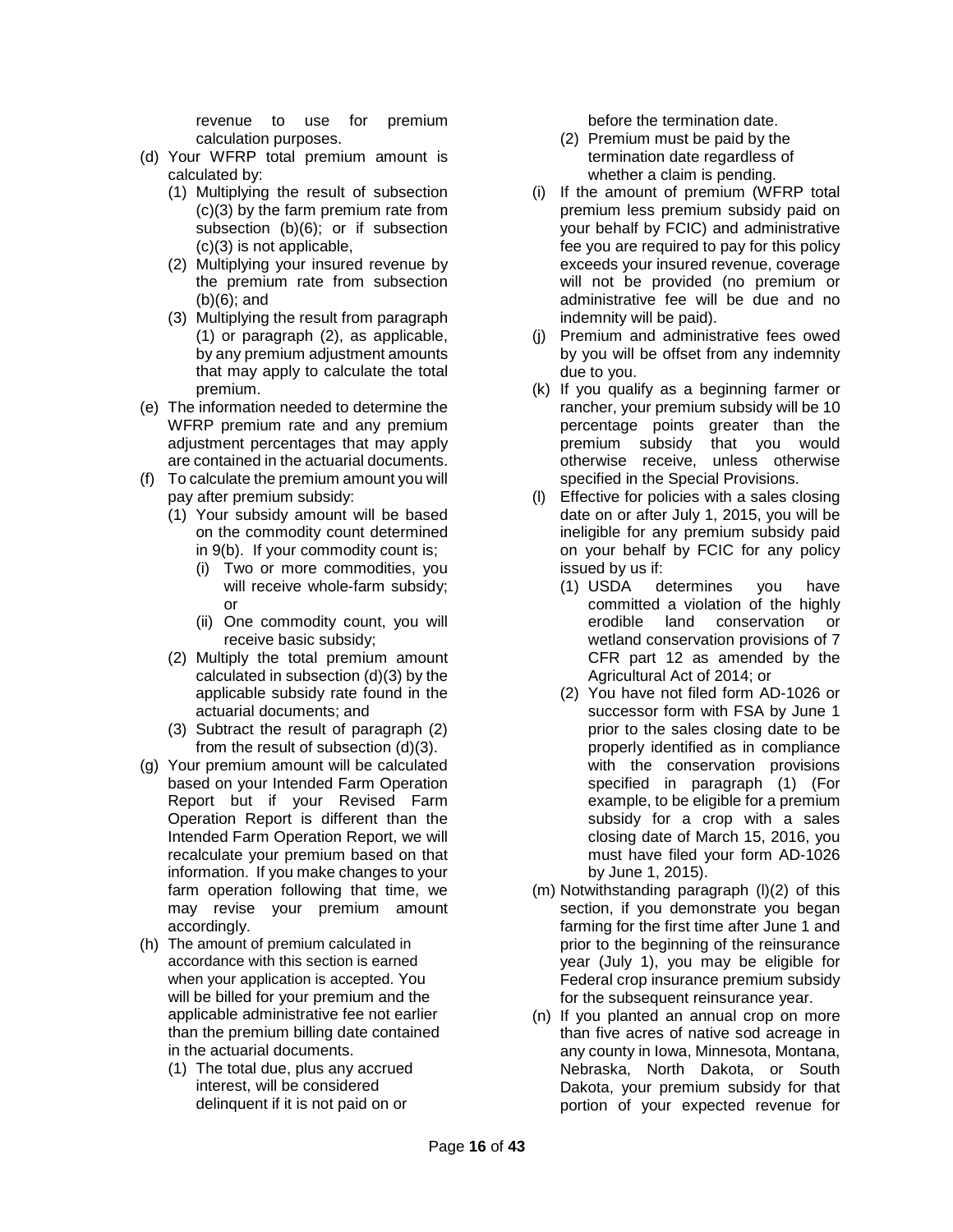native sod will be reduced by 50 percentage points during the first four insurance years of planting. If the premium subsidy applicable to that portion of your revenue is less than 50 percent before reduction, you will receive no premium subsidy.

- (o) Your premium billing date is:
	- (1) August 15, or the date shown in the Special Provisions for calendar or early fiscal year filers; or
	- (2) December 1, or the date shown on the Special Provisions, for late fiscal year filers.

## **15. Required Reports.**

- (a) On or before the sales closing date for each insurance year you must provide:
	- (1) Your completed Whole-Farm History Report in accordance with section 16; and
	- (2) Your Intended Farm Operation Report in accordance with section 17.
- (b) For each insurance year, you must provide a Beginning Inventory Report, and a Beginning Accounts Receivable and Payable Report. These reports must be submitted by:
	- (1) The sales closing date if you are a calendar year filer: or
	- (2) The last day of the month in which your fiscal year begins if you file fiscal tax years but no later than October 31 (Late fiscal year filers with fiscal years beginning in November or December are required to submit their reports by October 31).
- (c) You must provide a Revised Farm Operation Report by:
	- (1) July 15, unless otherwise specified in the Special Provisions, if you are a calendar or an early fiscal year filer;
	- (2) The last day of the month in which your fiscal year begins, but no later than October 31, if you are a late fiscal year filer. (Late fiscal year filers with fiscal years beginning in November or December are required to submit their reports by October 31).
- (d) You must notify us within 30 days if you make changes to the commodities grown on your farm after the Revised Farm Operation Report is completed and we may revise your premium amount based

on these changes, except those resulting from a covered cause of loss.

- (e) If you lose an annual commodity and are able to replant the commodity under good farming practices, you may request a replant payment under this policy. You must notify us within 72 hours of the discovery of damage to request a replant payment.
- (f) If you have a loss under this policy;
	- (1) You must provide us with a notice of loss within 72 hours of your initial discovery that your allowable revenue for the insurance year could fall below the insured revenue; and
	- (2) You must submit a Claim for Indemnity Report not later than 60 days after the original date that your farm tax forms must be provided to the IRS.
- (g) You must complete the final section of the Farm Operation Report by providing actual production and revenue information by commodity at the earliest of the time an indemnity is claimed for the insurance period or by the sales closing date for the following year, unless this is not required as specified in the Special Provisions.
- (h) If you have any of the following special circumstances on your farm operation, the following sections of this policy apply to your insurance and you may be required to file additional reports or worksheets:
	- (1) Organic Commodities: If you use organic farming practices, you must comply with the requirements of section 44.
	- (2) Post-Production Operations: If you sell commodities that include value from post-production operations, you must comply with the requirements of section 45.
	- (3) Animal and Animal Products: If you have animals or animal products, you must comply with the requirements of section 46.
	- (4) Nursery and Greenhouse: If you have nursery or greenhouse commodities, you must comply with the requirements of section 47.
- (i) If you fail to timely submit any required information, or we are unable to verify the information that was submitted, we will deny any indemnity, or replant payment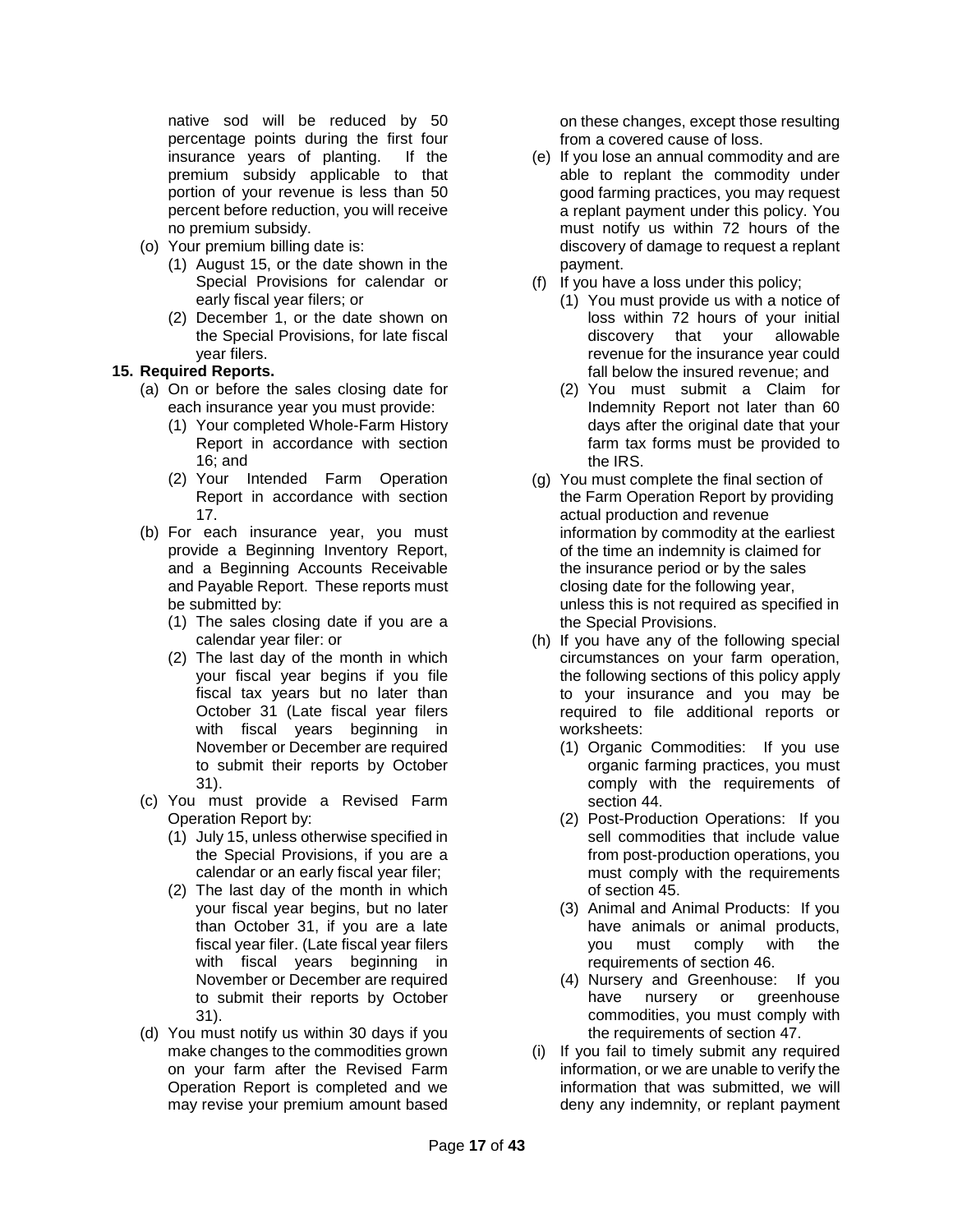and you will still be required to pay the premium due.

- (j) You must provide, sign and certify all required reports and you are responsible for the accuracy of all information contained in those reports. You should verify the information on all reports prior to submitting them to us. If you submit information on any report that is different than what is determined to be correct and the information you originally submitted resulted in:
	- (i) A lower insured revenue than the corrected insured revenue, the insured revenue under this policy will remain consistent with the reported information and all revenue will be counted as revenue to count; or
	- (ii) A higher insured revenue than the corrected insured revenue, the information contained in the Farm Operation Report will be revised to be consistent with the correct information and your insured revenue will be lowered to the correct amount.
- (k) If we discover you have incorrectly reported any information on your reports for any insurance year, corrections may be made if authorized in section 41 but you may be required to provide documentation in subsequent insurance years substantiating your reports for those insurance years, including, but not limited to, an acreage measurement service at your own expense. If the correction of any misreported information would affect an indemnity, or replant payment that was paid in a prior insurance year, the claim will be adjusted and you will be required to repay any overpaid amounts.
- (l) Errors in reporting may be corrected by us at any time we discover the incorrect<br>information unless corrections are information unless authorized in section 41.

## **16. Your Whole-Farm History Report**

- (a) On or before the sales closing date for each insurance year, you must provide a completed Whole-Farm History Report and the following documentation:
	- (1) A Schedule F Tax or other farm tax form for each year in your 5-year whole-farm history period. If you use a farm tax form that is not the

Schedule F, you must complete a Substitute Schedule F Worksheet;

- (2) An Allowable Revenue Worksheet and Allowable Expense Worksheet for each year in your whole-farm history period; and
- (3) Other signed tax forms if needed to verify your entity information and as requested by us. For example, if your farm is a disregarded entity for tax purposes, we may request other tax forms to verify the entity information under which your farm taxes were filed.
- (b) To calculate your average allowable revenue:
	- (1) Sum the allowable revenue from each year in your whole-farm history period; and
	- (2) Divide the result of paragraph (1) by 5.
- (c) To calculate your average allowable expenses:
	- (1) Sum the allowable expenses from each year in your whole-farm history period; and
	- (2) Divide the result of paragraph (1) by 5.
- (d) If the allowable revenue in either of the two most recent tax years in your wholefarm history period is greater than your average allowable revenue for the wholefarm history period, use the following indexing calculation to account for growth in the farm operation:
	- (1) Divide each tax year's allowable revenue by the preceding tax year's allowable revenue. (Round to three decimal places, with a maximum set at 1.200, and minimum set at .800) (These are the four index factors that measure the amount of growth in the operation);
	- (2) Sum the results of paragraph (1), with a minimum set at 1.000;
	- (3) Divide the result of paragraph (2) by 4 to calculate the average index factor;
	- (4) Multiply the result of paragraph (3) by itself four times to get the revenue trend factor; and
	- (5) Multiply the result of paragraph (4) by your average allowable revenue to calculate your indexed average revenue.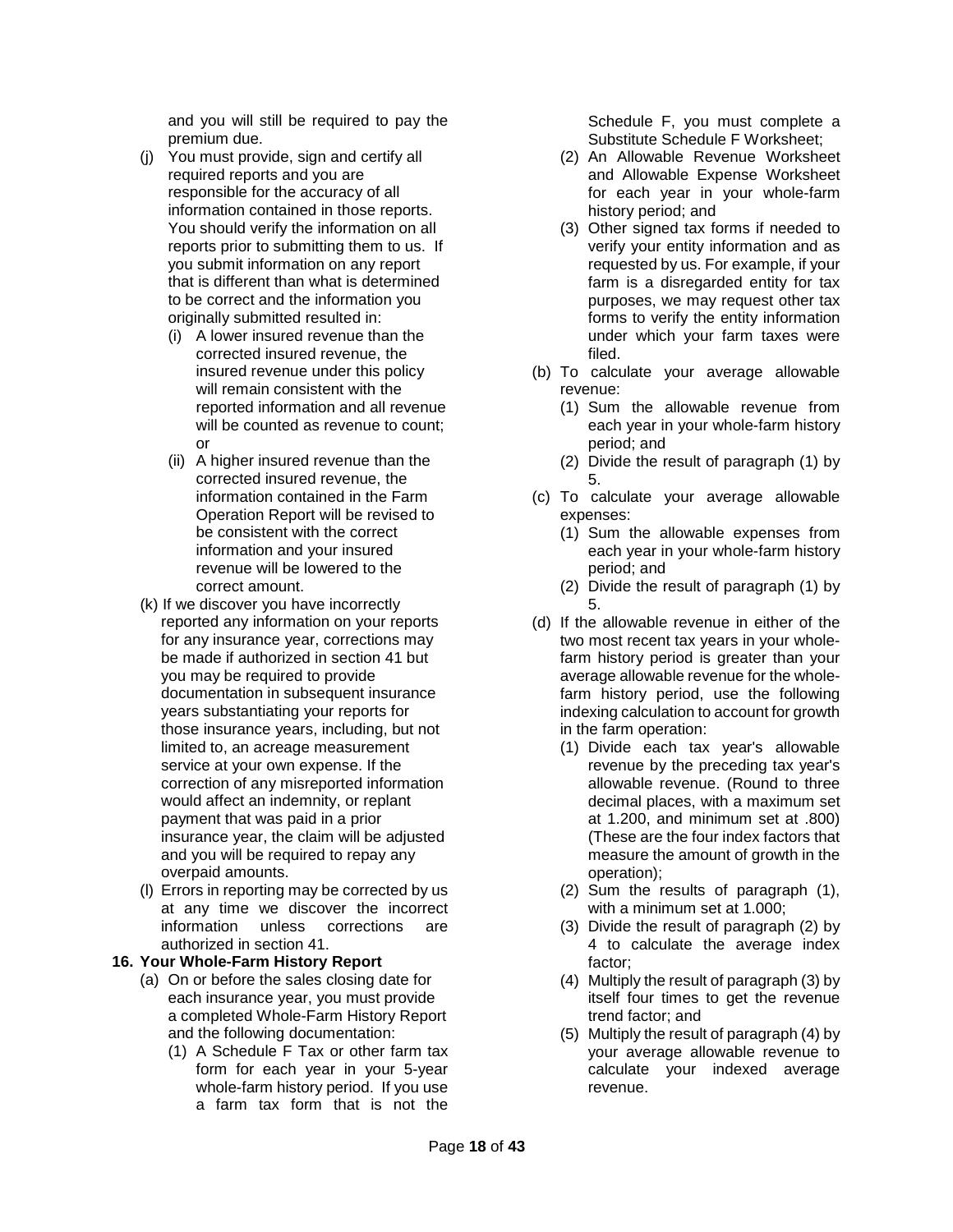- (e) If your farm operation qualified for indexing in subsection (d), calculate the indexed expenses:
	- (1) Divide each tax year's allowable expense amount by the preceding tax year's allowable expense amount. (Round to three decimal places, with a maximum set at 1.200, and minimum set at .800);
	- (2) Sum the results of paragraph (1), with a minimum set at 1.000;
	- (3) Divide the result of paragraph (2) by 4 to calculate the average index factor;
	- (4) Multiply the result of paragraph (3) by itself four times to get the expense trend factor; and.
	- (5) Multiply the result of paragraph (4) by your average allowable expenses to calculate indexed average allowable expenses.
- (f) If you can show us your operation is physically expanding (for example through added land, an increase of animals produced or purchased, or an addition of a greenhouse), and the increase for the current year's total expected revenue is at least ten percent over the simple average allowable revenue (on the whole-farm history report), and we approve your farm as an expanding operation, you may increase your Average Allowable Revenue by ten percent by multiplying the Average Allowable Revenue by 1.10 to recognize your expanding operation.
- (g) If your operation is approved by us as an expanding operation in section (f), you will also multiply your approved expenses by 1.10 to calculate the expanded operations approved expenses.
- (h) Your whole-farm historic average allowable revenue is equal to the HIGHER of:
	- (1) Your simple average revenue;
	- (2) Your expanded operation average allowable revenue, if approved; or
	- (3) Your indexed average allowable
- revenue.<br>i) Your whole whole-farm historic average allowable expense is equal to the expenses that correspond to the wholefarm historic average allowable revenue in subsection (h).
- (j) For the initial insurance year, we will notify you if the whole-farm historic average allowable revenue we determine to be correct is less than 95 percent of the whole-farm historic average allowable revenue stated on the Whole-Farm History Report you submitted.
	- (1) If we provide you such notification:
		- (i) You may submit a written request for reconsideration; and
		- (ii) Such requests must be made not later than 30 days after the date we provided such notification.
	- (2) If you do not request reconsideration, we will revise your Whole-Farm History Report to reflect the amount of allowable revenue and allowable expenses we determine to be correct for each year in your whole-farm history period.
	- (3) Changes to your Whole-Farm History Report may also result in changes to your Farm Operation Report, resulting approved revenue, insured revenue and your premium amount.

## <span id="page-18-0"></span>**17. Your Farm Operation Report.**

- (a) On or before the sales closing date for each insurance year, you must provide a completed Intended Farm Operation Report to include:
	- (1) Detailed information for each commodity you intend to produce or purchase for resale on your farm operation during the insurance year. The information should reflect what your farm can reasonably produce given changes in your farm operation, availability of irrigation water supply, or any other changes that may affect your farm in the insured year compared to previous years; and,
	- (2) Your expected revenue for each commodity reported in paragraph (1), with values reflecting the expected sale price by markets where the crop is normally sold as of the date your Farm Operation Report is completed. Expected values used, in accordance with the Expected Values section of this policy, will be as of the time you submit your Farm Operation Report which will be the later of: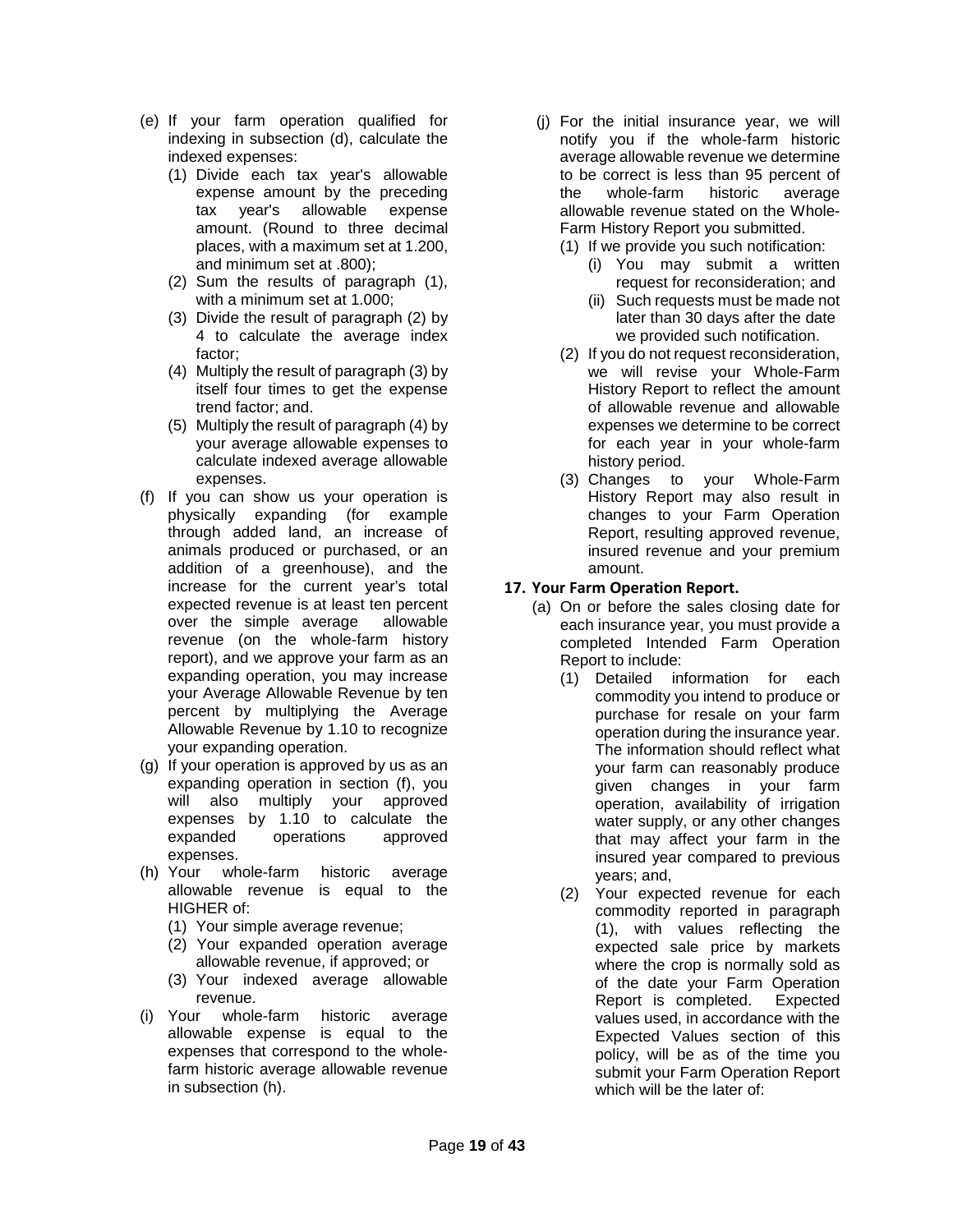- (i) The time the Intended Farm Operation Report is submitted;
- (ii) The time the Revised Farm Operation Report is submitted for commodities that are different than those submitted on the Intended Farm Operation Report; or
- (iii) The date of planting for revisions made after the Revised Farm Operation Report date and allowed by us; and
- (3) If you have multiple types or practices of a commodity that have different values, you will enter the commodity on multiple lines with the appropriate expected values.
- (b) For the initial insurance year, you must report to us any damage that has occurred to any commodity already established on your farm operation at the time you complete your application.
	- (1) Your expected revenue on the Farm Operation Report for these commodities must reflect any reduction in potential revenue for the insurance year caused by damage that occurred prior to acceptance of your application.
	- (2) If you grow a perennial commodity, you must complete a Pre-Acceptance Worksheet each year. We may inspect the condition of any perennial crop, and will inspect any perennial crop with damage, prior to the beginning of the insurance period;
	- (3) We will make applicable reductions to your Farm Operation Report based on our inspection of any damaged commodities, and our estimate of the effect of these conditions.
- (c) You must complete a Revised Farm Operation Report by the date specified in section 15 depending on what type of tax filer you are.
	- (1) If you change the commodities grown on your farm from what you reported on the Intended Farm Operation Report, the change will be reflected in the updated information on the Revised Farm Operation Report.
	- (2) Your insured revenue, coverage level, commodity count calculation,

premium rate, and premium will also be adjusted to reflect the changes. If your Revised Farm Operation Report shows that:

- (i) You have exceeded the policy limits shown in section 2 and your farm exceeds:
	- (A) The \$8.5 million eligibility requirement, your insured revenue will be capped at \$8.5 million and all revenue earned will be considered revenue to count; or
	- (B) Your expected revenue from animals and animal products is greater than \$1 million or more than 35 percent of your expected revenue, your expected revenue will be capped at \$1 million or 35 percent of animal and animal products, whichever is lower, and all revenue earned will be considered revenue-to-count; or
	- (C) Your expected revenue from nursery and greenhouse is greater than \$1 million or more than 35 percent of your expected revenue, your expected revenue will be e, d revenue will be capped at \$1 million or 35 percent of nursery and greenhouse products, whichever is lower, and all revenue earned will be considered revenue-to-count; or
- (ii) You do not have a minimum two commodity requirement, as determined by the commodity count calculation, for farms with potatoes because this limit is a legislated requirement under section 508(a)(3)(C) of the Act your policy will be void and no coverage will be provided. Even though your policy is void, you will still be required to pay an amount equal to 20 percent of the premium that you would otherwise be required to pay.
- (3) If you are a calendar year or early fiscal filer, you cannot update your Farm Operation Report after July 15 of the insurance year without our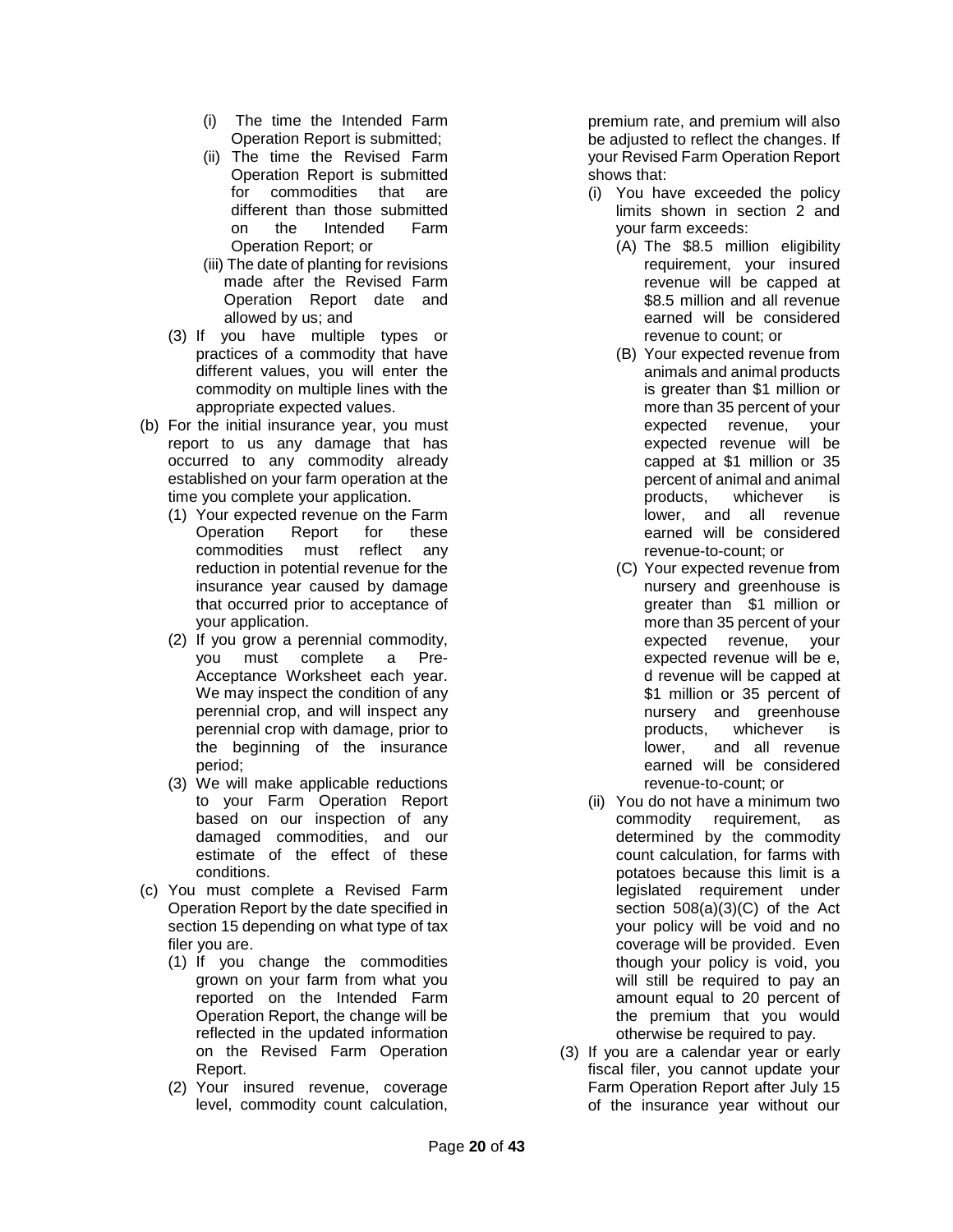consent, if you are a late fiscal filer, you cannot update your Farm Operation Report after the date the Revised Farm Operation Report is due without our consent.

- (d)If you were unable to produce a commodity for which you have reported expected revenue, or the commodity was destroyed prior to reaching maturity and not replanted, the expected revenue from that commodity may be included as follows:
	- (1) We must be able to verify that your failure to establish the commodity, or the destruction of the commodity, was due to a natural cause which is covered by this policy; and
	- (2) If another commodity was raised to replace a commodity lost to a covered cause of loss, the expected revenue from the initial commodity must be offset by the expected revenue of the replacement commodity. For example, if you were unable to plant carrots because the acreage you intended to use was too wet and you later plant lettuce on the acreage, the expected revenue of the lettuce must be subtracted from the expected revenue of the carrots to determine the amount of expected revenue to include for carrots.
- (e)If you modify your Farm Operation Report for reasons other than a covered cause of loss, the changes to your farm operation should be shown on the Revised Farm Operation Report.
	- (1) Any commodity you chose not to produce that was included on the Intended Farm Operation Report, will not be shown on the Revised Farm Operation Report.
	- (2) Any commodity that was lost to an uninsured cause of loss and was not replaced with another commodity, the expected value of the lost commodity will be included in revenue to count.
	- (3) Any commodity that was lost to an uninsured cause of loss and another commodity was raised to replace the lost commodity will have the expected value of the initial commodity offset by the expected revenue of the replacement commodity.
- (f) You must complete the Production and Revenue section of the Final Farm Operation Report unless specified otherwise in the Special Provisions:
- (1) The Production and Revenue section of the Final Farm Operation Report must be completed by the earlier of the time a claim is submitted or the sales closing date for the subsequent insurance year;
- (2) If the Final Farm Operation Report shows the commodity is harvested and not sold, report the amount of production and a price using the expected value sources at the end of the insurance period;
- (3) If the Final Farm Operation Report shows commodity is not harvested, provide an estimate of the production and a price using the expected value sources at the end of the insurance period;
- (4) This information is used to rate WFRP and is required of all insured's, whether an indemnity is claimed or not; and
- (5) If this information is not provided you will be limited to a maximum coverage level of 65 percent the year after the insurance year.

## **18. Expected Value**

- (a) Expected values to use on the Farm Operation Report will be:
	- (1) The price of the commodity that you can expect to receive when the commodity is harvested and based on the following sources and priority order:
		- (i) The price contained in the marketing contract if the commodity is under a marketing contract;
		- (ii) The price received by you if the commodity was sold during the current insurance year prior to reporting your Intended Farm Operation Report;
		- (iii) The local average market price that best reflects the price you can expect to receive, obtained from the most applicable following source for your farm and approved by us:<br>(A) Season average
			- average prices reported by the Agricultural Marketing Service including<br>Market News Reports. Market News Reports,<br>National Agricultural Agricultural Statistics Service, Economic Research Service;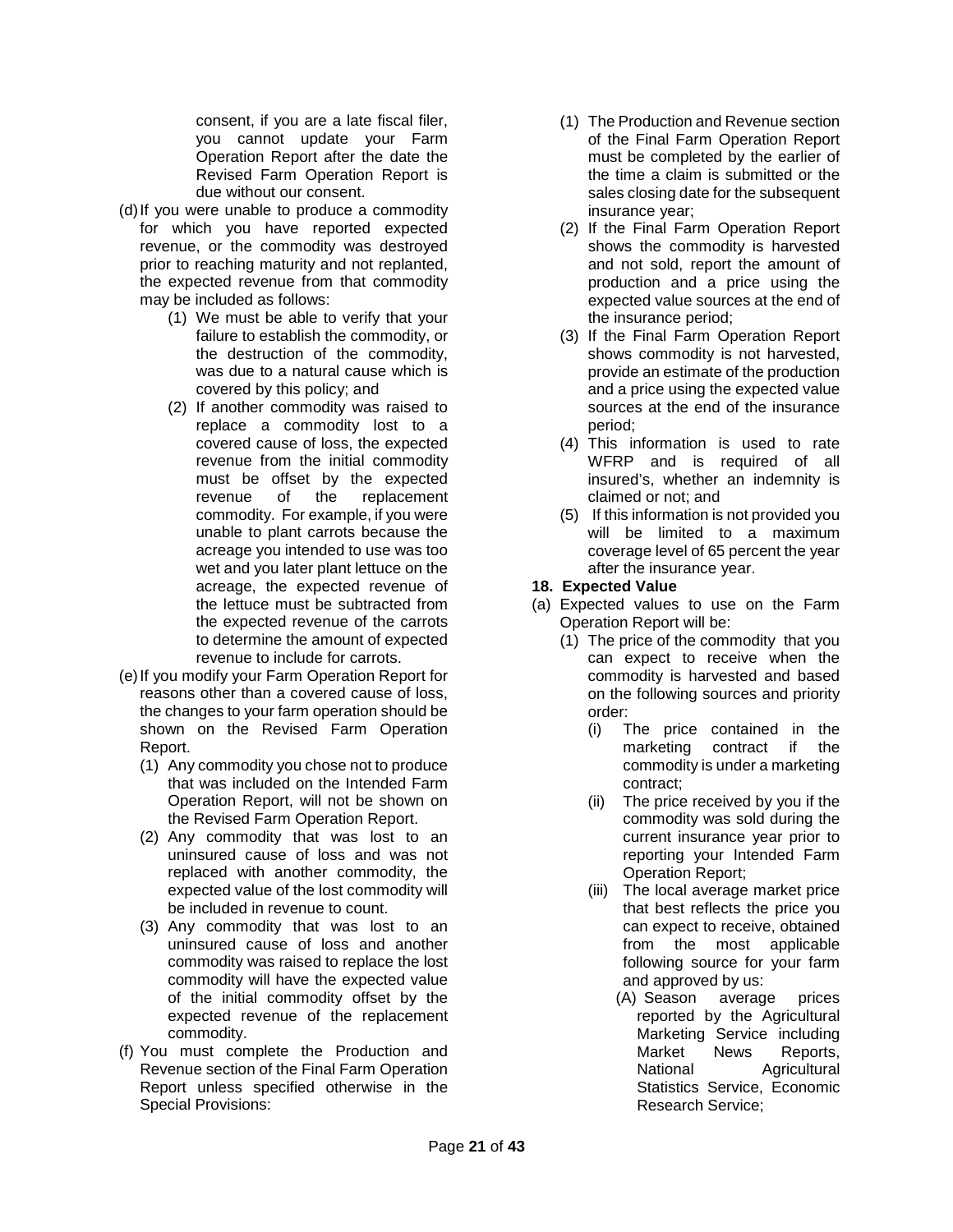- (B) The FCIC published price for the area where you normally sell the commodity;
- (C) The season average price received for the three most recent years if the commodity was sold directly to consumers;
- (D) Current local, average, cash bid price for the commodity in the area where you normally sell the commodity;
- (E) The average price offered by at least two commercial buyers, one selected by you, and one selected by us; or
- (F) Prices from a reliable third party source such as a commodity broker, crush district, packer/processor or marketing cooperative, and that we approve.
- (b) Higher market values may be justified for some commodities produced for markets with higher values, such as certified organic (see section 44), certified seed crops, or malting barley.
- (c) The same commodity may have different expected values based on types or varieties, markets, planting seasons, or other reasons.
- (d) Expected values must:

## **Loss Determinations**

## <span id="page-21-1"></span><span id="page-21-0"></span>**21. Causes of Loss.**

- (a) This policy provides protection against loss of approved revenue due to unavoidable natural causes that occur during the insurance period such as:
	- (1) Adverse weather conditions;
	- (2) Fire;
	- (3) Insects, but not damage due to insufficient or improper application of pest control measures;
	- (4) Plant disease, but not damage due to insufficient or improper application of disease control measures;
	- (5) Earthquake;
	- (6) Volcanic eruption;
	- (7) Failure of the irrigation water supply, if caused by an insured peril that occurs during the insurance period;
- (1) Be realistic and consistent with available local market information;
- (2) Be supported by verifiable records;
- (3) Take into account current local markets, cycles and trends;
- (4) Exclude post-production operation expenses but include market readiness operation expenses;
- (5) For commodities that were purchased for resale, exclude the cost of the commodity;
- (6) For vertically integrated operations, be consistent with values obtained from objective sources. Additionally, any postproduction operation expenses removed from the values and market readiness operation expenses included in the values must be customary and reasonable and comparable to disinterested third party costs.
- (e) The source for each value must be based on the Expected Values section, and noted on the Farm Operation Report.
- **19. (Reserved)**
- **20. (Reserved)**

#### (8) Wildlife, unless control measures have not been taken; or

- (9) In accordance with subsections (d) and (e), a decline in the market price.
- (b) If you were insured under this policy during the preceding insurance year, natural causes that occurred during that insurance year that cause a loss of revenue for the current insurance year will also be covered, except for changes due to a reduction of the irrigation water supply that are known, or should be known, at the time the Farm Operation Report is filed.
- (c) This policy will not cover losses due to any of the following causes:
	- (1) Negligence, mismanagement, or wrongdoing by you, any member of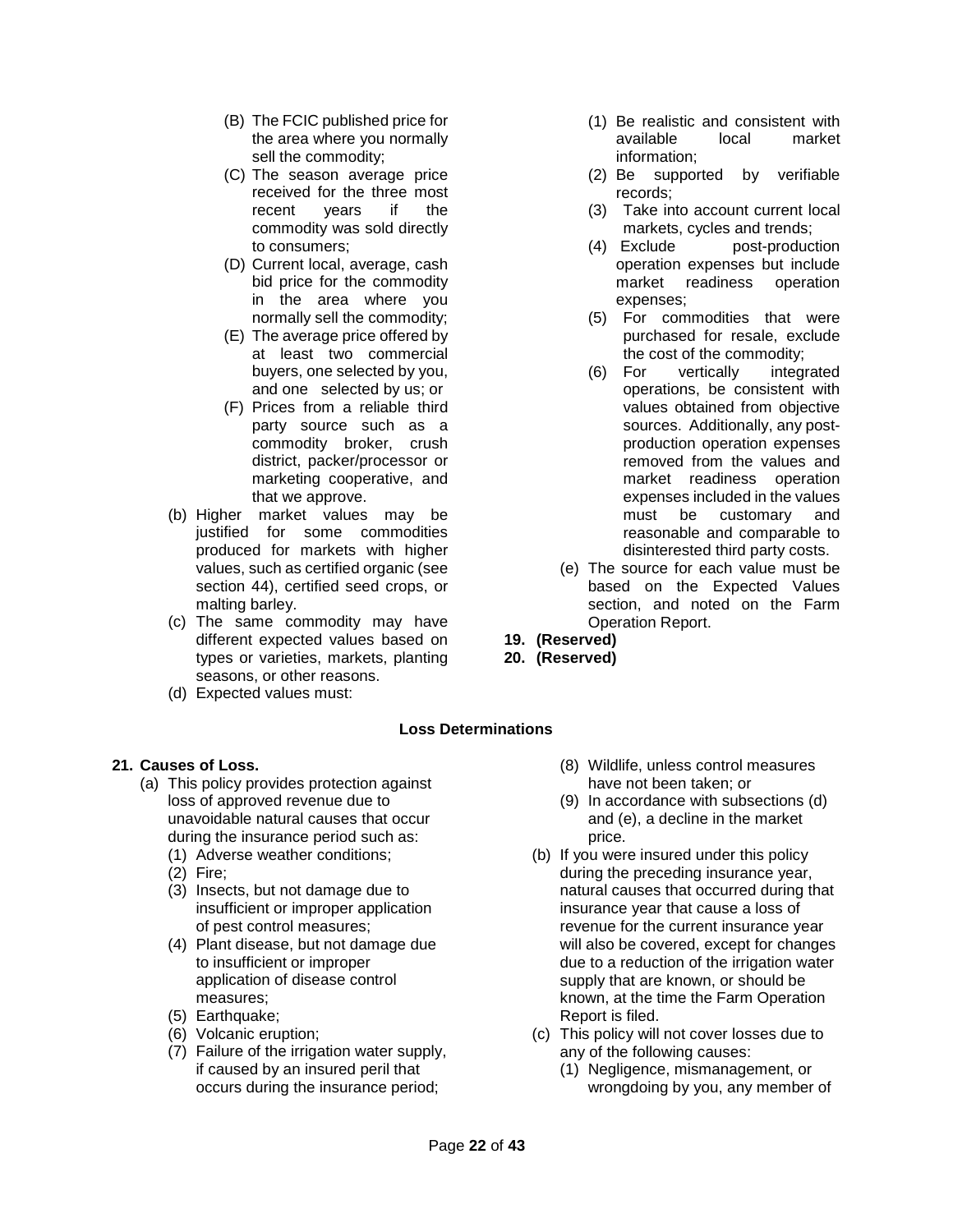your family or household, your tenants, employees, or contractors;

- (2) An act by any person that affects the revenue on the farm operation including but not limited to chemical drift, or fire caused by anything other than a naturally occurring event;
- (3) Failure to follow recognized good farming practices for each insured commodity;
- (4) Water that is contained by or within structures that are designed to contain a specific amount of water, such as dams, locks or reservoir projects, etc., on any acreage when such water stays within the designed limits (For example, a dam is designed to contain water to an elevation of 1,200 feet but you plant a crop on acreage at an elevation of 1,100 feet. A storm causes the water behind the dam to rise to an elevation of 1,200 feet. Under such circumstances, the resulting damage would not be caused by an insurable cause of loss. However, if you planted on acreage that was above 1,200 feet elevation, any damage caused by water that exceeded that elevation would be caused by an insurable cause of loss);
- (5) Damage to machinery or equipment;
- (6) Failure to carry out good irrigation practices for an insured commodity, if applicable;
- (7) Failure or breakdown of irrigation equipment or facilities; or the inability to prepare the land for irrigation using your established irrigation method unless the failure, breakdown or inability is due to an unavoidable natural cause:
	- (i) You must make all reasonable efforts to restore the equipment or facilities to proper working order within a reasonable amount of time, unless we determine it is not practical to do so; and
	- (ii) Cost will not be considered when determining whether it is practical to restore the equipment or facilities;
- (8) Theft, mysterious disappearance or vandalism of an insured commodity;
- (9) Inability to market the commodities due to quarantine, boycott, or refusal of any person to accept your commodities for any reason other than damage due to an incurred cause of loss;
- (10) Lack of labor to properly care for, harvest or perform any necessary production activities for any insured commodity;
- (11) Failure to receive payment for produced commodities;
- (12) Failure to follow the requirements contained in any processor contract;
- (13) Abandonment;
- (14) Failure to obtain a price for any commodity that is reflective of the local market value; or
- (15) Deterioration of commodities in storage that reduces the quality or value of the commodity, unless such deterioration is due to an insured cause of loss that occurred during the insurance period.
- (d) Decline in local market price will be presumed to be from unavoidable natural causes unless we or FCIC is able to specifically identify a man-made cause that resulted in a measurable change in the price. In the case of such occurrence, the portion of the loss caused by the man-made event will not be covered.
- (e) Following the year of application, coverage is provided against loss of revenue due to causes of loss specified in this section that occur during the current or previous insurance year, and market based fluctuation that causes a loss in revenue for the current insurance year in accordance with (d).
- <span id="page-22-0"></span>**22. Your Duties in the Event of Damage or Loss.**
	- (a) You must provide us with a notice of loss within 72 hours of your initial discovery that your allowable revenue for the insurance year could fall below the insured revenue:
		- (1) In the case of damage or loss of production, your notice must specify the damaged commodity and document the cause of loss.
		- (2) If you are not able to market any insured commodity (including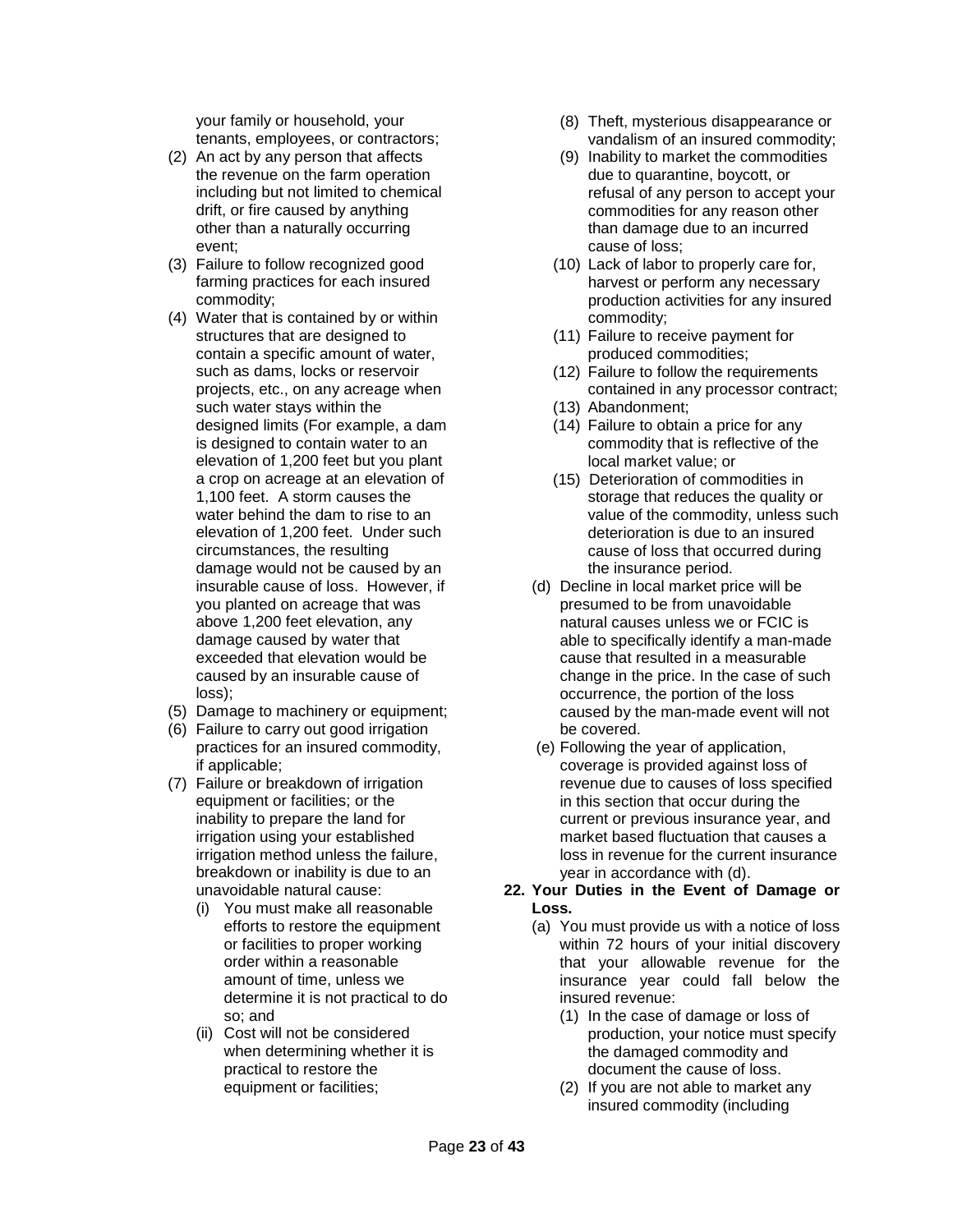refusal of a buyer to accept a commodity) you must provide a notice of loss stating that you are unable to market the commodity and document the reason that you are unable to market the commodity (e.g., quarantine, failure to meet the requirements of a processor contract, etc.).

- (3) You are not required to report general market fluctuations that are not directly related to the condition or marketability of commodities on your farm operation.
- (b) In case of potential loss of revenue under this policy, you must:
	- (1) Protect commodities from further damage by providing sufficient care if the cost of the care will not exceed the value of the commodity (supporting documentation must be provided as requested); and
	- (2) Cooperate with us in the settlement or investigation of your claim, and, as often as we reasonably require:
		- (i) Allow us to inspect damaged acreage or commodities;
		- (ii) Allow us to remove samples and determine the extent of damage; and
		- (iii) Provide us with the verifiable records and documents we request and permit us to make copies.
- (c) You must notify us and obtain our consent before you abandon, dispose of, or destroy any damaged or undamaged insured commodities, or sell a commodity for any reason other than its intended purpose or to someone other than a disinterested third party.
	- (1) If we do not inspect the insured commodity within 15 days after notification, you may abandon, dispose of, sell, or destroy the insured commodity without our consent.
	- (2) If we determine that expenses associated with the harvest or preparation of a commodity would be greater than the allowable revenue from the sale of the commodity, we will not include the potential revenue of the commodity when determining revenue-to-count if you do not harvest the crop.
- (d) If you fail to comply with any of the notice requirements of this section:
	- (1) We will consider any loss on the portion of the commodity (damaged acres or other applicable unit of measure for the commodity) for which you failed to provide notice to be due solely to uninsured causes, unless we determine that we have the ability to accurately determine the amount and cause of loss; and
	- (2) You will still be required to pay all premiums owed for your policy, including premium for any portion of the commodity we consider damaged due solely to uninsured causes.
- <span id="page-23-0"></span>**23. Our Duties in the Event of Damage or Loss.**
	- (a) We will recognize and apply the claim adjustment and other procedures established or approved by FCIC.
	- (b) We will verify your Whole-Farm History Report, Farm Operation Report, Beginning and Ending Inventory, Beginning and Ending Accounts Receivable and Accounts Payable, and any other supporting information used to complete the Claim for Indemnity Report.
	- (c) We will use your farm tax forms for the year of insurance to calculate your allowable revenue and allowable expenses for the insurance year on the Allowable Revenue Worksheet and the Allowable Expense Worksheet.
	- (d) If you have complied with all the policy provisions, we will pay your loss within 30 days after:
		- (1) We reach agreement with you;
		- (2) Completion of arbitration or appeal proceedings;
		- (3) Completion of any investigation by USDA, if applicable, of your current or past claim for indemnity if no evidence of wrongdoing has been found. (If any evidence of wrongdoing has been discovered, the amount of any indemnity, or replant overpayment as a result of such wrongdoing may be offset from any indemnity owed to you); or
		- (4) The entry of a final judgment by a court of competent jurisdiction.
	- (e) In the event we are unable to pay your loss within 30 days, we will give you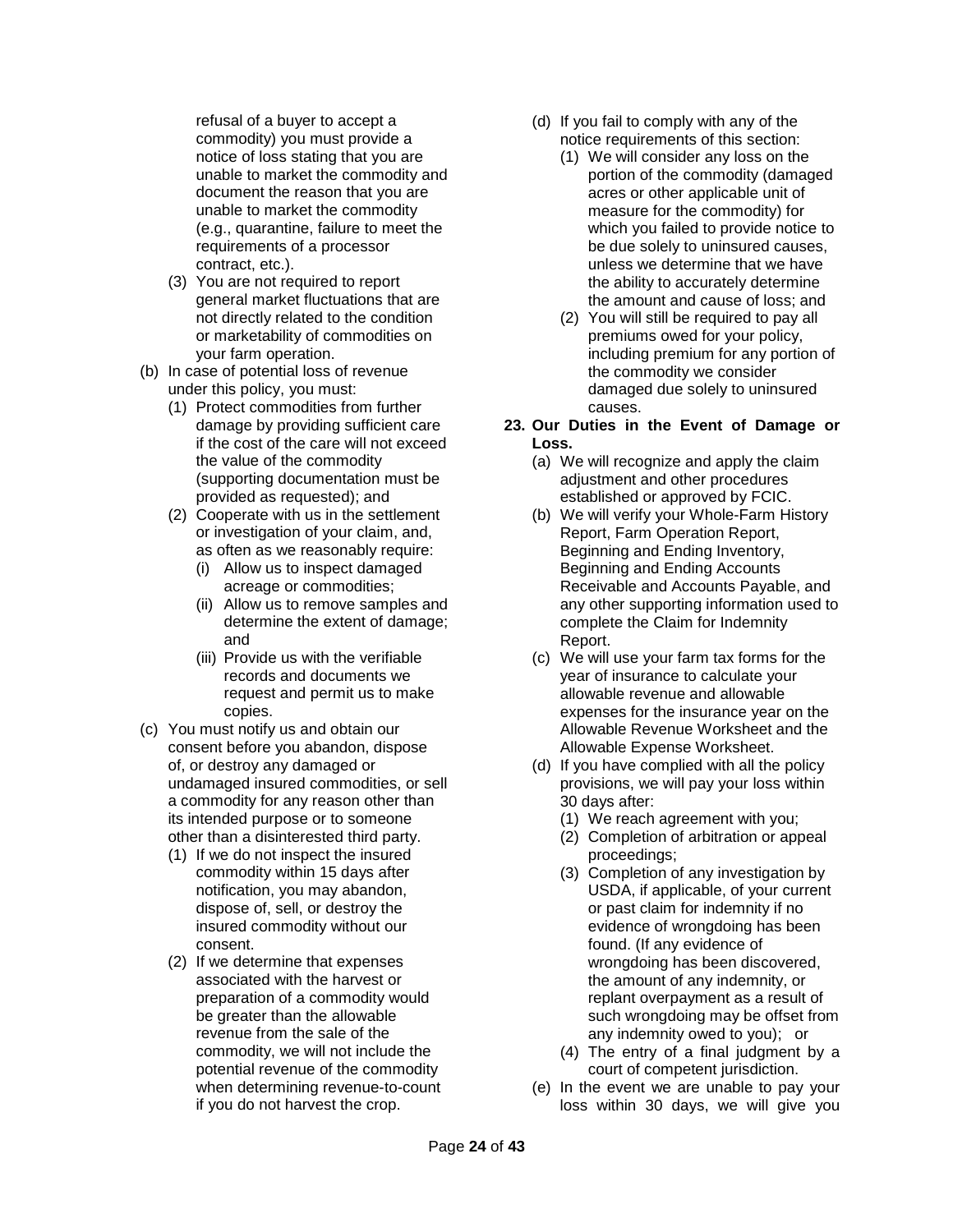notice of our intentions within the 30-day period.

# **24. Replant Payment**

- (a) To be eligible for a replant payment:
	- (1) The damaged commodity must be an annual plant;
	- (2) Damage to the commodity must be due to an insured cause of loss;
	- (3) We must agree it is practical to replant and give our consent to replant the commodity;
	- (4) The acreage replanted must be at least 20 acres or 20 percent of the insured planted acreage, applied separately to each commodity to be planted;
	- (5) You must submit verifiable records showing your actual cost of replanting; and
	- (6) We may inspect the acreage prior to making the replant payment.
- (b) The maximum amount of a replant payment will be the lesser of:
	- (1) 20 percent of the expected revenue times your coverage level for the commodity as reported on the Farm Operation Report per acre; or
	- (2) Your actual costs of replanting per acre;
- (c) No replant payment will be made:
	- (1) If we are unable to determine your actual cost of replanting;
	- (2) On acreage on which one replanting payment has been made for the insurance year; and
	- (3) For any commodity on your farm operation that is also insured by another policy issued under the authority of the Act if replant payments are also available under the other policy.

# <span id="page-24-0"></span>**25. Claim for Indemnity.**

- (a) You must submit a claim for indemnity declaring the amount of your loss not later than 60 days after the original date that your farm tax forms for the insurance year must be provided to the IRS, as specified by the IRS.
	- (1) You must have completed and filed your farm taxes with the IRS before you may file a claim for indemnity.
- (2) Your must file your farm tax forms on or before the first day of the seventh month after the end of the insurance year, unless you have requested a Federal tax filing extension.
- (3) If you have requested a Federal tax filing extension:
	- (i) You must provide to us a copy of your request for an extension or a copy of your tax return showing the date signed, or a proof of mailing showing the date the return was filed, or, if required by us, you must request that the IRS send us verification of the date the return was filed; and
	- (ii) You must file your taxes on or before the final extended tax due date.
- (b) With respect to your completed Claim for Indemnity Report:
	- (1) You must provide:
		- (i) Your farm tax forms for the insurance year, any farm tax amendments applicable to the insurance year, and any additional documentation we require to adjust the revenue and expenses to complete the Allowable Revenue Worksheet and the Allowable Expense Worksheet for the insurance year;
		- (ii) An Ending Inventory Report;
		- (iii) An Ending Accounts Receivable and Payable Report;
		- (iv) Upon our request:
			- (A) Verifiable records that comprise a complete marketing record of all commodities on your farm operation; and
			- (B) For any commodity that produced less actual revenue than expected revenue, verifiable records sufficient to determine the loss of revenue was caused by perils covered under this policy; and
		- (v) Information to complete the Farm Operation Report with final production and revenue information;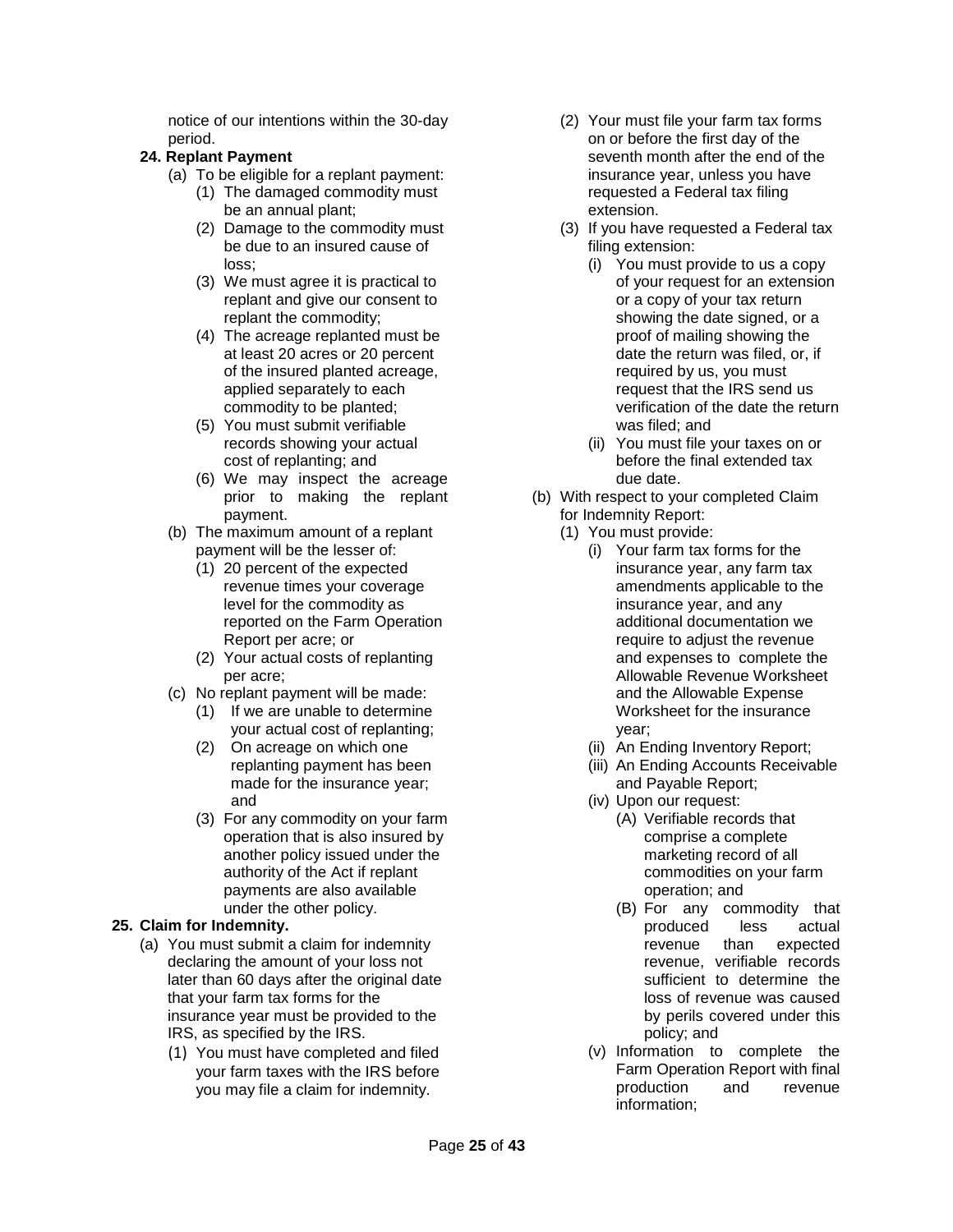- (2) You must submit to examination under oath (failure to answer all questions fully and completely, and provide all information we determine necessary for the adjustment of the claim, will result in our determination that no indemnity is due); and
- (3) If the amount of loss cannot be accurately determined from the information submitted, no indemnity will be paid but premium will still be owed.
- (c) A claim cannot be settled:
	- (1) Unless all conditions of subsection (a) have been met;
	- (2) Until the insurance year's farm tax forms are filed with the IRS; and
	- (3) Until indemnities are received, as applicable, from all other policies issued under the authority of the Act that cover commodities insured under this policy.
- (d) To calculate your expense reduction factor we will:
	- (1) Determine your allowable expenses for the insurance year on the Allowable Expense Worksheet:
		- (i) Your allowable expenses will be determined from information on your farm tax forms for the insurance year; and
		- (ii) If you use a cash accounting method and prepay expenses and supplies to a greater extent than you have in the past, or if losses in the insurance year prevent you from paying or prepaying for expenses and supplies to the extent you have in the past, we will adjust your expenses using accrual accounting methods, including adjustments for beginning and ending accounts payable, if applicable.
	- (2) To calculate the expense reduction factor:
		- (i) Divide your allowable expenses for the insurance year by your approved expenses;
		- (ii) If the result of clause (i) is .equal to or larger than .70, there is no expense reduction so your expense factor equals 1.000 and no further calculations are needed;
- (iii)If the result of clause (i) is less than .70, subtract the result of clause (i) from .70 to determine the amount your approved revenue will be reduced due to below average expenses. This number will not be less than zero; and
- (iv)Multiply the result of clause (iii) by the approved revenue to calculate the expense reduction dollar amount.
- (e) To calculate your revenue-to-count we will:
	- (1) Determine your allowable revenue from your farm tax forms for the insurance year using the Allowable Revenue Worksheet;
	- (2) We will adjust the revenue determined in paragraph (1) by making the following adjustments:
		- (i) Adding or subtracting, as applicable, to paragraph (1) the dollar amount of your ending accounts receivable minus the dollar amount of your beginning accounts receivable. (The value will not include the cost of the commodity being valued if you purchased the commodity for resale. For example, if the beginning accounts receivable is \$100 but the cost of the agricultural commodities that sold for \$100 was \$40, only \$60 will be included as beginning accounts receivable);
		- (ii) Adding or subtracting, as applicable, to paragraph (2)(i), for all commodities produced on your farm operation, the value of your ending inventory less the value of your beginning inventory (the value of both the beginning and ending inventories will be the actual price received if the inventory is sold prior to the time your claim is finalized. If the inventory is not sold at the time we finalize your claim, the local market value on the first day of the month in which the claim is finalized will be used); and
		- (iii) Adding or subtracting, as applicable, to paragraph (2)(ii),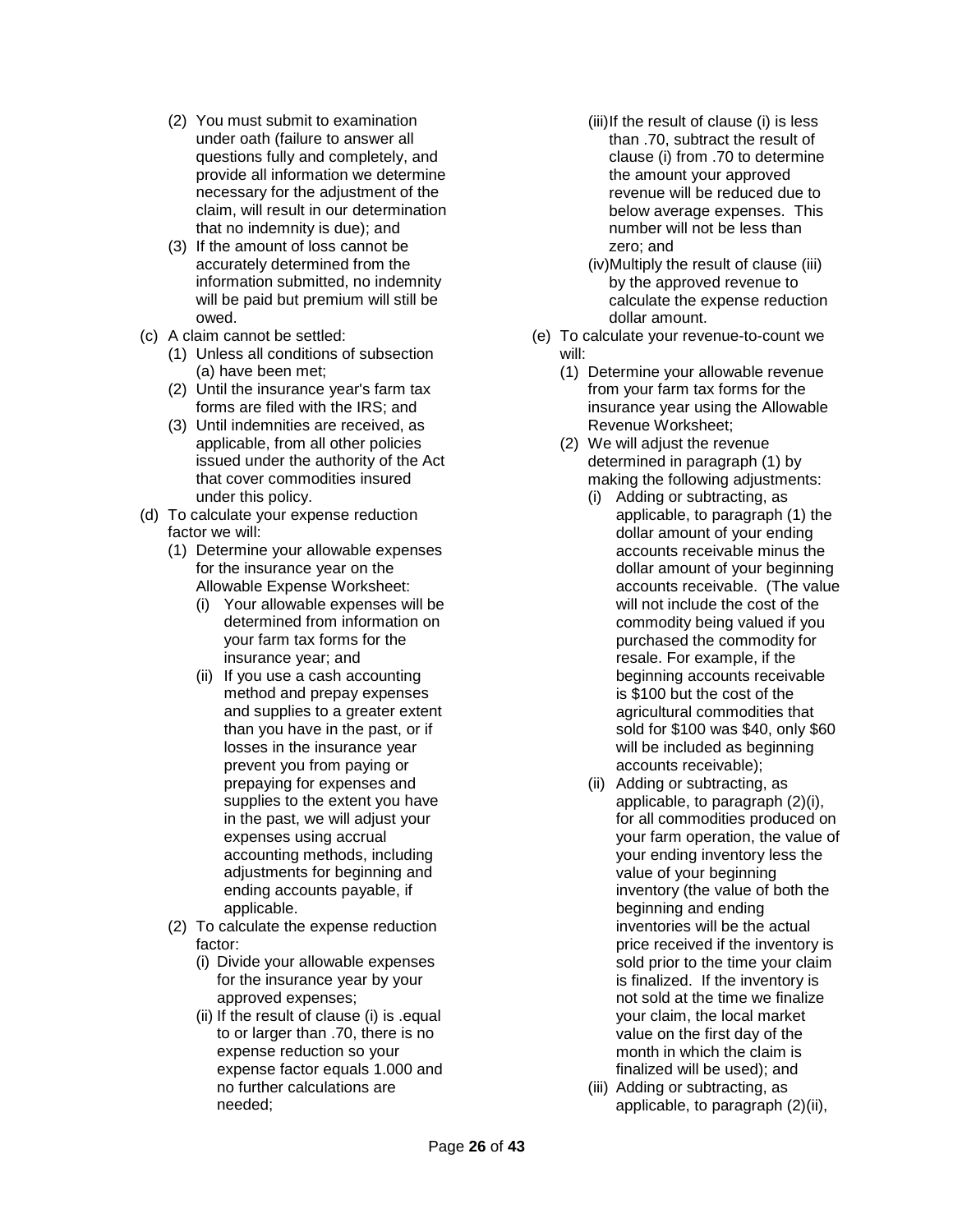for all animals and other commodities you purchased for resale, the amount calculated by:

- (A) Determining the expected value of your ending inventory on the last day of the insurance year;
- (B) Subtracting the cost basis of the commodities in the ending inventory from the result of subclause (A);
- (C) Determining the expected value of your beginning inventory on the first day of the insurance year;
- (D) Subtracting the cost basis of the commodities in the beginning inventory from the result of subclause (C); and
- (E) Subtracting the result of subclause (D) from the result of subclause (B).
- (3) Adding to the result of paragraph (2)(iii) any allowable revenue that was lost because commodities were damaged or destroyed by causes of loss not covered under this policy;
- (4) Adding to paragraph (3) the expected revenue of any commodity you abandon;
- (5) Adding to the result of paragraph (4) any insurance indemnity received from a policy or for program payments from other programs such as disaster payment programs (For example, an insurance payment from a multiple peril policy covering any commodity also covered under this policy would be included). (Non-insured Assistance Program (NAP) payments are specifically not included in revenue-to-count because NAP payments may not be received if a WFRP indemnity is paid); and
- (6) Adding to the result of paragraph (5) any gain from commodity hedging.
- (f) The amount of indemnity will be calculated by:
	- (1) Multiplying the expense reduction factor by the approved revenue to determine the expense reduction dollar amount;
- (2) Subtracting the expense reduction dollar amount from your approved revenue;
- (3) Multiplying the result of paragraph (2) by your coverage level; and
- (4) Subtracting your revenue-to-count from the result of paragraph (3). For example:

You have approved expenses of \$100,000 and allowable expenses for the insurance year are \$68,000. Your approved revenue is \$130,000 and you elected a coverage level of 75 percent.

Your revenue to count is \$25,000. Indemnity is calculated as follows:

(1) Your allowable expenses of \$68,000 fall below 70 percent of your approved expenses of \$100,000. \$68,000/\$100,000 = .68 (or 68 percent of approved expenses).

> $.70 - .68$  percent =  $.02$  expense reduction factor, (a 2 percent reduction).

\$130,000 \* .02 equals \$2,600 which is the expense reduction dollar amount.

(2) The expense reduction dollar amount is subtracted from the approved revenue. To recalculate the insured revenue -  $$130,000$  minus  $$2,600 =$ \$127,400; \$127,400 \* .75

 $coverage$  level =  $$95,550$ insured revenue; \$95,550 -  $$25.000$  revenue to count = \$70, 550 which is the amount of indemnity paid.

- (g) If the farm tax forms used to determine your indemnity are amended before or up to three years after the claim is settled, or an IRS audit before or up to three years after the claim is settled indicates the amount of allowable revenue or allowable expenses on such forms was incorrect:
	- (1) You must notify us and provide a copy of the amended farm tax forms or audit results; and
	- (2) We will adjust the amount of any indemnity based on the information contained in the amended form, or the information found to be correct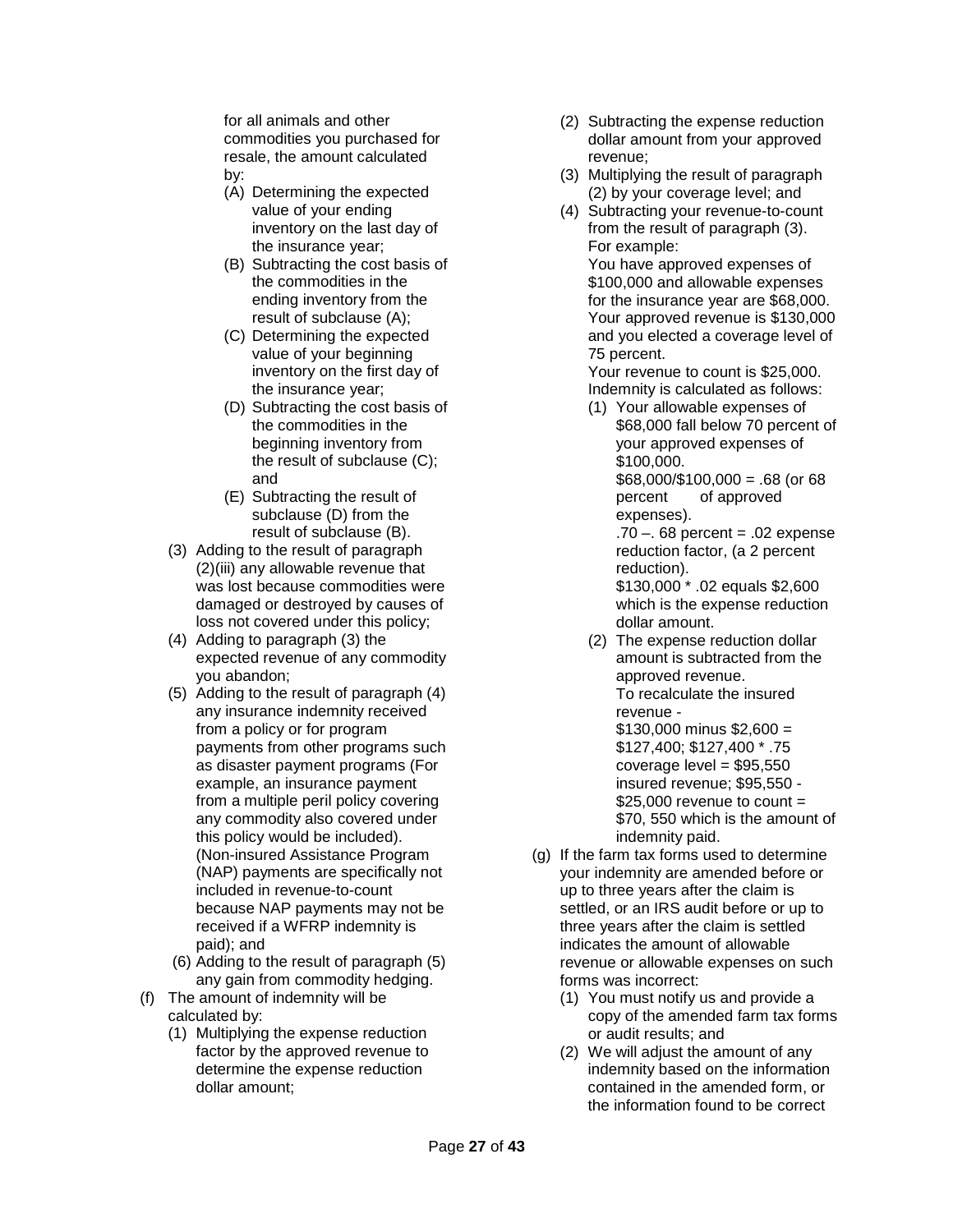by the audit, if the amended forms result in a five percent or greater change in your approved revenue or revenue-to-count for the insurance year.

- **26. (Reserved)**
- **27. (Reserved)**

### **Administrative Provisions**

### <span id="page-27-0"></span>**28. Assignment of Indemnity.**

- (a) You may assign your right to an indemnity for the insurance year only to creditors or other persons to whom you have a financial debt or other monetary obligation. You may be required to provide proof of the debt or other pecuniary obligation before we will accept the assignment of indemnity.
- (b) All assignments must be on our form and must be provided to us. Each assignment form may contain more than one creditor or other person to whom you have a financial debt or other pecuniary obligation.
- (c) Unless you have provided us with a properly executed assignment of indemnity, we will not make any payment to a lienholder or other person to whom you have a financial debt or other pecuniary obligation even if you may have a lien or other assignment recorded elsewhere. Under no circumstances will we be liable:
	- (1) To any lienholder or other person to whom you have a financial debt or other pecuniary obligation where you have failed to include such lienholder or person on a properly executed assignment of indemnity provided to us; or
	- (2) To pay to all lienholders or other persons to whom you have a financial debt or other pecuniary obligation any amount greater than the total amount of indemnity owed under the policy.
- (d) If we have received the properly executed assignment of indemnity form:
	- (1) Only one payment will be issued jointly in the names of all assignees and you; and
	- (2) Any assignee will have the right to submit all notices and forms as required by the policy.
- (e) If you have suffered a loss from an insurable cause and fail to file a claim for indemnity within the period specified in

section 25 of this policy the assignee may submit the claim for indemnity not later than 30 days after the period for filing a claim has expired. We will honor the terms of the assignment only if we can accurately determine the amount of the claim. However, no action will lie against us for failure to do so.

**29. Transfer of Coverage and Right to Indemnity.**

You will not be allowed to transfer your coverage to any other person, except in the case of death, disappearance, judicially declared incompetence, or dissolution of an insured person, transfer of coverage may occur in accordance with section 13.

### **30. Other Insurance.**

- (a) Except as provided in section 9(d), you may obtain other insurance issued under the authority of the Act on your insurable interest of any commodity insured under this policy unless otherwise specified in the Special Provisions.
- (b) Any other crop insurance policy authorized under the Act purchased will become the primary insurance and any indemnity payment received from such policy(s) will be considered to be revenue-to-count under this policy.
- (c) Nothing in this section prevents you from obtaining other insurance not authorized under the Act.
- (d) While you may also purchase Noninsured Disaster Assistance (NAP) coverage, you may not receive benefits from NAP and receive an indemnity under this policy for the same crop year. You must select one or the other payment. If you receive a NAP payment prior to receiving an indemnity payment under this policy, you must refund the NAP payment to FSA prior to receiving any indemnity under this policy. If you participate in NAP and WFRP and elect to keep a NAP payment, you still owe premium for WFRP even if you elect not to take a WFRP indemnity payment.
- **31. Amounts Due Us.**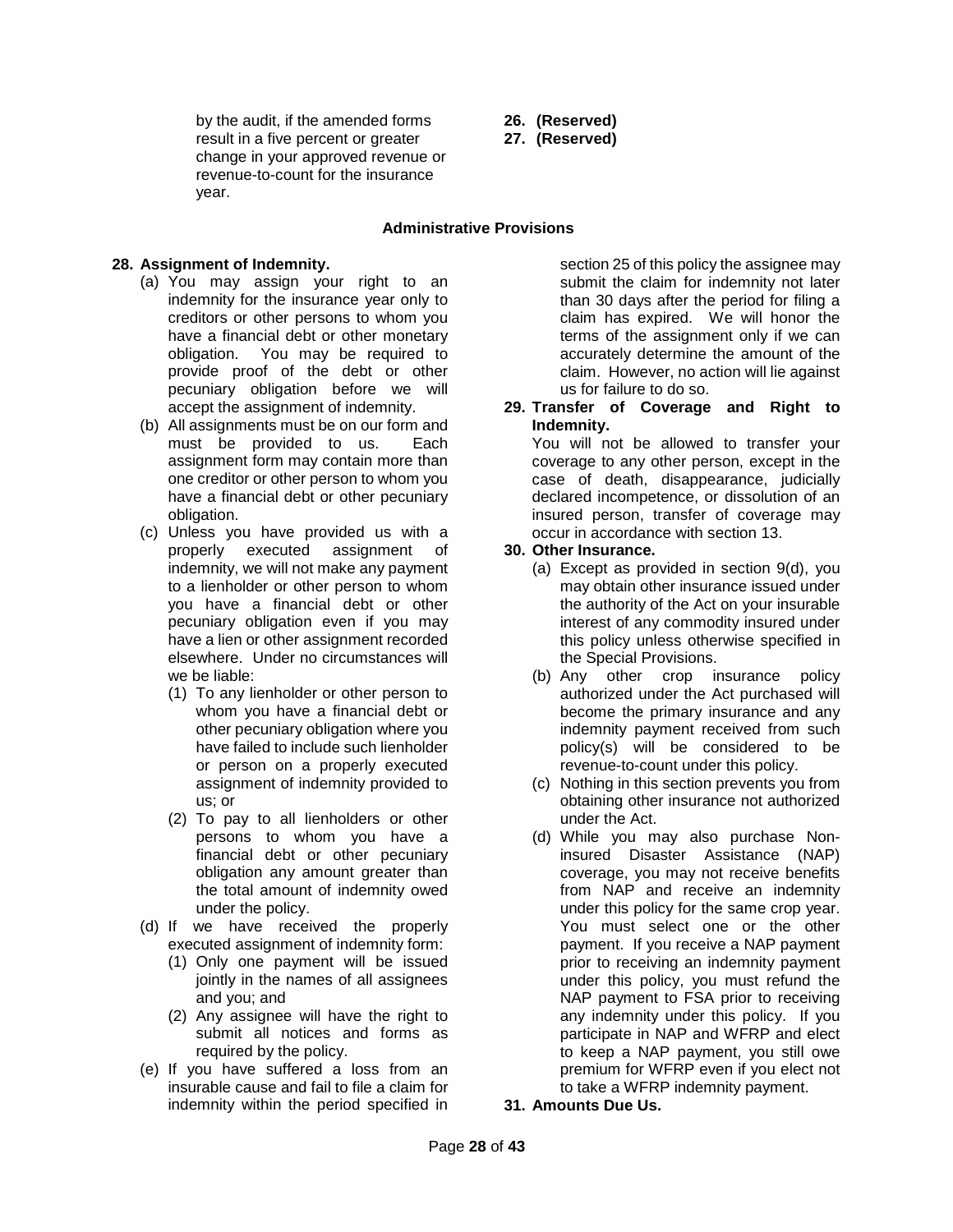- (a) Interest will accrue at the rate of 1.25 percent simple interest per calendar month, on any unpaid amount due us or on any unpaid administrative fees owed to FCIC.
	- (1) For the purpose of premium amounts owed to us or administrative fees owed to FCIC, interest will start to accrue on the first day of the month following the premium billing date specified in the actuarial documents, provided a minimum of 30 days have passed from the premium billing date.
	- (2) We will collect any unpaid amounts owed to us and any interest owed thereon and any administrative fees and interest owed thereon to FCIC.
- (b) For the purpose of any other amounts due us, such as repayment of indemnities found not to have been earned, interest will start to accrue on the date that notice is issued to you for the collection of the unearned amount.
	- (1) Amounts found due under this paragraph will not be charged interest if payment is made within 30 days of issuance of the notice by us.
	- (2) The amount will be considered delinquent if not paid within 30 days of the date the notice is issued by us.
- (c) All amounts paid will be applied first to expenses of collection (see subsection (d)), if any, second to the reduction of accrued interest, and then to the reduction of the principal balance.
- (d) If we determine that it is necessary to contract with a collection agency or to employ an attorney to assist in collection, you agree to pay all of the expenses of collection.
- (e) The portion of the amounts owed by you for a policy authorized under the Act that are owed to FCIC may be collected in part through administrative offset from payments you receive from United States government agencies in accordance with 31 U.S.C. chapter 37. Such amounts include all administrative fees, and the share of the overpaid indemnities and premiums retained by FCIC plus any interest owed thereon.

## **32. Commodities as Payment.**

You must not abandon any commodity to us. We will not accept any commodity as compensation for payments due us.

### **33. Mediation, Arbitration, Appeal, Reconsideration, and Administrative and Judicial Review.**

- (a) If you and we fail to agree on any determination made by us except those specified in this section 33(d) or (e), the disagreement may be resolved through mediation in accordance with section 33(g). If resolution cannot be reached through mediation, or you and we do not agree to mediation, the disagreement must be resolved through arbitration in accordance with the rules of the American Arbitration Association (AAA), except as provided in sections 33(c) and (f), and unless rules are established by FCIC for this purpose. Any mediator or arbitrator with a familial, financial or other business relationship to you or us, or our agent or loss adjuster, is disqualified from hearing the dispute.
	- (1) All disputes involving determinations made by us, except those specified in section 33(d) or (e), are subject to mediation or arbitration. However, if the dispute in any way involves a policy or procedure interpretation, regarding whether a specific policy provision or procedure is applicable to the situation, how it is applicable, or the meaning of any policy provision or procedure, either you or we must obtain an interpretation from FCIC in accordance with 7 CFR part 400, subpart X or such other procedures as established by FCIC.
		- (i) Any interpretation by FCIC will be binding in any mediation, arbitration, or National Appeals Division.
		- (ii) Failure to obtain any required interpretation from FCIC will result in the nullification of any agreement or award.
		- (iii) An interpretation by FCIC of a policy provision is considered a determination that is a matter of general applicability.
		- (iv) An interpretation by FCIC of a procedure may be appealed to the National Appeals Division in accordance with 7 CFR part 11.
	- (2) Unless the dispute is resolved through mediation, the arbitrator must provide to you and us a written statement describing the issues in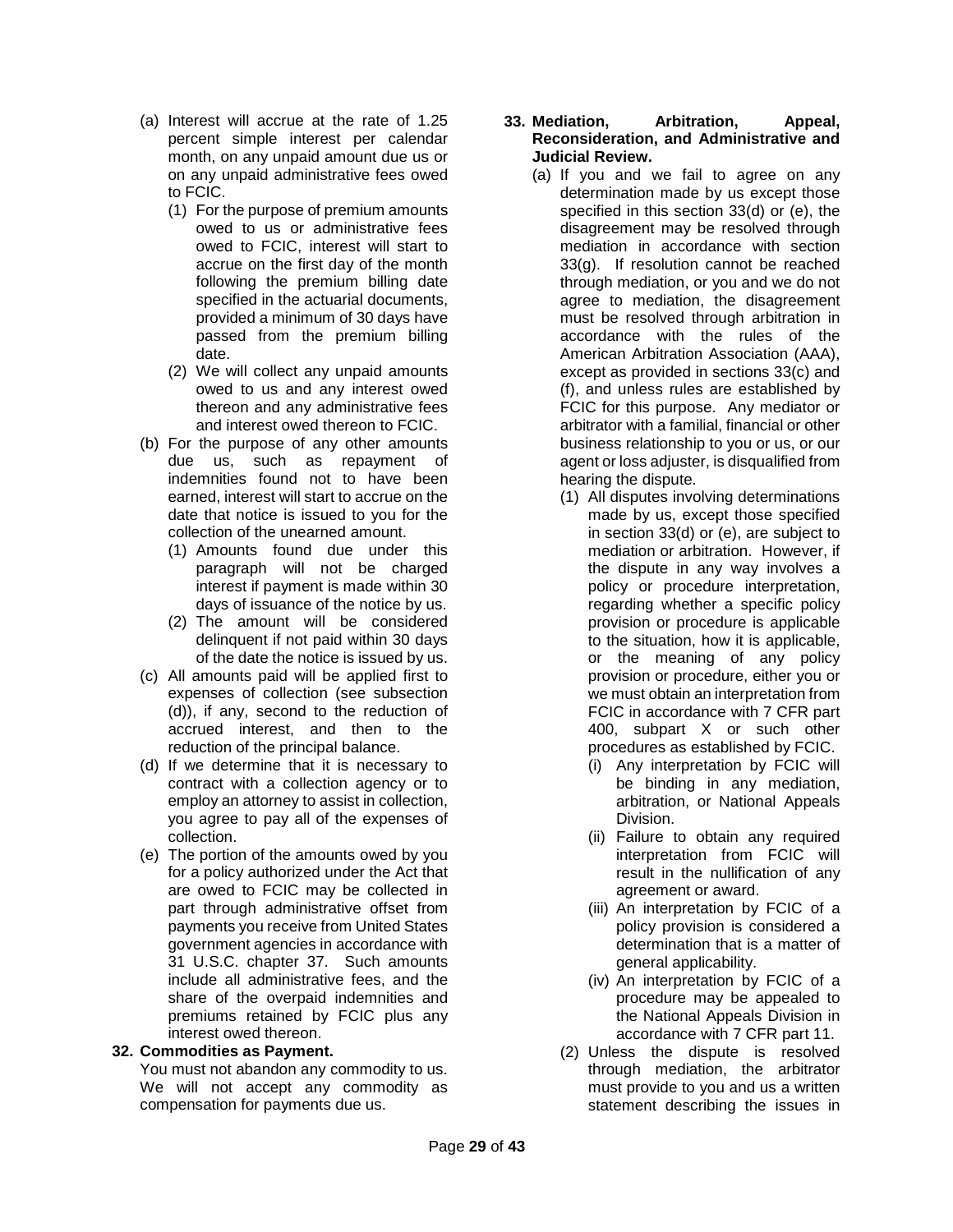dispute, the factual findings, the determinations and the amount and basis for any award and breakdown by claim for any award. The statement must also include any amounts awarded for interest. Failure of the arbitrator to provide such written statement will result in the nullification of all determinations of the arbitrator. All agreements reached through settlement, including those resulting from mediation, must be in writing and contain at a minimum a statement of the issues in dispute and the amount of the settlement.

- (b) Regardless of whether mediation is elected:
	- (1) The initiation of arbitration proceedings must occur within one year of the date we denied your claim or rendered the determination with which you disagree, whichever is later;
	- (2) If you fail to initiate arbitration in accordance with section 33(b)(1) and complete the process, you will not be able to resolve the dispute through judicial review;
	- (3) If arbitration has been initiated in accordance with section 33(b)(1) and completed, and judicial review is sought, suit must be filed not later than one year after the date the arbitration decision was rendered; and
	- (4) In any suit, if the dispute in any way involves a policy or procedure interpretation, regarding whether a specific policy provision or procedure is applicable to the situation, how it is applicable, or the meaning of any policy provision or procedure, an interpretation must be obtained from FCIC in accordance with 7 CFR part 400, subpart X or such other procedures as established by FCIC. Such interpretation will be binding.
- (c) Any decision rendered in arbitration is binding on you and us unless judicial review is sought in accordance with section 33(b)(3). Notwithstanding any provision in the rules of the AAA, you and we have the right to judicial review of any decision rendered in arbitration.
- (d) With respect to good farming practices:
- (1) We will make decisions regarding what constitutes a good farming practice and determinations of assigned revenue for uninsured causes for your failure to use good farming practices.
	- (i) If you disagree with our decision of what constitutes a good farming practice, you must request a determination from FCIC of what constitutes a good farming practice in accordance with paragraph (2).
	- (ii) If you disagree with our determination of the amount of assigned revenue, you must use the arbitration or mediation process contained in this section.
	- (iii) You may not sue us for our decisions regarding whether good farming practices were used by you.
- (2) FCIC will make determinations regarding what constitutes a good farming practice. If you do not agree with any determination made by FCIC:
	- (i) You may request reconsideration by FCIC of this determination in accordance with the reconsideration process established for this purpose and published at 7 CFR part 400, subpart J; or
	- (ii) You may file suit against FCIC.
		- (A) You are not required to request reconsideration from FCIC before filing suit.
		- (B) Any suit must be brought against FCIC in the United States district court for the district in which the insured acreage is located.
		- (C) Suit must be filed against FCIC not later than one year after the date:
			- (1) Of the determination; or
			- (2) Reconsideration is completed, if reconsideration was requested under section 33(d)(2)(i).
- (e) Except as provided in section 33(d) or (k), if you disagree with any other determination made by FCIC or any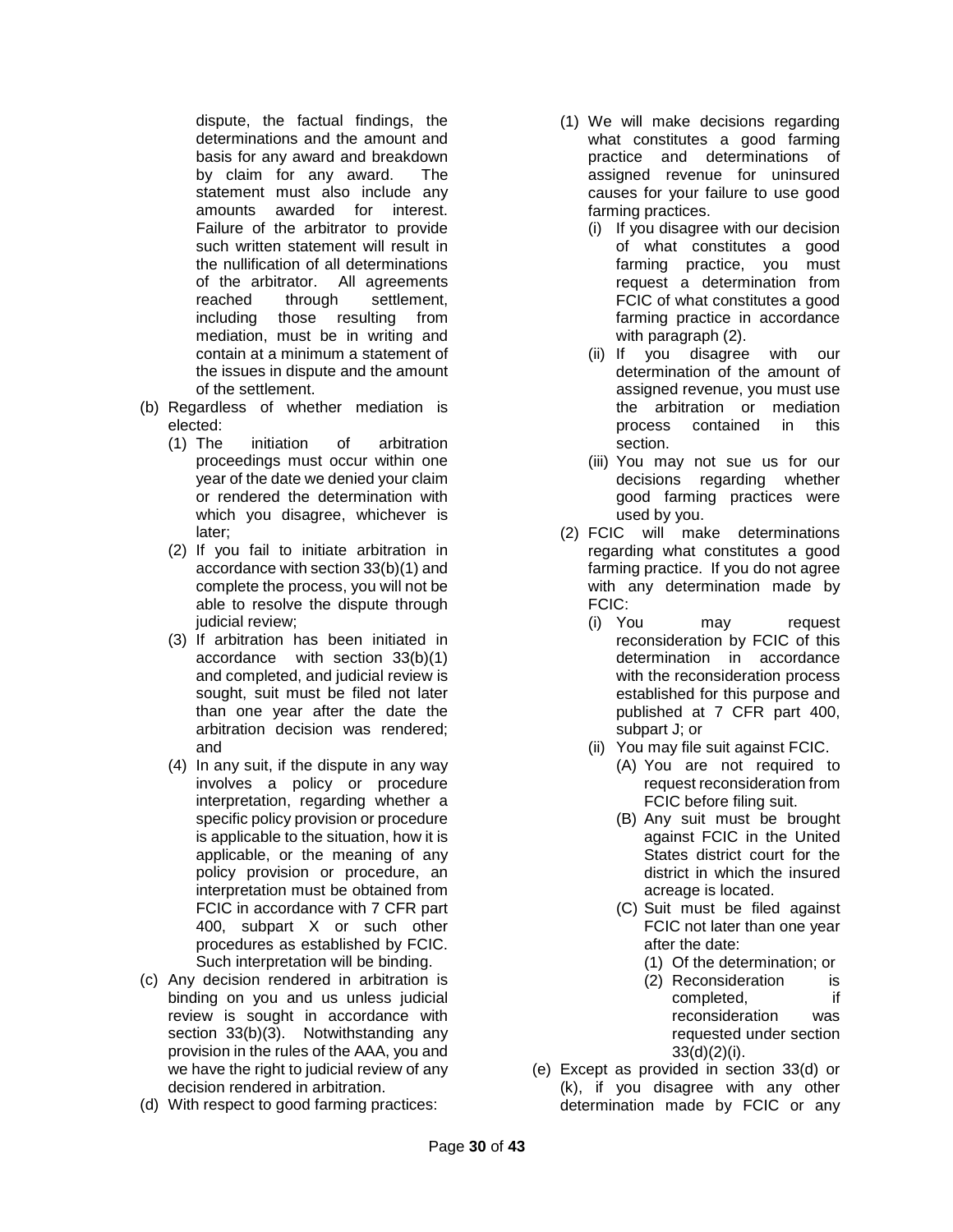claim where FCIC is directly involved in the claims process or directs us in the resolution of the claim, you may obtain an administrative review in accordance with 7 CFR part 400, subpart J or appeal in accordance with 7 CFR part 11.

- (1) If you elect to bring suit after completion of any appeal, such suit must be filed against FCIC in the United States district court for the district in which the insured acreage is located not later than one year after the date of the decision rendered in such appeal.
- (2) Under no circumstances can you recover any attorney fees or other expenses, or any punitive, compensatory or any other damages from FCIC.
- (f) In any mediation, arbitration, appeal, administrative review, reconsideration or judicial process, the terms of this policy, the Act, and the regulations published at 7 CFR chapter IV, including the provisions of 7 CFR part 400, subpart P, are binding. Conflicts between this policy and any state or local laws will be resolved in accordance with section 37. If there are conflicts between any rules of the AAA and the provisions of your policy, the provisions of your policy will control.
- (g) To resolve any dispute through mediation, you and we must both:
	- (1) Agree to mediate the dispute;
	- (2) Agree on a mediator; and
	- (3) Be present, or have a designated representative who has authority to settle the case present at the mediation.
- (h) Except as provided in section 33(i), no award or settlement in mediation, arbitration, appeal, administrative review or reconsideration process or judicial review can exceed the amount of insured revenue established or which should have been established under the policy, except for interest awarded in accordance with section 34.
- (i) If FCIC elects to participate in the adjustment of your claim, or modifies, revises or corrects your claim, prior to payment, you may not bring an arbitration, mediation or litigation action against us. You must request

administrative review or appeal in accordance with section 33(e).

(j) Any determination made by FCIC that is a matter of general applicability is not subject to administrative review under 7 CFR part 400, subpart J or appeal under 7 CFR part 11. If you want to seek judicial review of any FCIC determination that is a matter of general applicability, you must request a determination of nonappealability from the Director of the National Appeals Division in accordance with 7 CFR 11.6 before seeking judicial review.

## **34. Interest Limitations.**

- (a) We will pay simple interest computed on the net indemnity ultimately found to be due by us or by a final judgment of a court of competent jurisdiction, from and including the 61st day after the date you sign, date, and submit to us the properly completed claim on our form.
- (b) Interest will be paid only if the reason for our failure to timely pay is NOT due to your failure to provide information or other material necessary for the computation or payment of the indemnity.
- (c) The interest rate will be that established by the Secretary of the Treasury under section 12 of the Contract Disputes Act of 1978 (41 U.S.C. 611) and published in the Federal Register semiannually on or about January 1 and July 1 of each year, and may vary with each publication.

# **35. Descriptive Headings.**

The descriptive headings of the various policy provisions are formulated for convenience only and are not intended to affect the construction or meaning of any of the policy provisions.

## **36 Controlled Substance.**

Although your violation of a number of federal statutes, including the Act, may cause cancellation, termination, or voidance of your insurance contract, you should be specifically aware that your policy will be void if you are determined to be ineligible to receive benefits due to a conviction of the controlled substance provisions of the Food Security Act of 1985 (Pub. L. 99-198).

- (a) Your policy may, as determined by the court, be void if you are convicted under Federal or State law of possession of or trafficking in a controlled substance.
- (b) We will recover any and all monies paid to you or received by you during your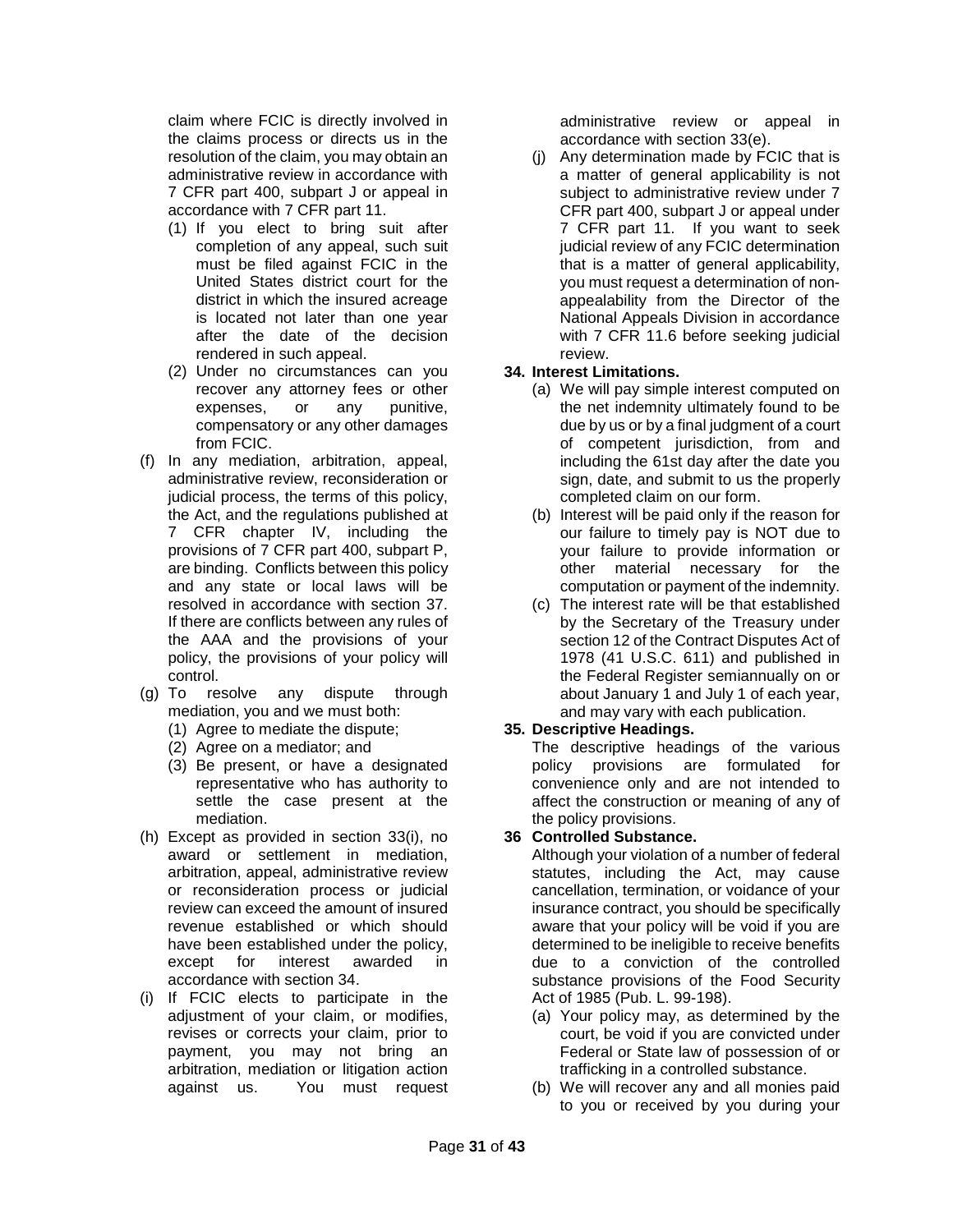period of ineligibility, and your premium will be refunded, less an amount for expenses and handling equal to 20 percent of the premium paid or to be paid by you.

## **37. Applicability of State and Local Statutes.**

- If the provisions of this policy conflict with statutes of the State or locality in which this policy is issued, the policy provisions will prevail. State and local laws and regulations in conflict with federal statutes, this policy, and the applicable regulations do not apply to this policy.
- **38. Concealment, Misrepresentation or Fraud.**
	- (a) If you have falsely or fraudulently concealed the fact that you are ineligible to receive benefits under the Act or if you or anyone assisting you has intentionally concealed or misrepresented any material fact relating to this policy:
		- (1) This policy will be voided; and
		- (2) You may be subject to remedial sanctions in accordance with 7 CFR part 400, subpart R.
	- (b) Even though the policy is void, you will still be required to pay 20 percent of the premium that you would otherwise be required to pay to offset costs incurred by us in the service of this policy. If previously paid, the balance of the premium will be returned.
	- (c) Voidance of this policy will result in you having to reimburse all indemnities paid for the insurance year in which the voidance was effective.
	- (d) Voidance will be effective on the first day of the insurance period for the insurance year in which the act occurred and will not affect the policy for subsequent insurance years unless a violation of this section also occurred in such insurance years.
	- (e) If you willfully and intentionally provide false or inaccurate information to us or FCIC or you fail to comply with a requirement of FCIC, in accordance with 7 CFR part 400, subpart R, FCIC may impose on you:
		- (1) A civil fine for each violation in an amount not to exceed the greater of:
			- (i) The amount of the monetary gain obtained as a result of the false<br>or inaccurate information or inaccurate information provided or the noncompliance with a requirement of this title; or
- (ii) \$10,000; and
- (2) A disqualification for a period of up to 5 years from receiving any monetary or nonmonetary benefit provided under each of the following:
	- (i) Any crop insurance policy offered under the Act;
	- (ii) The Farm Security and Rural Investment Act of 2002 (7 U.S.C. 7333 et seq.);
	- (iii) The Agricultural Act of 1949 (7 U.S.C. 1421 et seq.);
	- (iv) The Commodity Credit Corporation Charter Act (15 U.S.C. 714 et seq.);
	- (v) The Agricultural Adjustment Act of 1938 (7 U.S.C. 1281 et seq.);
	- (vi) Title XII of the Food Security Act of 1985 (16 U.S.C. 3801 et seq.);
	- (vii) The Consolidated Farm and Rural Development Act (7 U.S.C. 1921 et seq.); and
	- (viii) Any federal law that provides assistance to a producer of a commodity affected by a crop loss or a decline in the prices of commodities.

## **39. Multiple Benefits.**

- (a) If you are eligible to receive an indemnity under this policy and are also eligible to receive benefits for the same loss under any other USDA program, you may receive benefits under both programs in accordance with subsection (b), unless specifically limited by the crop insurance contract or by law.
- (b) Any amount received for the same loss from any USDA program, in addition to the crop insurance payment, will not exceed the difference between the crop insurance payment and the actual amount of the loss, unless otherwise provided by law.
	- (1) The amount of the actual loss is the difference between the total expected value summed for all commodities on the farm operation, without regard to coverage level, before the loss and the total revenueto-count for all commodities on the farm operation after the loss.
	- (2) If the other program benefits are only available for a single crop or several crops but are less than the entire farm operation, you may be required to provide verifiable records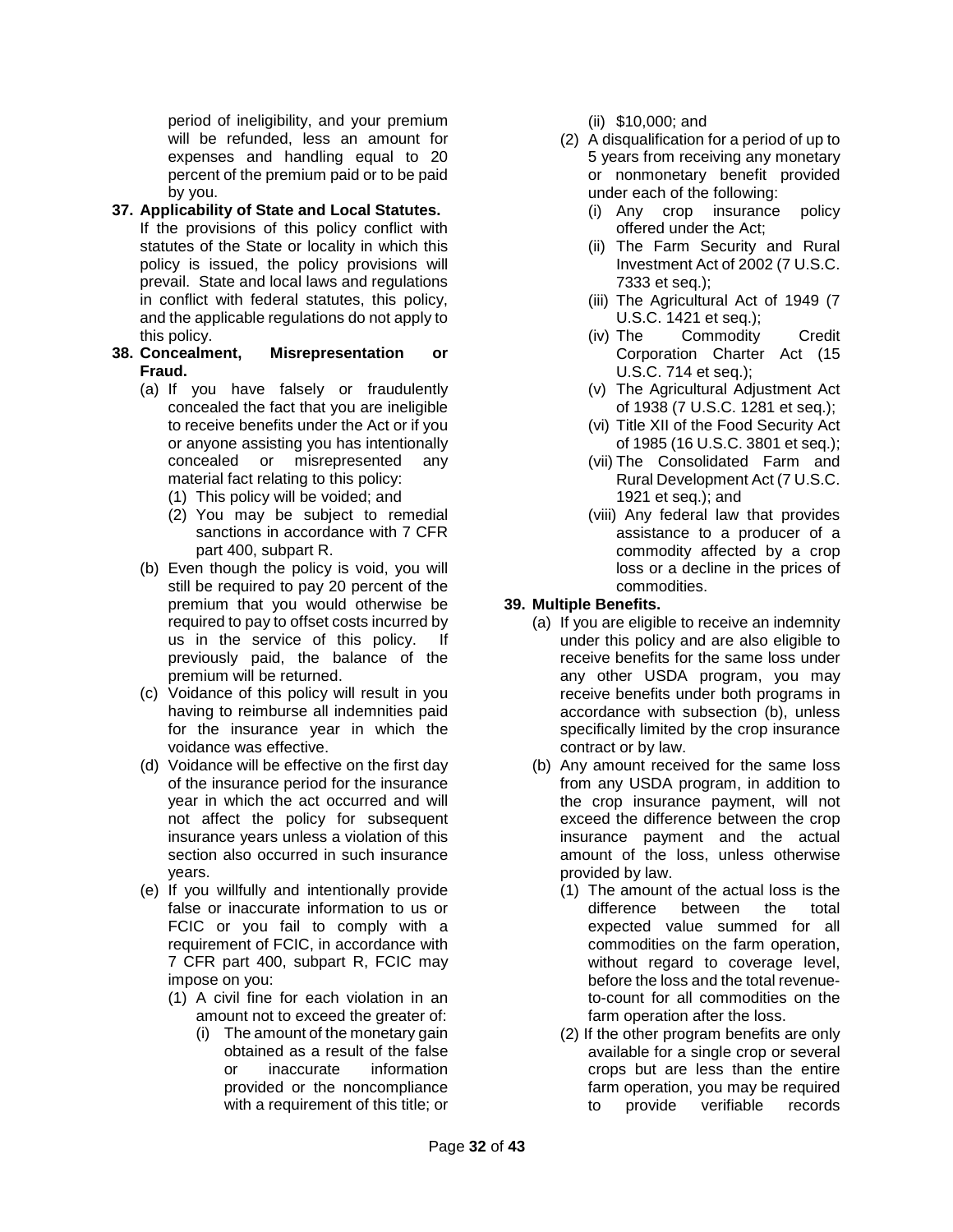establishing the total expected value and the revenue for each commodity for which you are eligible for another benefit.

- (c) FSA or another USDA agency, as applicable, will determine and pay the additional amount due you for any applicable USDA program, after first considering the amount of any crop
- insurance indemnity.<br>40. Death. Disappeara **40. Death, Disappearance, Judicial Incompetence, and Dissolution.**
	- (a) In cases where there has been a death, disappearance, judicially declared incompetence, or dissolution of any insured person:
		- (1) If any married insured dies, disappears, or is judicially declared incompetent, the policy will automatically convert to the name of the spouse if:
			- (i) The spouse was included on the policy as having a substantial beneficial interest in the insured; and
			- (ii) The spouse has a share of the farm operation.
		- (2) The provisions in section 40(a)(3) will be applicable only if:
			- (i) Any partner, member, shareholder, etc., of an insured dies, disappears, or is judicially declared incompetent, and such event automatically dissolves the tax entity; or
			- (ii) An individual whose estate is left to a beneficiary other than a spouse or left to the spouse and the criteria in section 40(a)(1) are not met, dies, disappears, or is judicially declared incompetent.
		- (3) If section 40(a)(2) applies and the death, disappearance, or judicially declared incompetence occurred:
			- (i) More than 30 days before the cancellation date, the policy is automatically canceled as of the cancellation date and a new application must be submitted; or
			- (ii) Thirty days or less before the cancellation date, or on after the cancellation date, the policy will continue in effect through the insurance year immediately following the cancellation date and be automatically canceled

as of the cancellation date immediately following the end of the insurance period for the insurance year, unless canceled by the cancellation date prior to the start of the insurance period:

- (A) A new application for insurance must be submitted on or before the sales closing date for coverage for a subsequent insurance year; and
- (B) Any indemnity or replant payment will be paid to the<br>person or persons or persons determined to be beneficially entitled to the payment provided such person or persons comply with all policy provisions and timely pays the premium.
- (b) If any insured tax entity is dissolved for reasons other than death, disappearance, or judicially declared incompetence:
	- (1) Before the cancellation date, the policy is automatically canceled as of the cancellation date and a new application must be submitted; or
	- (2) On or after the cancellation date, the policy will continue in effect through the insurance year immediately following the cancellation date and be automatically canceled as of the cancellation date immediately following the end of the insurance period for the insurance year, unless canceled by the cancellation date prior to the start of the insurance period.
		- (i) A new application for insurance must be submitted on or before the sales closing date for coverage for the subsequent insurance year; and
		- (ii) Any indemnity or replant payment will be paid to the person or persons determined to be beneficially entitled to the payment provided such person or persons comply with all policy provisions and timely pay the premium.
	- (3) With respect to termination and ineligibility, a remaining member of the insured person or the beneficiary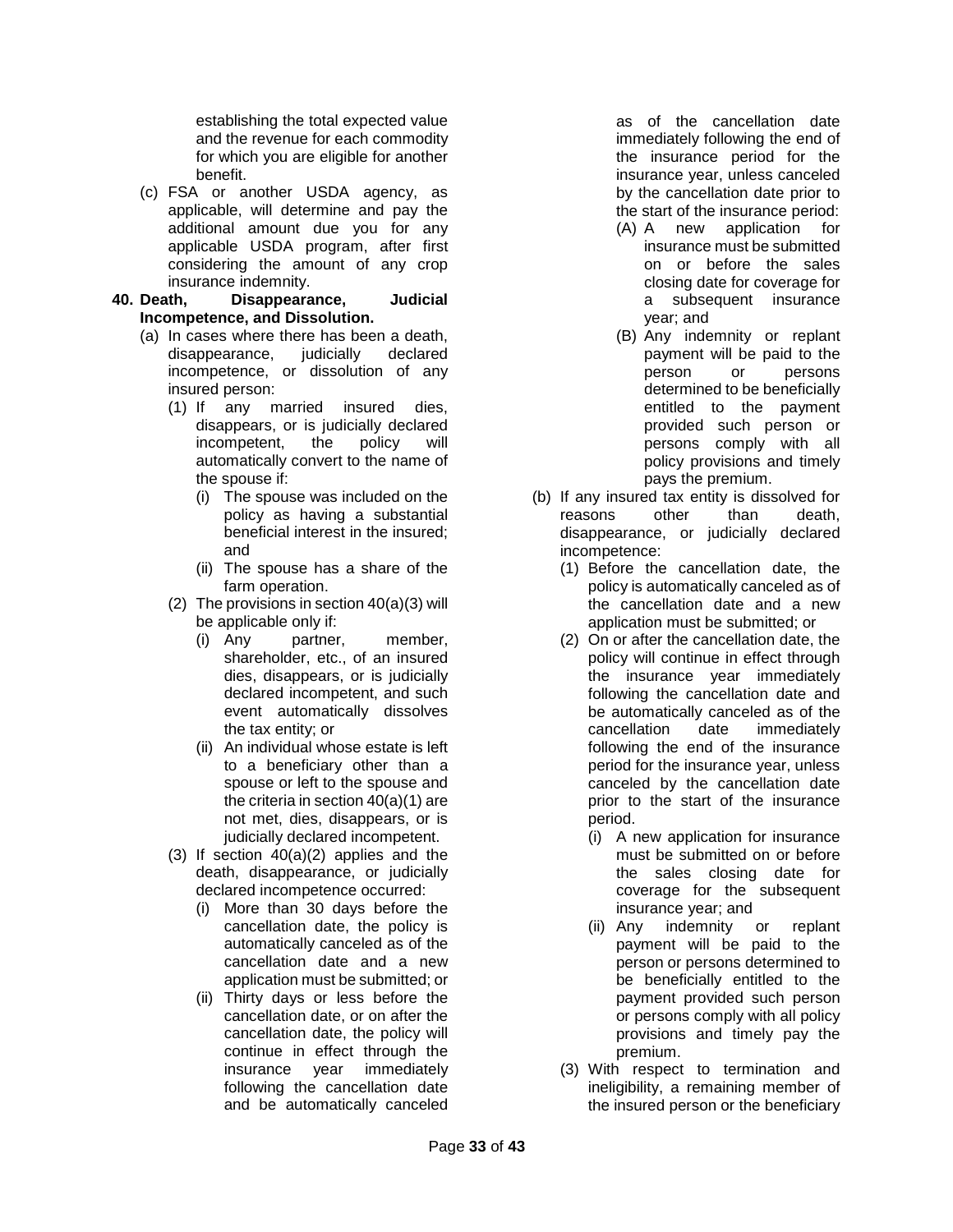is required to report to us the death, disappearance, iudicial incompetence, or other event that causes dissolution of the tax entity not later than the next cancellation date, except if regaining eligibility applies, notice must be provided by the cancellation date for the next insurance year.

## **41. Correction of Errors.**

- (a) In addition to any other corrections allowed in your policy subject to section 41(b), we may correct:
	- (1) Within 60 days after the sales closing date, any incorrect information on your application or provided by the sales closing date, including identification numbers for you and any person with a substantial beneficial interest in you, to ensure that the eligibility information is correct and consistent with information reported by you to any USDA agency;
	- (2) Within 30 days after the Revised Farm Operation Report, information reported to reconcile errors in the information with correct information that has been determined by any USDA agency;
- (3) Within 30 days of any subsequent correction of data by FSA, erroneous information corrected as a result of verification of information; and
- (4) At any time, any incorrect information if the incorrect information was caused by electronic transmission errors by us or errors made by any agency within USDA in transmitting the information provided by you for purposes of other USDA programs.
- (b) Corrections may be made but will not take effect for the current insurance year if the correction would allow you to:
	- (1) Avoid ineligibility requirements for insurance or obtain a disproportionate benefit under the crop insurance program or any related program administered by the Secretary;
	- (2) Obtain, enhance, or increase an insurance guarantee or indemnity if a cause of loss exists or has occurred before any correction has been made, or avoid premium owed if no loss is likely to occur; or
	- (3) Avoid an obligation or requirement under any Federal or State law.
- **42. (Reserved)**
- **43. (Reserved)**

## **Special Circumstances**

## <span id="page-33-0"></span>**44. Organic Commodities.**

- (a) Organic prices can be used as expected values for certified organic acreage, and for certified organic animals or animal products.
	- (1) You may not use organic prices for commodities that are not certified organic.
	- (2) All requirements as published in 7 CFR 205, National Organic Program, must be met in order to be considered a certified organic operation. However if your farm is not required to have an organic certification because your gross agricultural income from organic sales is \$5,000 or less and you follow all organic standards including having an organic production or handling system plan, you may also use organic prices

and your farm will be considered to be certified under this policy.

- (b) By the Revised Farm Operation Reporting date, you must have, for certified organic acreage or organic animals or animal products, a valid certification in effect as shown on the National Organic Program website or you must have a written certification from a certifying agent. (A certificate issued to an operator/tenant may be used to qualify the same acreage for a landlord or other similar arrangement.) The following items are required;
	- (1) You must have a current certification if a claim is made. If your farm was certified organic previously but you have not received an updated organic certification, the previous certification may not be used at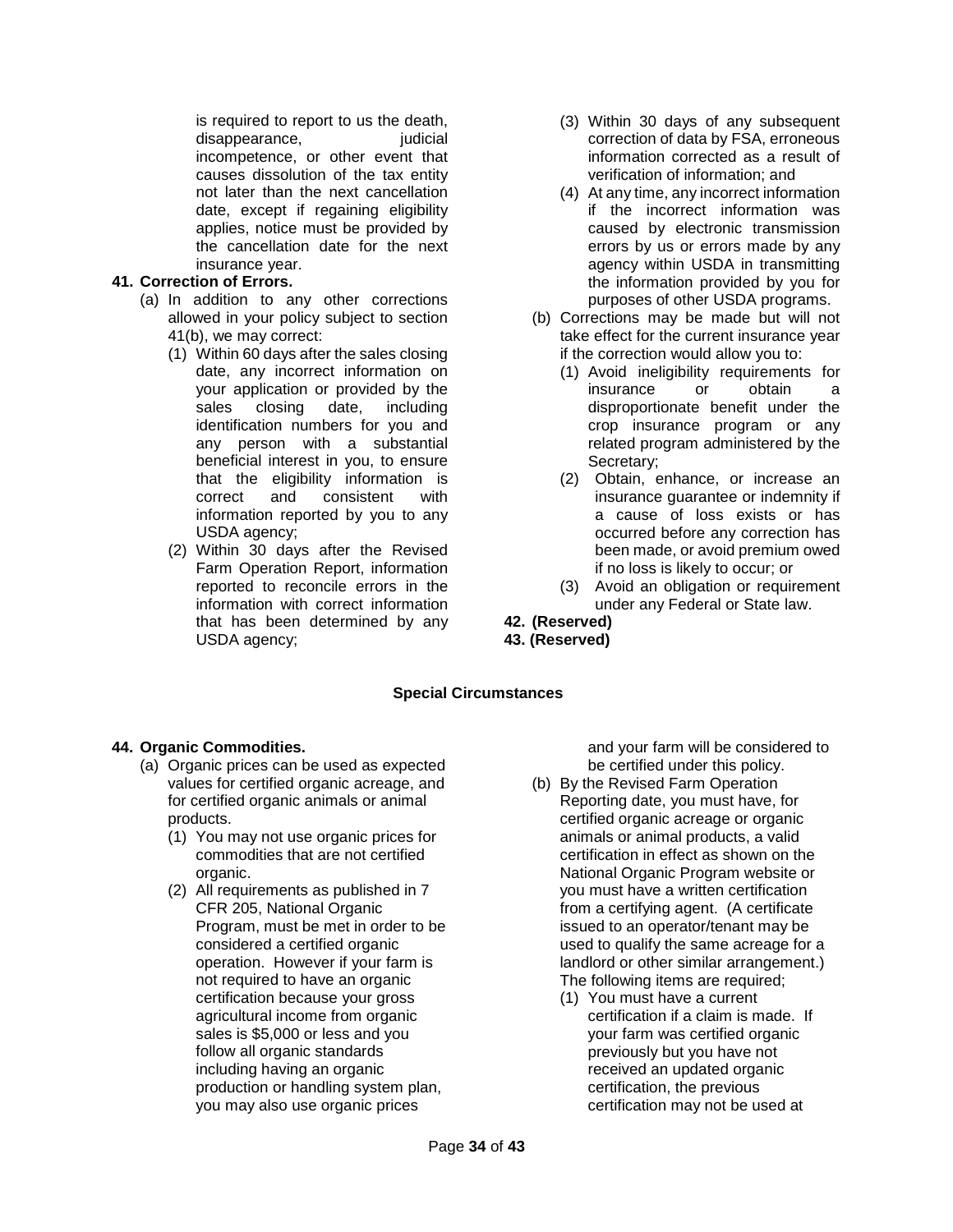claim time. If you do not have the appropriate certificate at claim time, your insured revenue will be recalculated without the organic expected values; and

- (2) We will document on the Farm Operation Report which acres and commodities are certified organic. You must be able to provide your organic plan or information identifying the organic fields, if required by us.
- (c) If any acreage or animals or animal products qualifies as certified organic, by the Revised Farm Operation Reporting date, and the certification is subsequently surrendered by the farm,

suspended, revoked or denied by the certifying agent, during the insurance year, that acreage or animals or animal products will remain insured but the expected value for the acreage or animals or animal products will be recalculated to non-organic expected values because the failure to comply with organic standards is not an insured cause of loss.

(d) Contamination by application or drift of prohibited substances (non-synthetic or synthetic) onto land on which crops are grown using organic farming practices will not be an insured peril on any certified organic acreage.

## **Post-Production Operations and Added Value**

## **45. Post-Production Operations and Added Value.**

- (a) Revenue from post-production operations including those that add value to the commodity must be adjusted out of farm revenue and expenses, to determine the allowable revenue and allowable expenses.
- (b) Market readiness operations are not required to be removed from allowable revenue and allowable expenses.
- (c) Post-production operation adjustments to remove the value and costs of inputs and activities that are post- production costs and value will occur:
	- (i) For the allowable revenue and allowable expenses, on the Allowable Revenue Worksheet and the Allowable Expense Worksheet

for each year for the Whole-Farm History Report;

- (ii) To the expected values used in the Farm Operation Reports (with adjustments noted on the report);
- (iii) For the allowable revenue and expenses on the Allowable Revenue Worksheet and the Allowable Expense Worksheet; for the insurance year to determine any indemnity due; (d) If market readiness expenses are not removed from allowable revenue they will also not be removed from allowable expenses.

## **Animals and Animal Products Requirements**

## <span id="page-34-0"></span>**46. Animals and Animal Products.**

- (a) Eligibility for insurance for operations with animals and animal products is limited in accordance with section 2.
- (b) Inventory information for animals and animal products must be provided on the Market Animal and Nursery Inventory Report and this report will be provided in addition to the Inventory Report.
- (c) A Market Animal and Nursery Inventory Report must include a complete inventory of both breeding and market animals.
- (1) The inventory of breeding animals will be kept separate from inventory of the market animals.
- (2) Breeding animals, including culls, are not included in insured revenue and the breeding animal inventory will be used to support the number of market animals and to document culled breeding animals,
- (d) The insured revenue will be based on the revenue produced during the insurance year. Animals and animal products carried over from the previous year will be valued at the beginning of the insurance year and only the value gained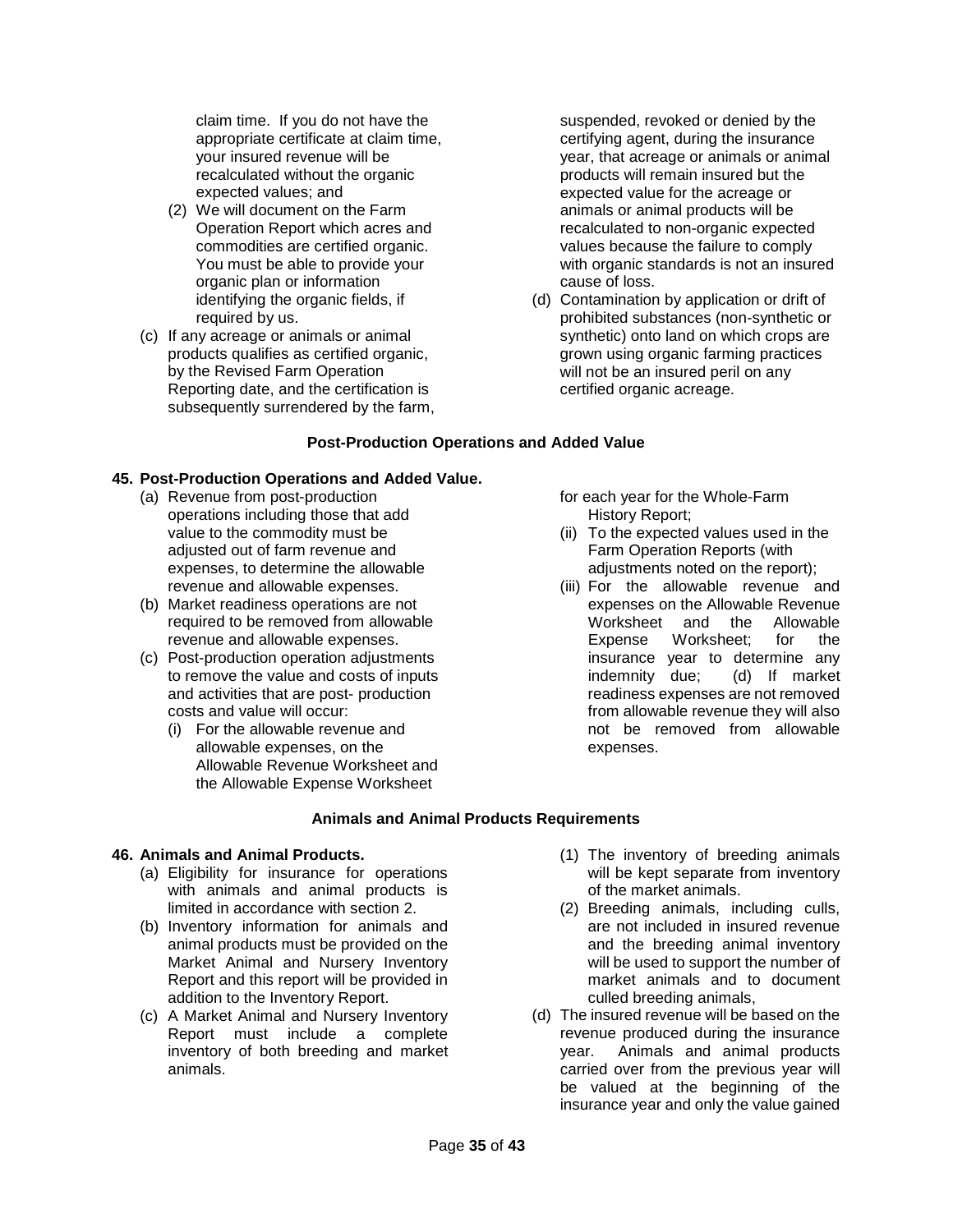during the insurance year will be part of the insured revenue.

- (e) The animal and animal product beginning inventory will be used to value the animals and animal products at the beginning of the insurance year. 'Net value' from the beginning inventory for the commodity must be subtracted from the expected revenue on the Farm Operation Report for the insurance year.
- (f) Animal and animal product inventory adjustments to allowable revenue at the end of the year measure revenue from production for the insurance year and are calculated by:
	- (1) Subtracting the beginning inventory from the ending inventory; and
	- (2) Adding the result, negative or positive, that reflects increases or decreases in inventory values, to the allowable revenue for the insured year.
- (g) The cost for animals purchased for resale during the tax year must be removed from the expected value on the Farm Operation Report. .
- (h) If a commodity on the commodity list in the actuarial documents has multiple expected values for the farm such as cattle having different prices for steers and heifers, separate lines must be entered on the Farm Operation Report for each commodity.
- (i) The expected value of any animal will not exceed the local market price of the same breed and type being valued.
	- (1) For registered livestock, local market value will be determined by the value

of other registered livestock of the same breed and type (for example: weaned heifers, bred heifers, or mature cows) from other livestock producers in the area.

- (2) If production methods result in variances in prices, the production method, such as grain-fed beef or pasture raised poultry, may also be considered when determining the local market price, if applicable.
- (j) If you have revenue from animals and animal products included in your WFRP insured revenue and:
	- (1) We are notified by FCIC that the underwriting capacity for this plan of insurance has been exceeded, your application will be rejected and your farm operation will not be eligible for insurance under WFRP; or
	- (2) The RMA underwriting capacity manager website, or the RMA website is not operational, coverage under the policy is not available and no coverage can be purchased.
- (k) If your application was accepted and WFRP coverage began and you later make revisions to the amount of animals and animal products on your farm that exceed the animal and animal product limitation provided in section 2(b)(2), your revenue from animals and animal products will be capped as provided in section  $17(c)(2)(i)(B)$  with all revenue to count counted as revenue to count under the WFRP policy.

# **Nursery Requirements**

## **47. Nursery and Greenhouse.**

- (a) Eligibility for insurance for operations with nursery and greenhouse is limited in accordance with section 2.
- (b) Inventory information for nursery and greenhouse must be provided on the Market Animal and Nursery Inventory Report and this report will be provided in addition to the Inventory Report.
- (c) The inventory must show the plants on hand at the beginning of the insurance year, corresponding local market prices, the cost or basis of the plants, and the total value of each plant or category of plant (such as pot sizes).
- (d) The insured revenue will be based on the revenue produced during the insurance year. Plants carried over from the previous year will be valued at the beginning of the insurance year and only the value gained during the insurance year will be part of the insured revenue.
- (e) The nursery and greenhouse beginning inventory will be used to value the nursery and greenhouse commodities at the beginning of the insurance year. 'Net value' from the beginning inventory for the commodity must be subtracted from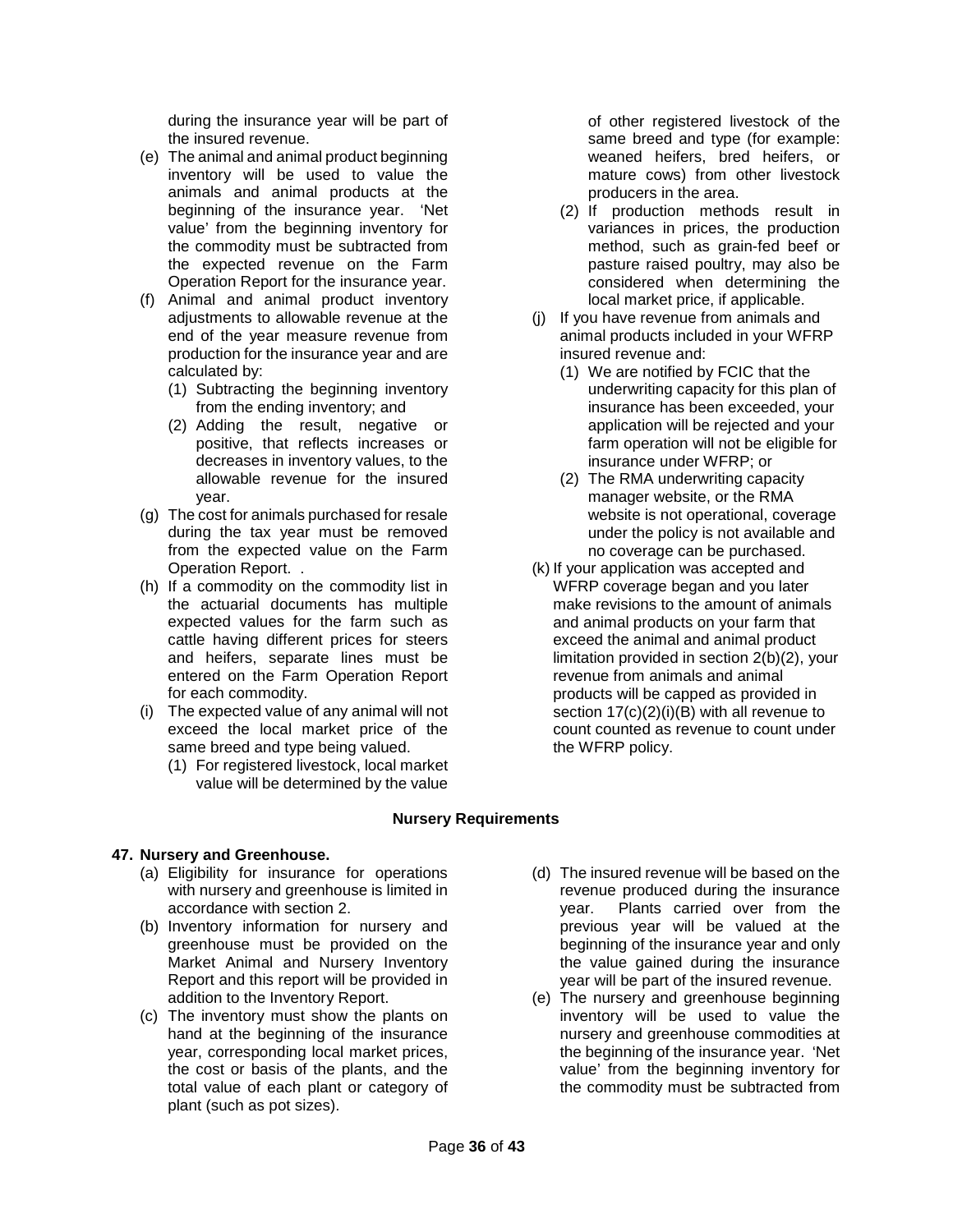the expected revenue on the Farm Operation Report for the insurance year.

- (f) Nursery and greenhouse inventory adjustments to allowable revenue at the end of the year measure revenue from production for the insurance year and are calculated by:
	- (1) Subtracting the beginning inventory from the ending inventory; and
	- (2) Adding the result, negative or positive, that reflects increases or decreases in inventory values, to the allowable revenue for the insured year.
- (g) The cost of plants purchased for resale will be removed from the value of the plant for beginning inventory purposes.
- (h) If a commodity on the commodity list in the actuarial documents has multiple expected values for the farm such as
- **48. (Reserved)**
- **49. (Reserved)**

having different prices for different types of plants, separate lines must be entered on the Farm Operation Report for each commodity.

- (i) If your application was accepted and WFRP coverage began and you later make revisions to the amount of nursery and greenhouse commodities on your farm that exceed the nursery and greenhouse limitation provided in section 2(b)(3), your revenue from nursery and greenhouse will be capped as provided in section  $17(c)(2)(i)(C)$  with all revenue to count counted as revenue to count under the WFRP policy.
- (j) Trees, shrubs, bushes, and other plants, must be grouped according to the genus and container size.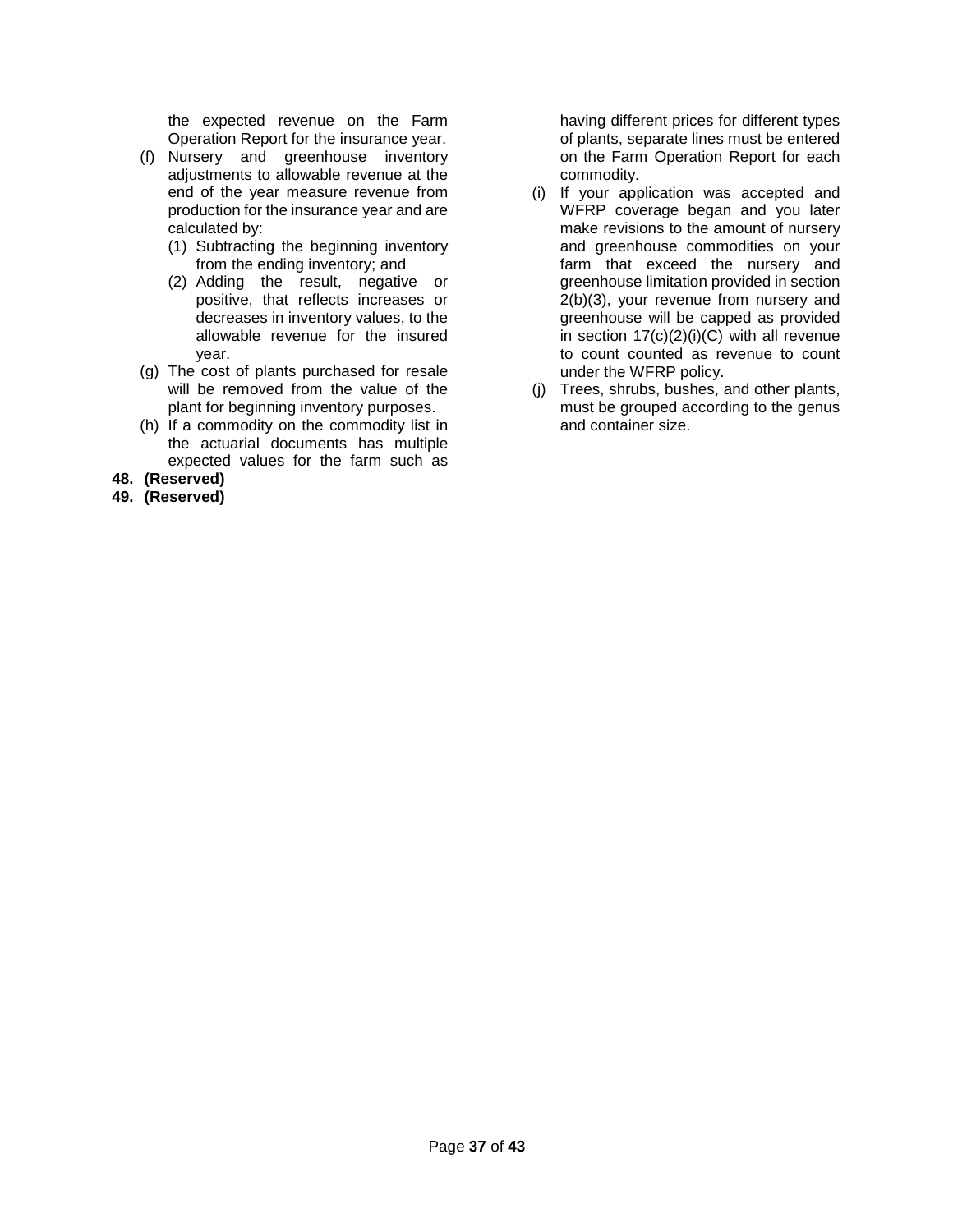**Abandon** - Failure to continue activities necessary to produce an amount of allowable revenue equal to or greater than the expected value of a commodity, performing activities so insignificant as to provide no benefit to a commodity, or failure to harvest or market a commodity in a timely manner, unless an insured cause of loss prevents you from properly caring for, harvesting, or marketing the commodities or causes damage to them to the extent that most producers of the commodities on acreage in the area with similar characteristics would not normally further care for or harvest them. Your decision not to harvest a commodity due to low local market prices will not be considered abandonment.

**Accrual accounting method** - A system of record keeping in which revenue earned and expenses incurred for a specified time period are recorded regardless of whether or not the revenue was received or the expenses were paid during the specified time period.

**Act** - The Federal Crop Insurance Act (7 U.S.C. 1501 et seq.)

**Actuarial documents** - The information for the insurance year that is available for public inspection in your agent's office and published on RMA's web site and includes available crop insurance policies, coverage levels, information needed to determine amounts of insurance, premium rates, premium adjustment percentages, program dates, and other related information regarding the insurance coverage. **Administrative fee** - A fee in addition to your premium that you must pay for insurance for each insurance year.

**Agricultural experts** - Persons who are employed by the Cooperative Extension System, the agricultural departments of universities, or other persons approved by FCIC, whose research or occupation is related to the specific commodity or practice for which such expertise is sought.

**Allowable expenses** – Farm expenses, specified by this policy and adjusted as applicable, that are incurred in the production of commodities on your farm and reported to the IRS on farm tax records.

**Allowable Expense Worksheet**- A worksheet to be completed by you and accepted by us that adjusts your expenses by removing any expenses that are not approved under WFRP. **Allowable revenue** – Allowable revenue is farm revenue, specified by this policy and including

applicable adjustments, from the production of commodities produced by your farm operation, or purchased for further growth and development by your farm operation, that the IRS requires you to report on farm tax records. **Allowable Revenue Worksheet**- A worksheet to be completed by you and accepted by us that adjusts your revenue by removing revenue that is not approved under WFRP.

**Animals** - Living organisms other than plants or fungi that are produced or raised in farm operations, including, but not limited to, cattle, horses, swine, sheep, goats, poultry, aquaculture species, bees, and fur bearing animals. For the purposes of this policy, animals must be propagated or reared in a controlled environment.

**Application** - The form required to be completed by you and accepted by us before insurance coverage will begin.

**Approved expenses** – The amount of allowable expenses your farm operation is expected to incur during the insurance year, as approved by us.

**Approved revenue** - The amount of allowable revenue that your farm operation is expected to earn or will obtain from the sale of commodities you produce, or purchase for resale, in the insurance period as approved by us.

**Assignment of indemnity** - A transfer of policy rights, where you assign your right to an indemnity payment, for the insurance year only, to creditors or other persons to whom you have a financial debt or other monetary obligation.

**Average allowable expenses-** The simple average of the allowable expenses for all years in your whole-farm history period.

**Average allowable revenue** - The simple average of the allowable revenue for all years in your whole-farm history period.

**Beginning accounts payable** – Allowable expenses, supported by verifiable records, you incurred prior to the insurance year but that have not been paid at the beginning of the insurance year.

**Beginning accounts receivable** - Allowable revenue, supported by verifiable records, you earned prior to the insurance year, but that has not been received at the beginning of the insurance year. This amount includes the value of beginning inventory that is under a marketing contract with a buyer to be purchased at a specified price.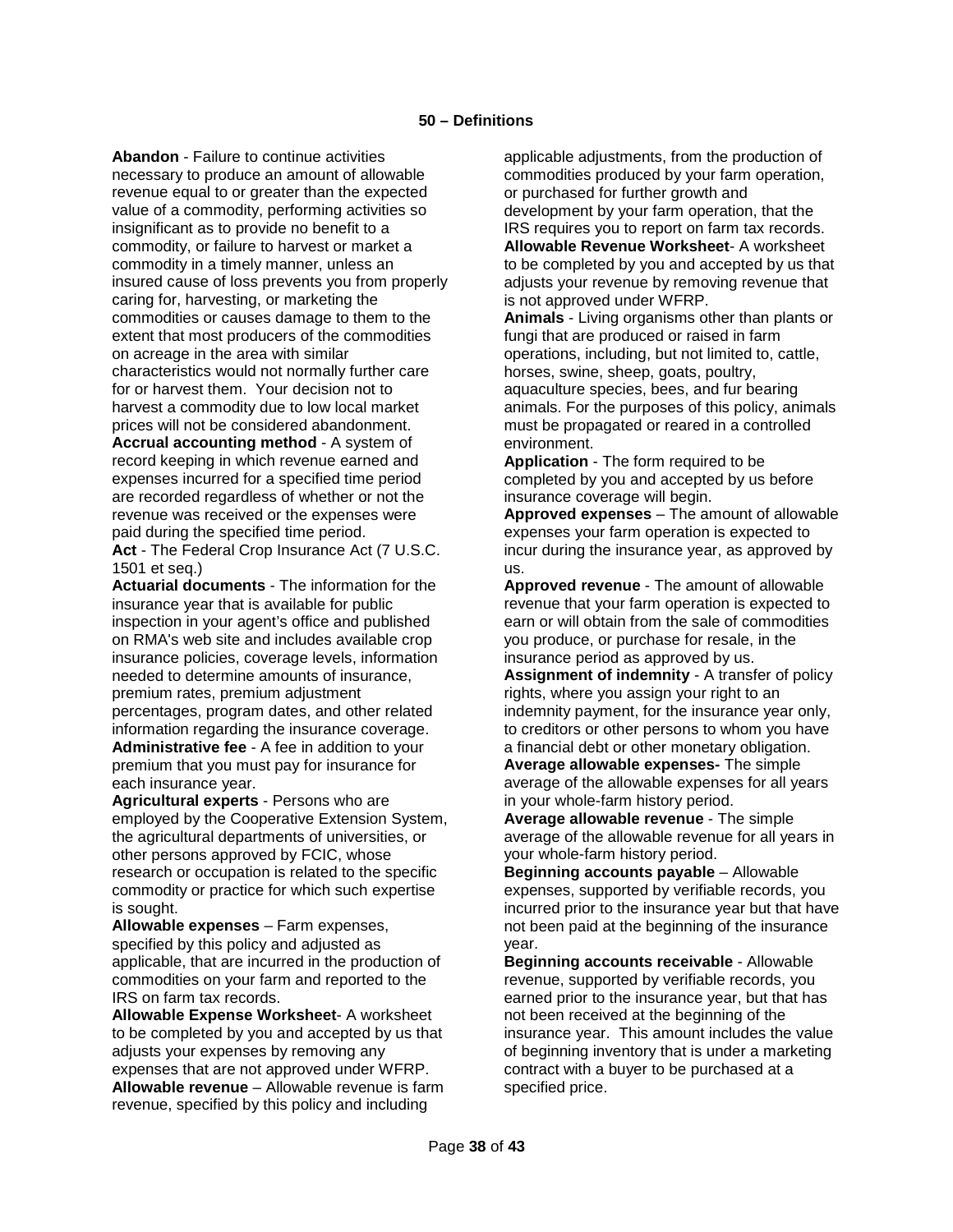**Beginning farmer or rancher** - An individual who has not actively operated and managed a farm or ranch in any state, with an insurable interest in a crop or livestock as an owneroperator, landlord, tenant, or sharecropper for more than five insurance years, as determined in accordance with FCIC procedures. Any insurance year's insurable interest may, at your election, be excluded if earned while under the age of 18, while in full-time military service of the United States, or while in post-secondary education, in accordance with FCIC procedures. A person other than an individual may be eligible for beginning farmer or rancher benefits if all of the substantial beneficial interest holders qualify as a beginning farmer or rancher.

**Beginning inventory** - The commodities you produced or owned prior to the insurance year, but that have not been sold or otherwise disposed of at the beginning of the insurance year and supported by verifiable records. Any commodity that is under a marketing contract with a buyer to be purchased during the previous insurance year at a price that will not be determined until the current insurance year or subsequent years will be considered as beginning inventory.

**Bypassed acreage** - Land on which a commodity, grown under a processor contract, is ready for harvest but the buyer elects not to accept the commodity so it is not harvested. **Calendar year filer-**An insured that files taxes based on the calendar year of January 1 through December 31.

**Cancellation date** - The date specified in the actuarial documents on which your coverage will automatically renew unless canceled in writing by either you or us or terminated in accordance with the policy terms.

**Cash accounting method** - A system of record keeping where revenue and expenses are recorded during the time period they are actually received or paid.

**Catastrophic Risk Protection (CAT)** - The minimum level of coverage offered by FCIC. **Certified organic acreage** - Acreage in the certified organic farm operation that has been certified by a certifying agent as conforming to organic standards in accordance with 7 CFR part 205.

**Certificate –** With respect to organic crops, a written document that identifies the name of the person certified, effective date of certification, certificate number, types of products certified, and name and address of the certifying agency.

**Certification**– With respect to organic crops, a determination made by the certifying agency that the production or handling operation is in compliance with the certifying agency's certification standards.

**Certifying agent** - A private or governmental entity accredited by the USDA Secretary of Agriculture for the purpose of certifying a production, processing, or handling operation as organic.

**Claim for indemnity** - A claim for a loss made on our form that contains the information necessary to pay the indemnity, as specified in this policy.

### **Commodities purchased for resale** -

Commodities not produced by your farm operation that are purchased to be added to your farm operation and then subsequently sold. This does not include commodities purchased for further growth, development or maturity for later sale, or commodities purchased to replace production of your farm operation lost due to insurable causes.

**Commodity** - Any agricultural product established or produced on your farm operation, except timber, forest, and forest products, and animals for sport, show, or pets.

**Commodity count –** A calculation that measures farm diversification, under section 9(b) of this policy that determines the number of commodities used: (1) For coverage level qualification, (2) To determine the amount of premium rate discount you will receive based on farm diversification, (3) To determine eligibility if you raise potatoes or have commodities with other available revenue coverage, and (4) To determine your subsidy amount.

**Consent** - Approval in writing by us allowing you to take a specific action.

**Contract change date** - The date by which changes to the policy, if any, will be made available.

**Contract grower**– A person retained under contract to manage the growth of a commodity owned by another person.

**Cooperative Extension System** - A nationwide network consisting of a state office located at each state's land-grant university, and local or regional offices. These offices are staffed by one or more agricultural experts, who work in cooperation with the National institute of Food and Agriculture, and who provide information to agricultural producers and others.

**County** - Any county, parish, political subdivision of a state, or other area specified in the actuarial documents.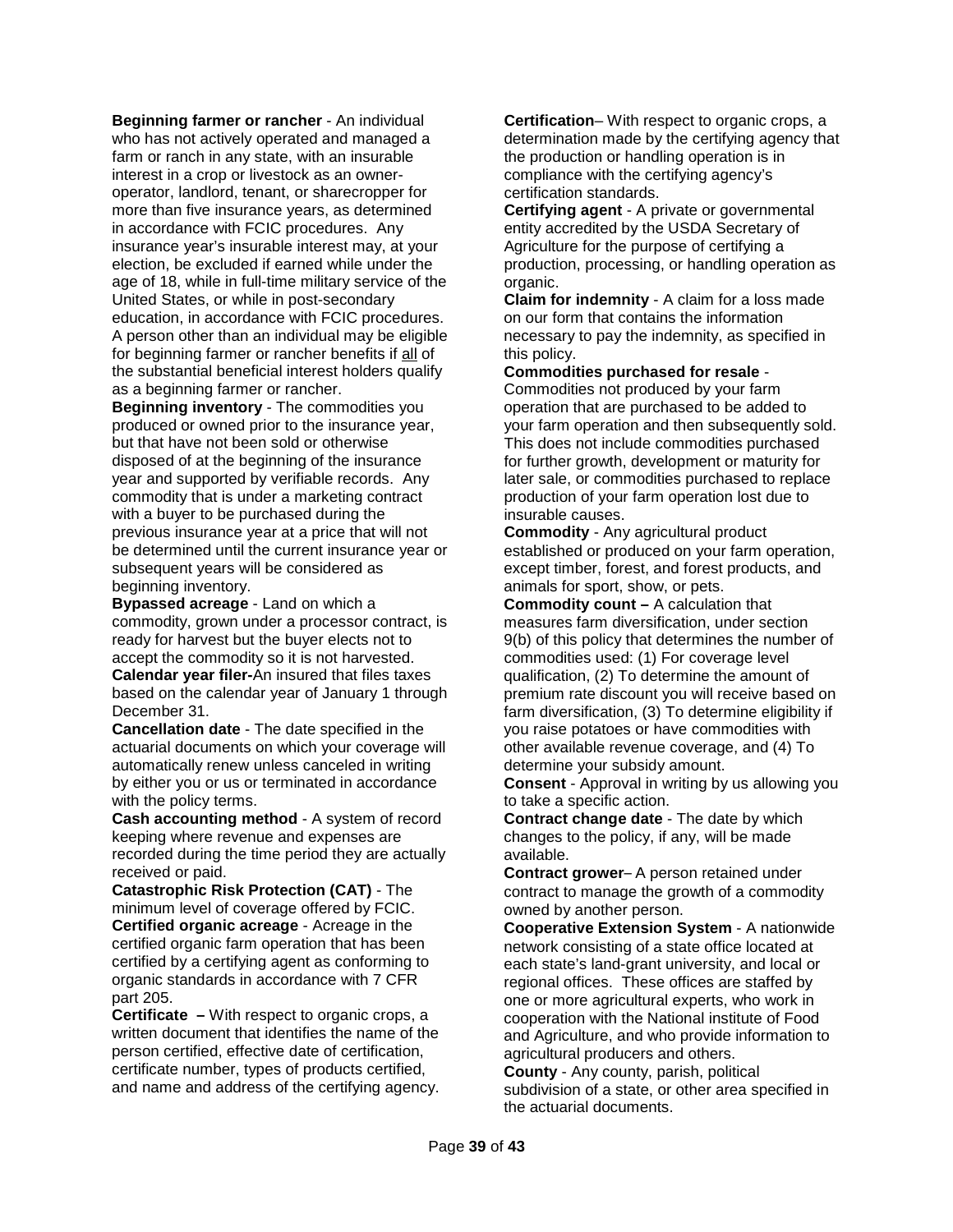**Damage** - Injury, deterioration, or loss of production of an insured commodity due to insured or uninsured causes.

**Days** - Calendar days.

**Delinquent debt** - Has the same meaning as the term defined in 7 CFR part 400, subpart U. **Disregarded entity** - A single-member tax entity that does not elect to be treated as a corporation for income tax purposes and files taxes under another entity name.

**Early fiscal year filer-**An insured that files taxes with a fiscal year that begins prior to August 1 of the insurance year.

**End of insurance period, date of** - The date upon which your insurance coverage ceases for the insurance year.

**Ending accounts payable** – Allowable expenses, supported by verifiable records, you incurred during the insurance year but that have not been paid at the end of the insurance year. **Ending accounts receivable** - Allowable revenue, supported by verifiable records, you earned during the insurance year, but that has not been received at the end of the insurance year. This amount includes the value of ending inventory that is under a marketing contract with a buyer to be purchased at a specified price. **Ending inventory** - The commodities you produced during the insurance year, but that have not been sold or otherwise disposed of at the end of the insurance year and supported by verifiable records, and reported on the Inventory Report as ending inventory. Any commodity that is under a marketing contract with a buyer to be purchased during the insurance year at a price that will not be determined until subsequent insurance years will be considered as ending inventory.

**Expected revenue** - The amount of revenue you expect to receive from a commodity as stated on your Farm Operation Report. **Expected value** - The local market price that you expect to receive for a commodity, in accordance with the expected value guidelines, less the cost of all post-production expenses. **Expense reduction factor - A factor that is** used to reduce the approved revenue for claim purposes when allowable expenses for the current year are less than 70 percent of approved expenses and the reduction is due to an insurable loss.

**Familial relationship –** Your parents, brothers, sisters, children, spouse, grandchildren, aunts, uncles, nieces, nephews, first cousins, or grandparents, related by blood, adoption, or marriage.

**Farm operation** - All of the farming activities for which revenue and expenses are reported to the IRS under a single taxpayer identification number will be considered a single farm operation for WFRP purposes (e.g., a partnership filing a U.S. tax return for partnership income that includes revenue and expenses from separate row crop, perennial crop and livestock farms is a single farm operation because it files one tax return). **Farm Operation Report** - The form on which you provide all required information regarding the commodities you expect to earn or obtain revenue from during the insurance period. **Farm tax forms** - IRS income tax forms used to report farm revenue and expenses for a signed and filed Federal tax return, specifically including Schedule F (Form 1040) but also other forms used to report farm revenue and used under this policy to develop a Substitute Schedule F, if needed.

**Fiscal year** - A period of 12 consecutive months used for accounting and tax purposes, and ending on the last day of the twelfth month as long as the twelfth month is not December. The period will begin after January 31 of the insurance year and ends on the last day of the twelfth month after the fiscal year begins.

**Farm Service Agency (FSA**) - An agency of the USDA, or a successor agency.

**Generally recognized** - When agricultural experts or organic agricultural experts, as applicable, are aware of the production method or practice and there is no genuine dispute regarding whether the production method or practice allows the commodity to make normal progress toward maturity.

**Good farming practices** - The production methods utilized to produce the insured commodities and allow them to make normal progress toward maturity resulting in at least the approved revenue, which are: (1) For conventional or sustainable farming practices, those generally recognized by agricultural experts for the area; or (2) for organic farming practices, those generally recognized by organic agricultural experts for the area or contained in the organic plan. We may, or you may request us to, contact FCIC to determine whether or not production methods will be considered to be "good farming practices".

**Household** - A domestic establishment including individuals with a familial relationship and others who live on the same property. **Insurable interest** - Your percentage of a commodity that is at financial risk of loss.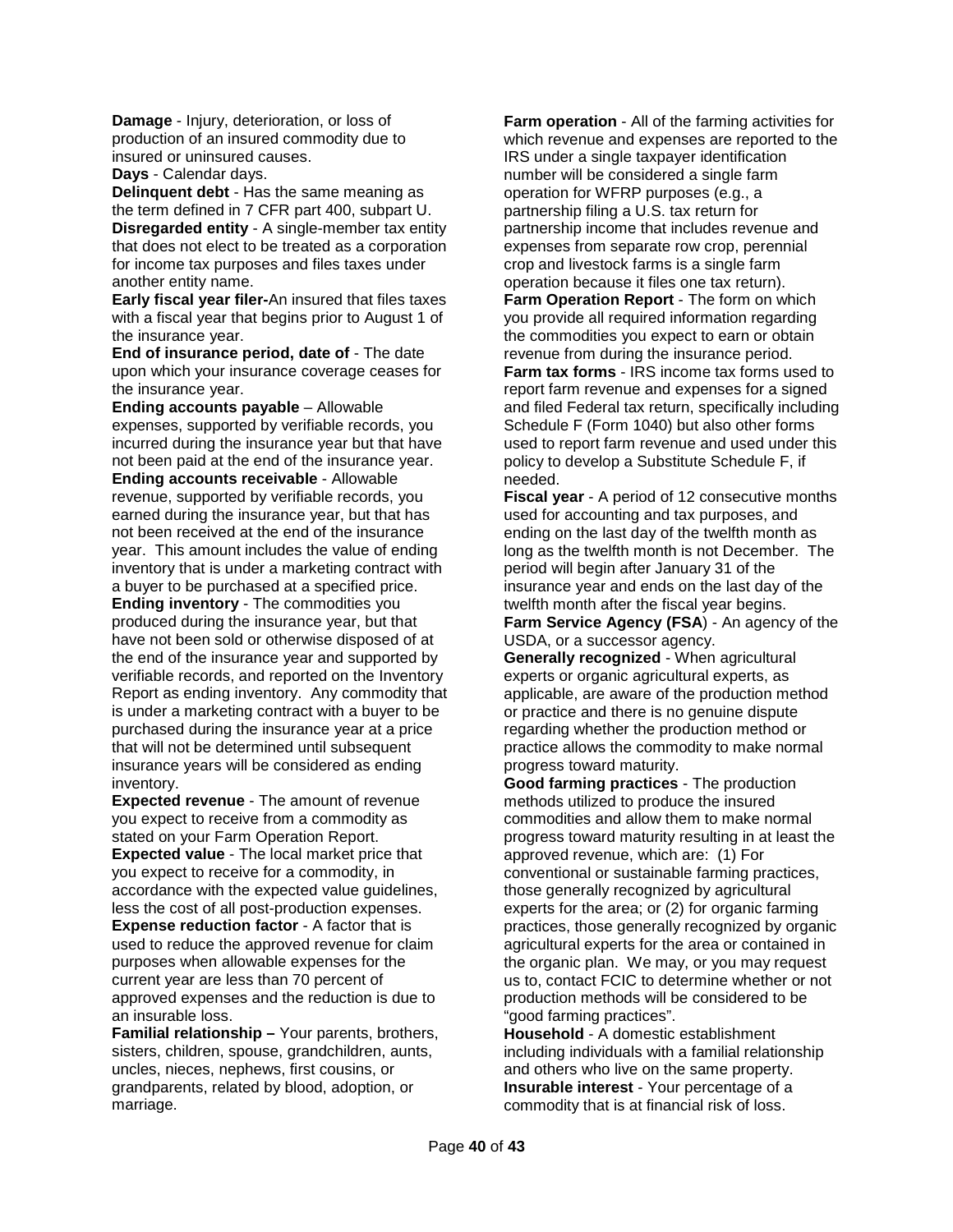**Insurance period** - The tax year that is the insurance year. For the first year you obtain coverage under this policy, your coverage will begin the later of;

- (i) The beginning of the insurance year; or
- (ii) 10 days after our acceptance of your application.

**Insurance year** - A calendar year if you file your taxes on a calendar year basis, or a fiscal year if you file your taxes on a fiscal year basis. The insurance year is designated by the calendar year in which the sales closing date occurs. **Insured** - The named person as shown on the application accepted by us. This term does not extend to any other person having a share or interest in the crop such as, a partnership, landlord, or any other person, unless specifically indicated on the application accepted by us. **Insured revenue** – The total amount of insurance provided to you by this policy. **Internal Revenue Service (IRS)** - A bureau of

the United States Department of the Treasury. **Lag year** - The tax year immediately preceding the insurance year.

**Late fiscal year filer-**An insured that files taxes with a fiscal year that begins August 1 or later in the insurance year.

**Limited resource farmer** - Has the same meaning as the term defined by USDA at http://www.lrftool.sc.egov.usda.gov or a successor Web site.

**Local market price** - The average price offered by buyers of the commodity in the area where you normally sell that commodity.

**Market readiness operations**– The on-farm activities that are the minimum required to remove the commodity from the field and make the commodity market ready, such as washing, packing etc., Market readiness activities are not considered to be post-production operations and do not have to be excluded from allowable revenue and allowable expenses in accordance with section 45. Since it is the minimum required to remove the commodity from the field, the activity must occur on or in close proximity to the field where the commodity is produced. Market readiness operations do not include any activities that occur off-farm or on-farm in in-field that increases the value of the crop, such as canning, freezing, and processing activities that alter the physical nature of insurable commodities including, but not limited to, slicing apples, putting commodities into gift baskets, jams, jellies, wine, or cider, etc.

**Marketing contract**- A written agreement between you and a buyer for the purchase of a commodity at a specified price.

**National Organic Program** - A regulatory program housed within the USDA Agricultural Marketing Service, responsible for developing national standards for organically-produced agricultural products.

**Native sod** - Acreage that has no record of being tilled (determined in accordance with information collected and maintained by an agency of the USDA or other verifiable records that you provide and are acceptable to us) for the production of an annual crop on or before February 7, 2014, and on which the plant cover is composed principally of native grasses, grasslike plants, forbs, or shrubs suitable for grazing and browsing.

**Negligence** - The failure to use such care as a reasonably prudent and careful person experienced in the production of commodities would use under similar circumstances.

**Net value –** Value of a commodity at the beginning of the year minus the cost of the commodity.

**Notice of loss** - A written notice you are required to file in your agent's office whenever you initially discover that your allowable revenue for the insurance year may be less than your insured revenue.

**Offset** - The act of deducting one amount from another amount.

**Organic agricultural experts** - Persons who are employed by the following organizations: Appropriate Technology Transfer for Rural Areas, Sustainable Agriculture Research and Education or the Cooperative Extension System, the agricultural departments of universities, or other persons approved by FCIC whose research or occupation is related to the specific organic crop or practice for which such expertise is sought.

**Organic farming operation –**An operation that uses organic farming practices to produce organic commodities.

**Organic farming practice** - A system of plant or animal production practices used to produce the commodity that is reviewed by a certifying agent in accordance with 7 CFR part 205.

**Organic system plan** - A written plan, in accordance with the National Organic Program published in 7 CFR part 205, which describes the organic farming practices and is reviewed annually, or at other times specified on the certificate, by a certifying agent.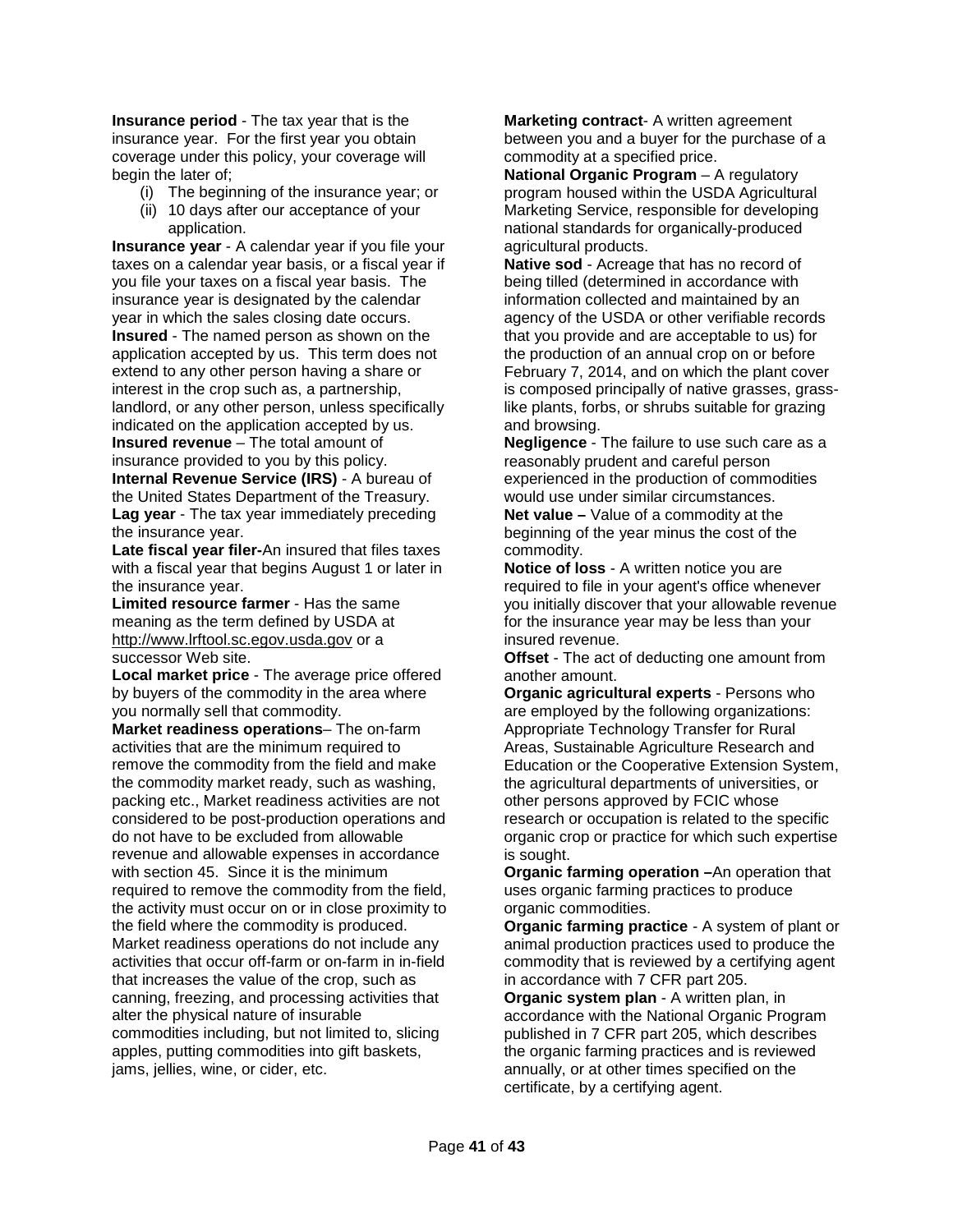**Organic standards** - Standards in accordance with the Organic Foods Production Act of 1990 (7 U.S.C. 6501 et seq.) and 7 CFR part 205. **Originating entity - An** entity that actually physically produces the commodity.

**Pass-through entity** - An entity that reports to the IRS but does not pay taxes on portions of the revenue, instead passing it to each individual owner who then pays income tax on their portion of the revenue from the business.

**Person** - An individual, partnership, association, corporation, estate, trust, or other legal entity, and wherever applicable, a State or a political subdivision or agency of a State. "Person" does not include the United States Government or any agency thereof.

**Policy** - The agreement between you and us to insure all insurable revenue on the farm operation, and consisting of the application accepted by us, these Basic Provisions, the Special Provisions, any other applicable endorsements or options, the actuarial documents and the applicable regulations published in 7 CFR chapter IV. All farm revenue will be insured under one policy.

**Post-production operations** – Any operations not included in the definition of market readiness operations, performed after producing and harvesting an insured commodity to prepare it for sale. These include, but are not limited to, any activity occurring on-farm or off-farm to prepare the commodity for sale or any activity that increases the value of the crop, such as canning, freezing, and processing activities that alter the physical nature of insurable commodities such as slicing apples, putting commodities into gift baskets, jams, jellies, wine, or cider, or costs for cold and controlled atmosphere storage.

**Premium billing date** - The earliest date upon which you will be billed for insurance. The premium billing date is contained in the actuarial documents.

**Produced** - An insured commodity will be considered produced when it has matured to the extent that it is generally saleable at established markets, regardless of whether or not it is actually harvested by the end of the insurance period.

**Prohibited substance** - Any biological, chemical, or other agent that is prohibited from use by Federal statute or is not included in the organic standards for use on any certified organic, transitional or buffer zone acreage. Lists of such substances are contained at 7 CFR part 205.

**Replanted commodity** - An annual commodity replanted on the same acreage as the first insured commodity for harvest in the same insurance year.

**Replanting** - Performing the cultural practices necessary to prepare the land and then replacing the seed or plants of the damaged or destroyed commodity on the same acreage.

**RMA's Web site** - A web site hosted by RMA and located at<http://www.rma.usda.gov/> or a successor web site.

**Sales closing date** - The date contained in the actuarial documents by which an application must be filed and the last date by which you may change your coverage for an insurance year. **Schedule F** - A tax form commonly used to file Federal taxes for a farm.

**Short tax year** - A period of less than twelve consecutive months for which a tax entity may be required to file a tax return due to changing from a calendar year to fiscal year or vice versa or from changing the dates of a fiscal year. **Special Provisions** - The part of the policy that contains specific provisions of insurance that may vary by geographic area or as specified in the policy.

**Substantial beneficial interest** - An interest held by any person of at least 10 percent in you (e.g., there are two partnerships that each have a 50 percent interest in you and each partnership is made up of two individuals, each with a 50 percent share in the partnership. In this case, each individual would be considered to have a 25 percent interest in you, and both the partnerships and the individuals would have a substantial beneficial interest in you. The spouses of the individuals would not be considered to have a substantial beneficial interest unless the spouse was one of the individuals that made up the partnership. However, if each partnership is made up of six individuals with equal interests, then each would only have an 8.33 percent interest in you and although the partnership would still have a substantial beneficial interest in you, the individuals would not). The spouse of any individual applicant or individual insured will be presumed to have a substantial beneficial interest in the applicant or insured unless the spouses can prove they are legally separated or otherwise legally separate under the applicable state dissolution of marriage laws. Any child of an individual applicant or individual insured will not be considered to have a substantial beneficial interest in the applicant or insured